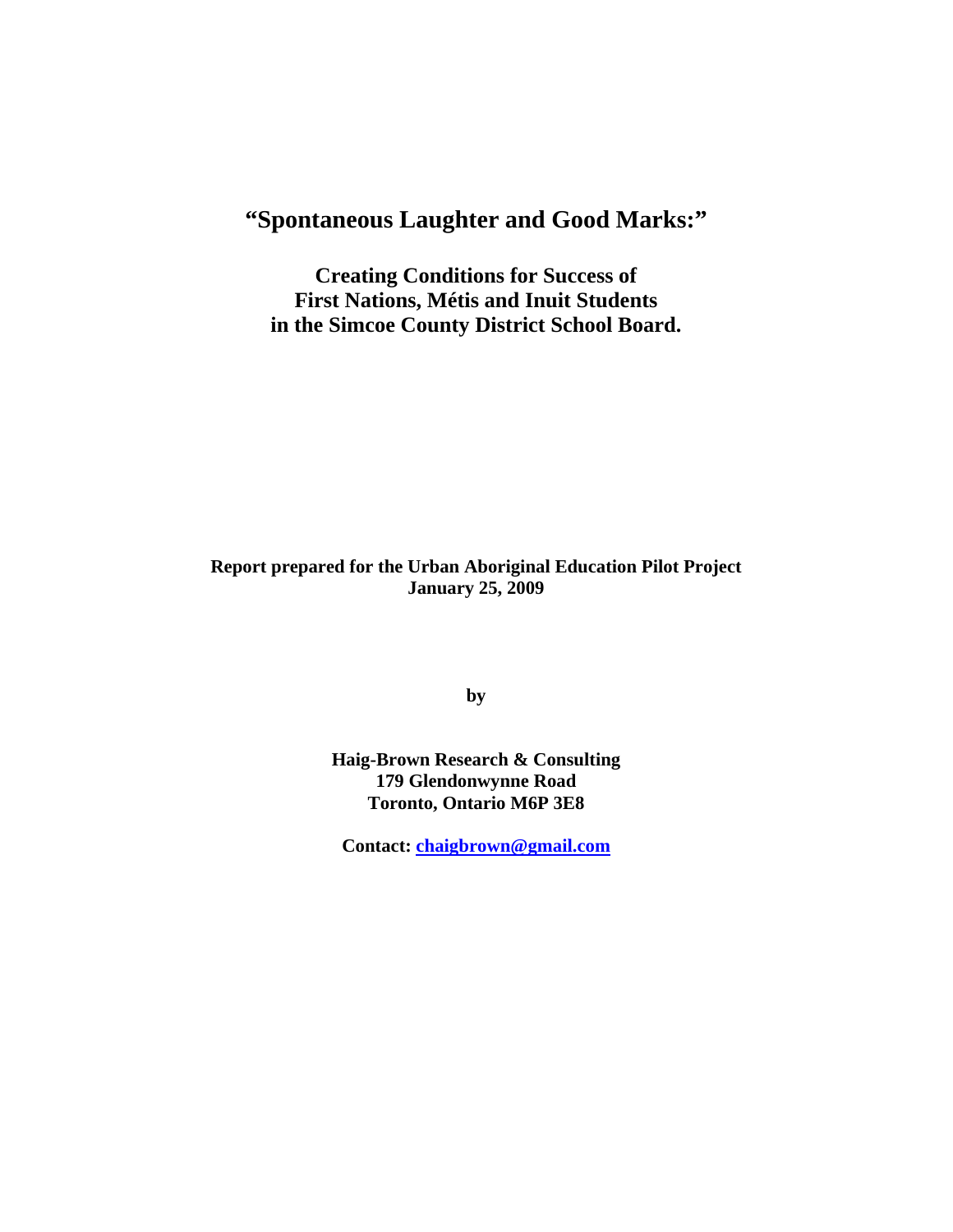# **Dedication**

# **This work is dedicated to all the First Nations, Métis and Inuit students of the Simcoe County District School Board and your teachers.**

**May you travel together in good ways on your educational paths here and grow strong.**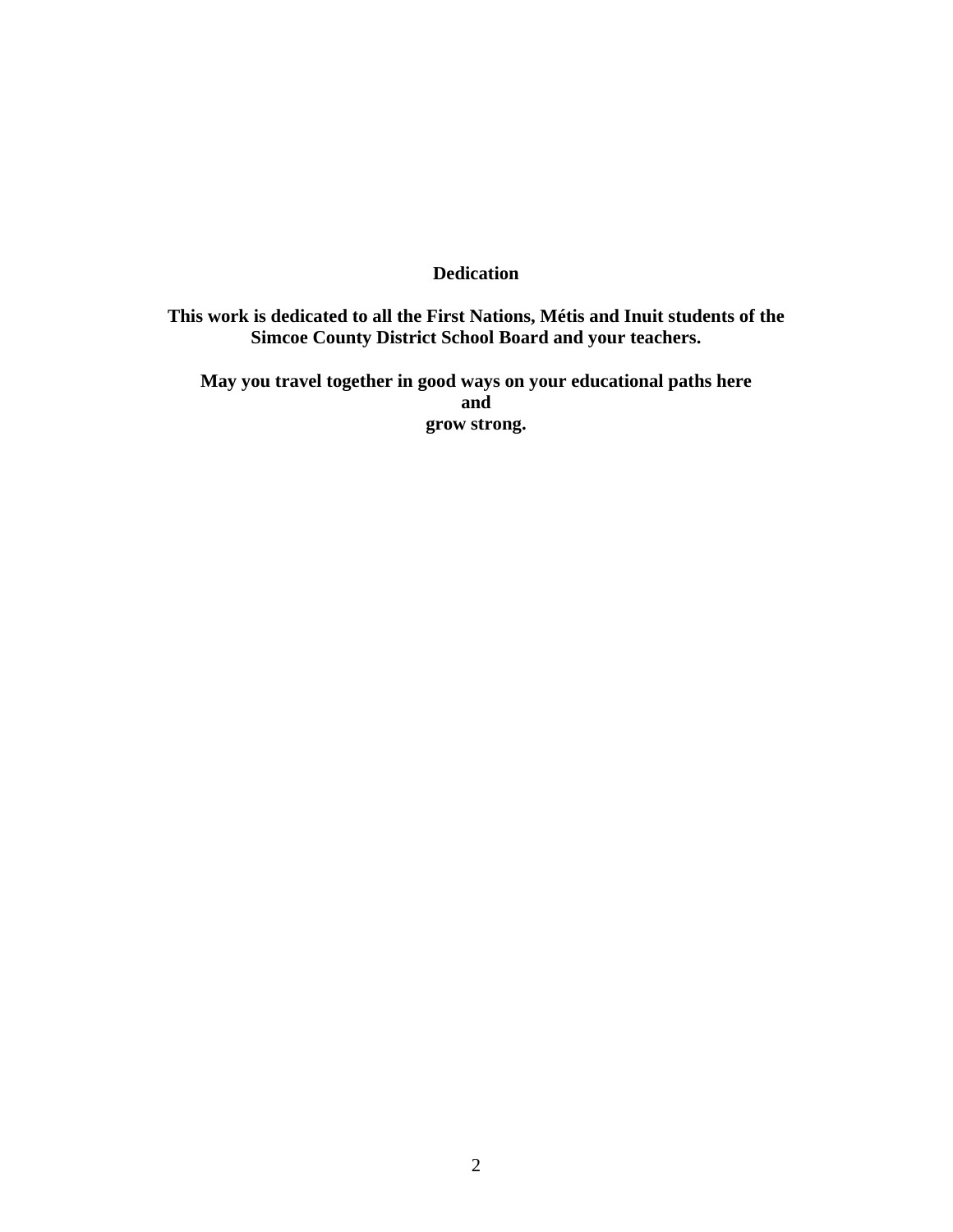#### **Acknowledgements**

**Let me begin by acknowledging and thanking all my Aboriginal teachers over the years who have brought me to the place where I have had the privilege to do this work with the First Nations and Métis people of the Barrie-Midland area.** 

**The greatest thanks go to the students, parents and educational leaders who gave their words so honestly and with continuing commitment to making schools the best possible places for First Nations, Métis and Inuit students.** 

**Thanks to elder Ethel Chynoweth who watched over the participants in the circlework groups, started us in a good way and was there for those who needed her.** 

**Thanks to the Simcoe County District School Board for the opportunity to do this work as part of the Urban Aboriginal Education Pilot Project. Special thanks to Angela Bosco, Aboriginal Education Facilitator, and Lisa Ewanchuk, Aboriginal Principal for the UAEP, for encouraging me to participate and guiding me along the way. Many thanks to Sandra Sangster, Manager of Research & Evaluation Services for her gracious and helpful input into proper procedures within the Board.** 

**I am grateful to the Barrie Native Friendship Centre for their welcoming venue in which we gave information sessions, sought volunteers and conducted our circlework.** 

**Endless gratitude to Marg Raynor who agreed to work with me as a research associate and whose familiarity with the area gave me good introductions and proper protocol and whose poetry was with me on those long nights of reading and consolidating what they people had told us.** 

**And finally to my family members who have helped with details when I was stuck and waited for me while I wrote these words.** 

**All my relations.** 

**Celia Haig-Brown, Ph.D. January 19, 2009**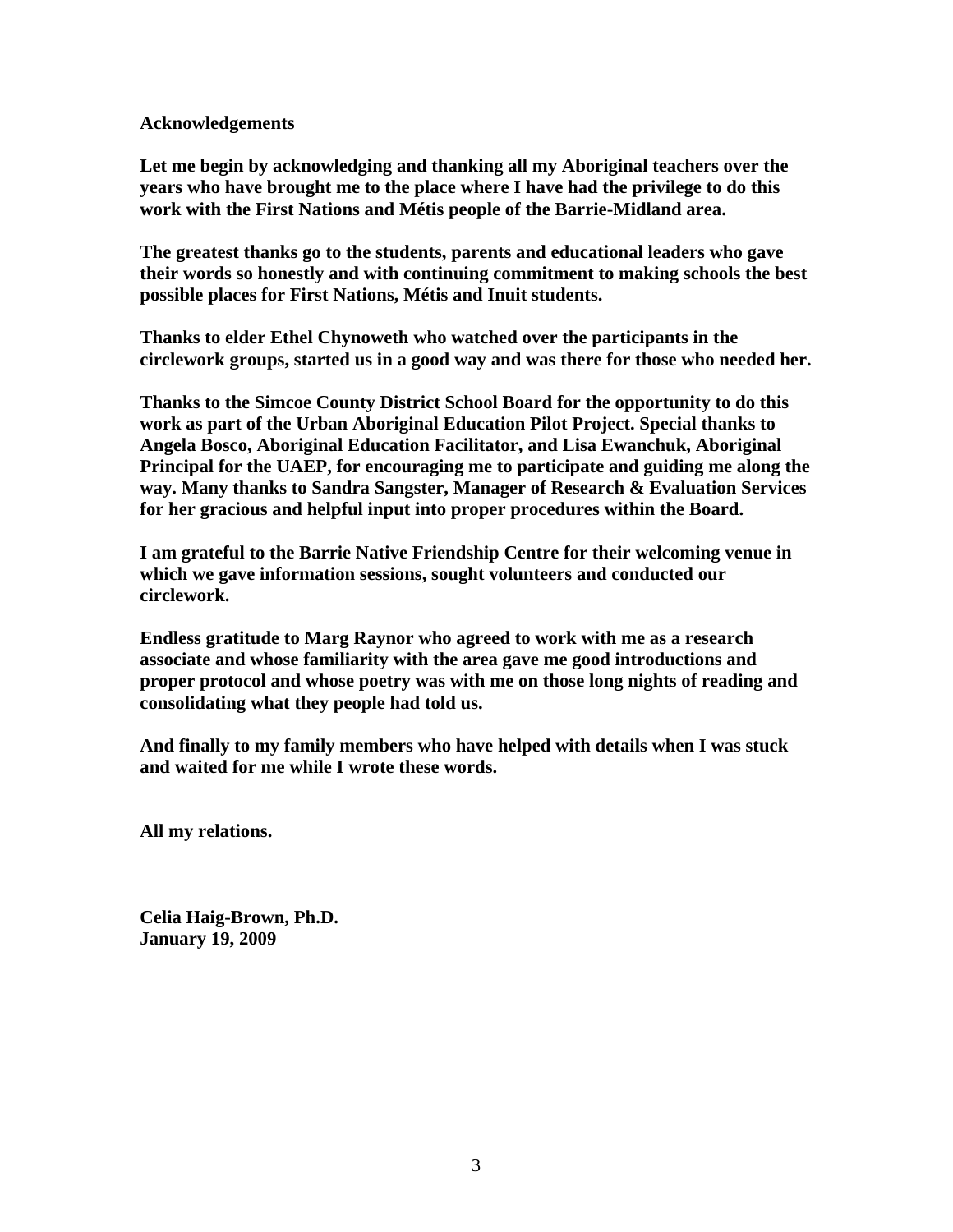## **"Spontaneous Laughter and Good Marks:" Creating Conditions for Success of First Nations, Métis and Inuit Students in Simcoe County District School Board.**

#### **Executive Summary**

This report was commissioned as part of the Simcoe County District School Board's (SCDSB) Urban Aboriginal Pilot Project. The focus of the project is as a contribution to the development of sound approaches to success for First Nations, Métis and Inuit students in district classrooms. It focuses on contributions made by the people most directly involved, First Nations, Métis and Inuit students, parents and educational leaders in the communities served by the board. The results have the potential to inform the development of a model which will lead to enhanced success for First Nations, Métis and Inuit students within SCDSB schools.

Methodologically, this study depends exclusively on approaches developed by Indigenous researchers and scholars locally and globally. Guided by the SCDSB Sub-Steering Committee's goals and Research & Evaluation Services protocol, researchers solicited narratives of school success related to First Nations, Métis and Inuit students in the SCDSB. Circlework groups and individual interviews with twenty students, eight parents and ten educational leaders, most of whom were either parents or grandparents of children in SCDSB schools, form the basis of this study. While the knowledge gleaned may contain few surprises to those knowledgeable in the field of Aboriginal Education, its importance lies in the immediacy and the specificity of the stories we hear and read. These words are not from a distant school board and not from some other time: they articulate the issues facilitating successes, and sometimes lack thereof, for First Nations, Métis and Inuit students currently in the schools of the SCDSB. They are the words of First Nations, Métis and Inuit students seeking to live good lives as they strive to become thoughtful, happy adults in their ancestral lands. They are the words of First Nations, Métis and Inuit adults who continue to see education broadly defined as the key to their dreams of healthy children and healthy communities. They are the words of adults whose histories with schools and communities leads to some distrust of schools and yet whose commitment to the power and possibility of education is relentlessly driven by a love for their children and grandchildren.

The results raise a number of questions for further investigation, gesture to several courses of action for the SCDSB and provide the basis for developing recommendations for the establishment of a new model of successful education for First Nations, Métis and Inuit students. Professional development initiatives and teacher education programs are two potential sites for making a difference to current programs. Participants felt that, while some changes can be addressed fairly easily, only with commitment on the part of all involved and long term planning will there be the deep changes needed to strengthen the relationships between First Nations, Métis and Inuit students and their schools. Throughout the study, participants reminded those who listened that there is no one model for all First Nations, Métis and Inuit students. As varied a group as any other, their distinctiveness comes with their ancestral ties to this land we now call Canada.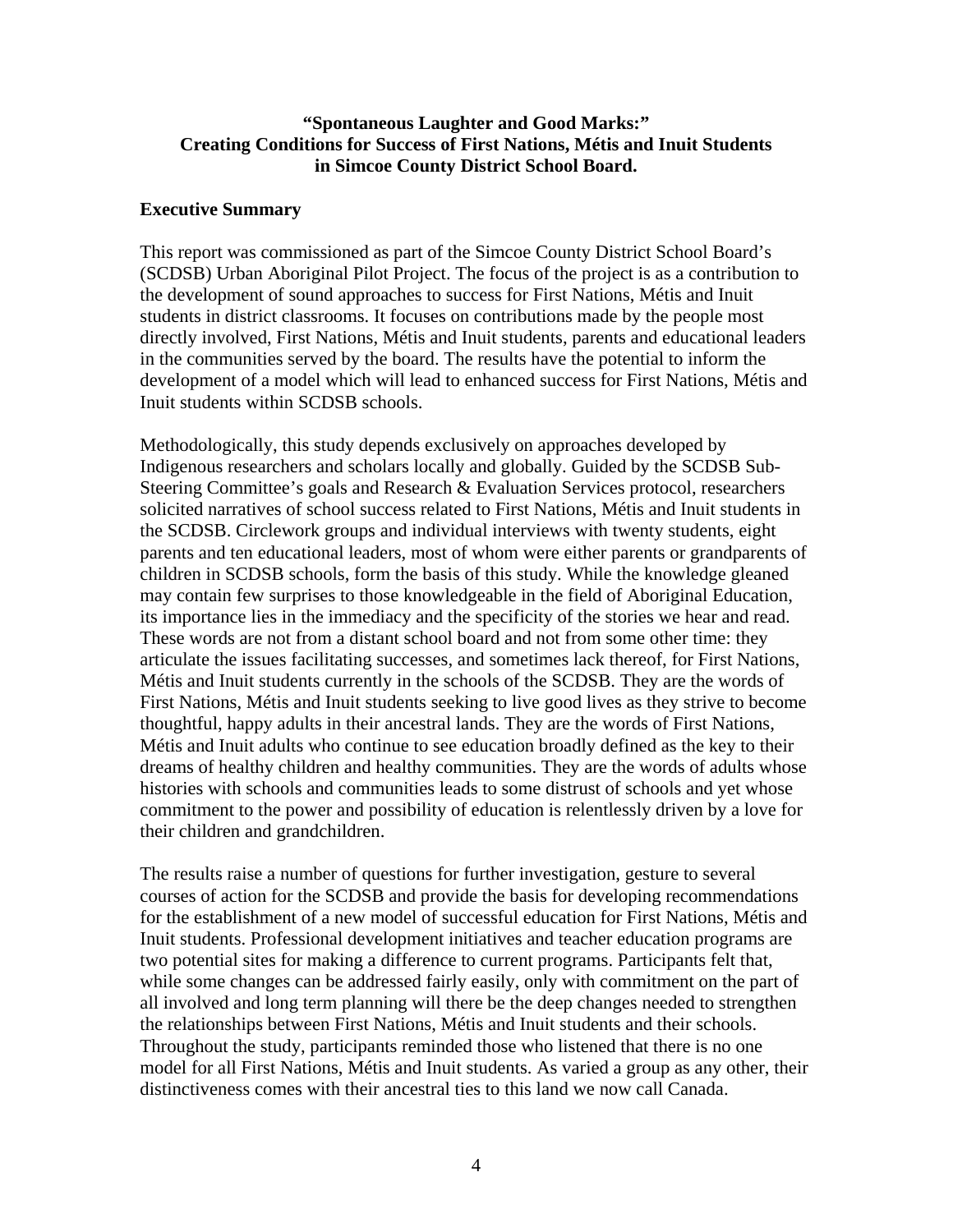# **TABLE OF CONTENTS**

| Dedication                                                                                                                                                                                                                                                                                                                                                                                                                                                                                                                                                                                                | $\overline{2}$ |
|-----------------------------------------------------------------------------------------------------------------------------------------------------------------------------------------------------------------------------------------------------------------------------------------------------------------------------------------------------------------------------------------------------------------------------------------------------------------------------------------------------------------------------------------------------------------------------------------------------------|----------------|
| Acknowledgements                                                                                                                                                                                                                                                                                                                                                                                                                                                                                                                                                                                          | 3              |
| <b>Executive Summary</b>                                                                                                                                                                                                                                                                                                                                                                                                                                                                                                                                                                                  | 4              |
| <b>SECTION 1: INTRODUCTION TO THE REPORT</b>                                                                                                                                                                                                                                                                                                                                                                                                                                                                                                                                                              | 6              |
| A. Research Topic<br><b>B.</b> Conceptual Framework<br>C. Benefits of the Study                                                                                                                                                                                                                                                                                                                                                                                                                                                                                                                           |                |
| <b>SECTION 2: RESEARCH DESIGN</b>                                                                                                                                                                                                                                                                                                                                                                                                                                                                                                                                                                         | 9              |
| A. Summary<br><b>B.</b> Circlework<br>C. Interviews<br>D. Other Sources of Data<br>E. Analysis                                                                                                                                                                                                                                                                                                                                                                                                                                                                                                            |                |
| SECTION 3: WHAT THE PEOPLE SAID: THE RESULTS OF THE STUDY                                                                                                                                                                                                                                                                                                                                                                                                                                                                                                                                                 | 13             |
| A. Introduction<br><b>B.</b> The Participants<br>C. What the People Said<br>D. What Constitutes Success?<br>E. Part One: the Classroom<br>1. The Children<br>2. Parents' Circlework<br>3. Educational Leaders' Interviews<br>F. Part Two: The Curriculum<br>1. The Children<br>2. Parents' Circlework<br>3. Educational Leaders' Interviews<br>Spirituality and the Curriculum<br>4.<br>G. Part Three: the School Environment<br>H. Part Four: Broader Community and Family<br>1. Collaboration $&$ respectful interaction between board $&$ community<br>2. Teacher Education & Professional development |                |
| <b>SECTION 4: CLOSING COMMENTS</b>                                                                                                                                                                                                                                                                                                                                                                                                                                                                                                                                                                        | 45             |
| <b>APPENDICES</b><br><b>Bibliography</b>                                                                                                                                                                                                                                                                                                                                                                                                                                                                                                                                                                  | 46<br>77       |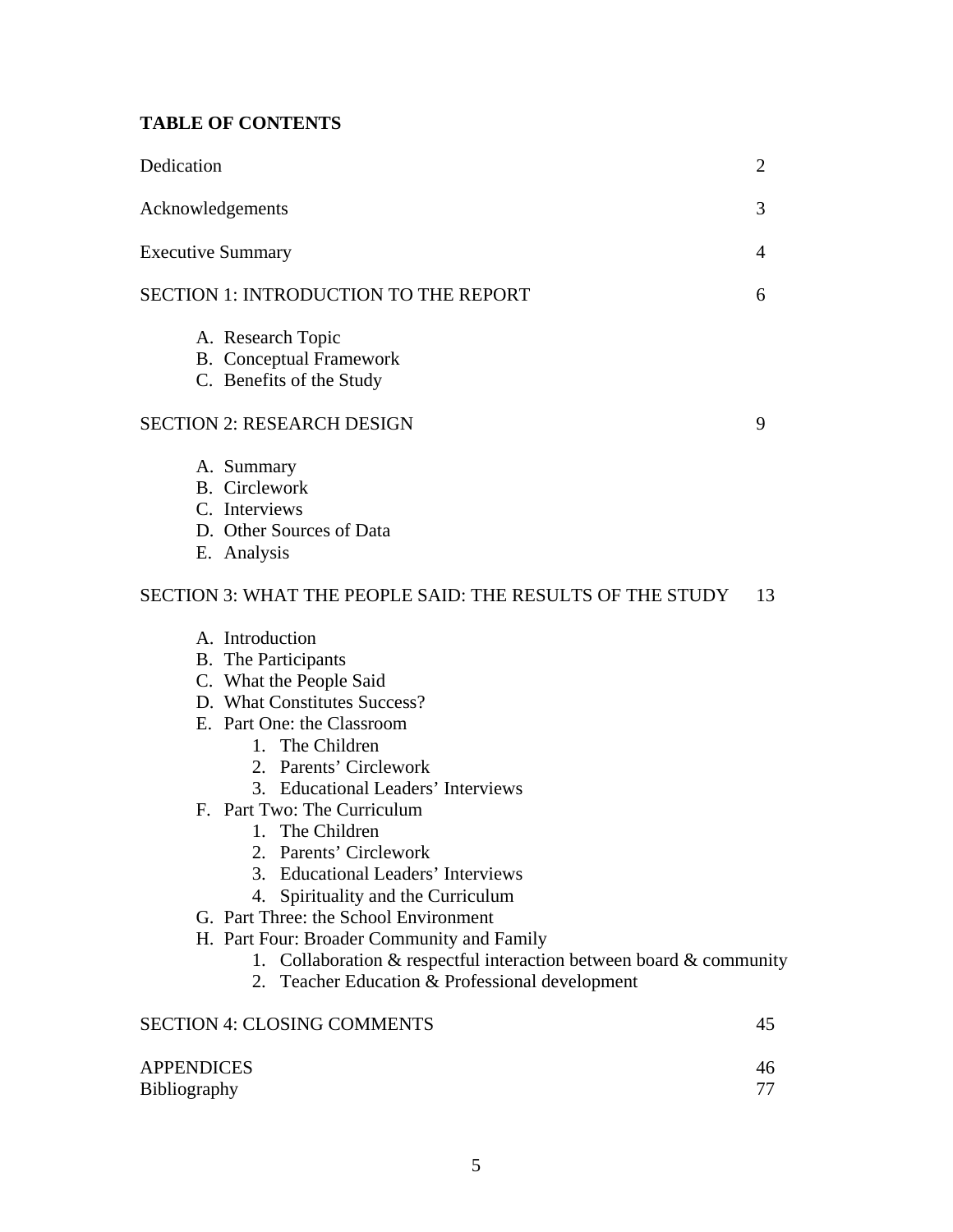## **"Spontaneous Laughter and Good Marks:" Creating Conditions for Success of First Nations, Métis and Inuit Students in Simcoe County District School Board.**

*Success looks like happiness in spontaneous laughter at school and good marks resulting from a nurturing, caring atmosphere. Aboriginal[1](#page-5-0) Parent, November 14, 2008* 

*Children who are successful radiate their happiness with life in general. They stand tall in their positive self-esteem. They feel valued and are not afraid to take on new challenges. Aboriginal Parent, November 14, 2008* 

# **SECTION 1: INTRODUCTION TO THE REPORT**

 $\overline{a}$ 

This report consists of four main sections: 1) Introduction; 2) Research Design; 3) Results; 4) Closing Comments. It also includes an Executive Summary, several appendices and a brief bibliography. The first section lays out the form of the report and outlines the research as it was proposed and progressed. Because it is based in a responsive and respectful research methodology, one that evolves with the people's input as the study progresses, there were some shifts in design and focus as the circlework and interviews unfolded. Since the intent has been to seek deeply thoughtful, specific experiences and views of the people themselves, the usefulness of this design has been affirmed. In such an approach, researchers are seeking a saturation point as the determining moment for concluding the study. This moment is a time when each interview or focus group is yielding few or no new insights, but rather people are primarily affirming what others have said.

Subsequent sections of the report include a section on research design which outlines details of the methods used throughout the study. This is followed by a lengthy section on the results: the heart of the report. It begins by locating the research outcomes within a model derived from Indigenous Theory, specifically the circle and its focus on relationships. Summaries of circlework, extensive quotations from taped sessions and interviews are organised into a coherent representation of people's contributions to the study based in the circle model. The final section is composed of some thoughts regarding recommendations arising from the study. The closing comments focus on some

<span id="page-5-0"></span><sup>&</sup>lt;sup>1</sup>While the term First Nations, Métis and Inuit is preferred, in keeping with the words of the participants themselves, other terms such as Aboriginal and Native and even Indian are used at points in the report. In addition, because of the relatively small numbers of individuals involved in the study, it was decided to use the broader term, Aboriginal, occasionally to protect anonymity. No disrespect is intended and there is no intention on the part of the author to diminish or ignore the distinctions amongst these groups of people. Finally, unless people chose to identify themselves specifically during the course of the conversations, the researchers did not ask that they do so.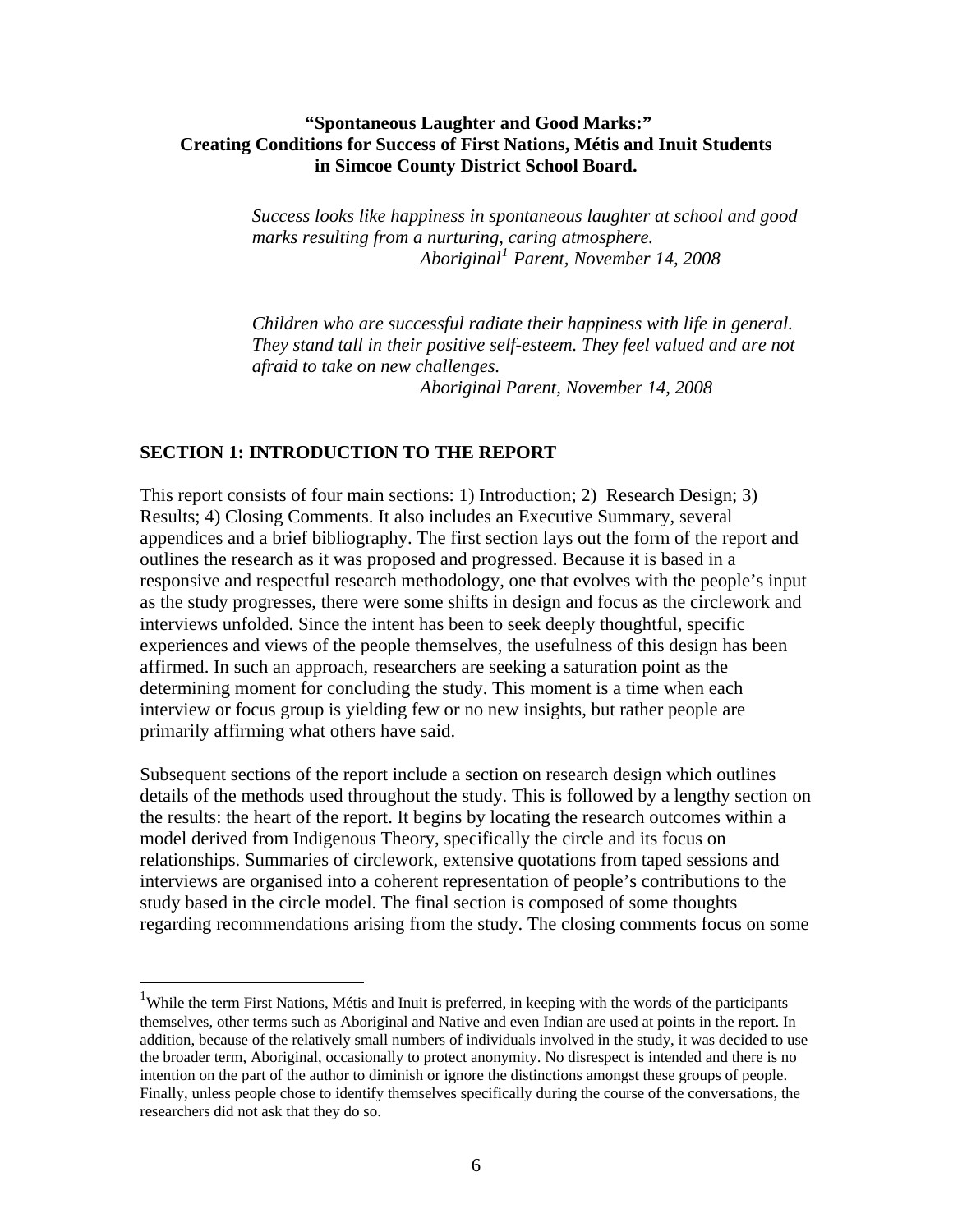next steps in enhancing the success of First Nations, Métis and Inuit students in the schools of the SCDSB.

# **A. Research Topic**

This research began with the question, "What are the major factors that stakeholders (students, parents and community leaders) see as contributing to the success of First Nations, Métis and Inuit students in selected schools of the Simcoe County District School Board (SCDSB)?" Narratives from a judgemental sample (Agar 1980/1996) of First Nations, Métis and Inuit students, parents and educational leaders were gathered seeking their input into the best ways to support First Nations, Métis and Inuit student success in the schools of SCDSB. A simple survey was administered to each circlework participant at the end of their session. By drawing on insider knowledge from culturally located participants, the study provides the basis for a clearer picture of current successes and needs to be addressed in schools in the SCDSB. It also provides a basis to guide future initiatives related to the Urban Aboriginal Education Pilot Project (UAEPP). Rather than focusing on barriers to success, this study looked for best-case scenarios to create a profile for successful work with First Nations, Métis and Inuit students.

# **B. Conceptual Framework**

The study is based in current scholarship of Indigenous thought. It draws explicitly on teachings or concepts of the circle and implicitly honours the teachings of the Seven Grandfathers to frame the research approaches and the results of the study. In addition, as a piece of critically informed qualitative work, it employs Indigenous approaches to working with study participants. In this case the methodology becomes the conceptual framework of the study as it is based in a decolonizing approach (See Linda Tuhiwai Smith 1999). Circlework (Graveline 1998) and interviews which allow the participants to take the lead and which refuse pre-conceived notions of outcomes provide the openness for direct input from the people most directly involved, First Nations, Métis and Inuit students, parents and educational leaders.

Historical and current contextualization of the study is also integral to its conceptualization. Cognizant of the Williams Treaties (Blair 2008) which make all Canadians and First Nations peoples currently living in the area "treaty people," recognizing the significant population of Métis people in the area, and respectful of the Inuit people as one of Canada's founding nations, the researchers see these histories, intersecting as they do in the contemporary urban context of Barrie, as inextricably linked within this study. Many educators are familiar with the more general history and current circumstances of First Nations, Métis and Inuit students' schooling. Whether explicitly or unconsciously, these circumstances may include effects of the on-going legacy of residential schools; the consequent intergenerational mistrust of schools; as well as deficit theorizing (See Shields, Bishop and Mazawi 2005) on the part of some school personnel. While some students have achieved considerable success through the support of family and individual teachers, far too many are not as successful as they could and should be.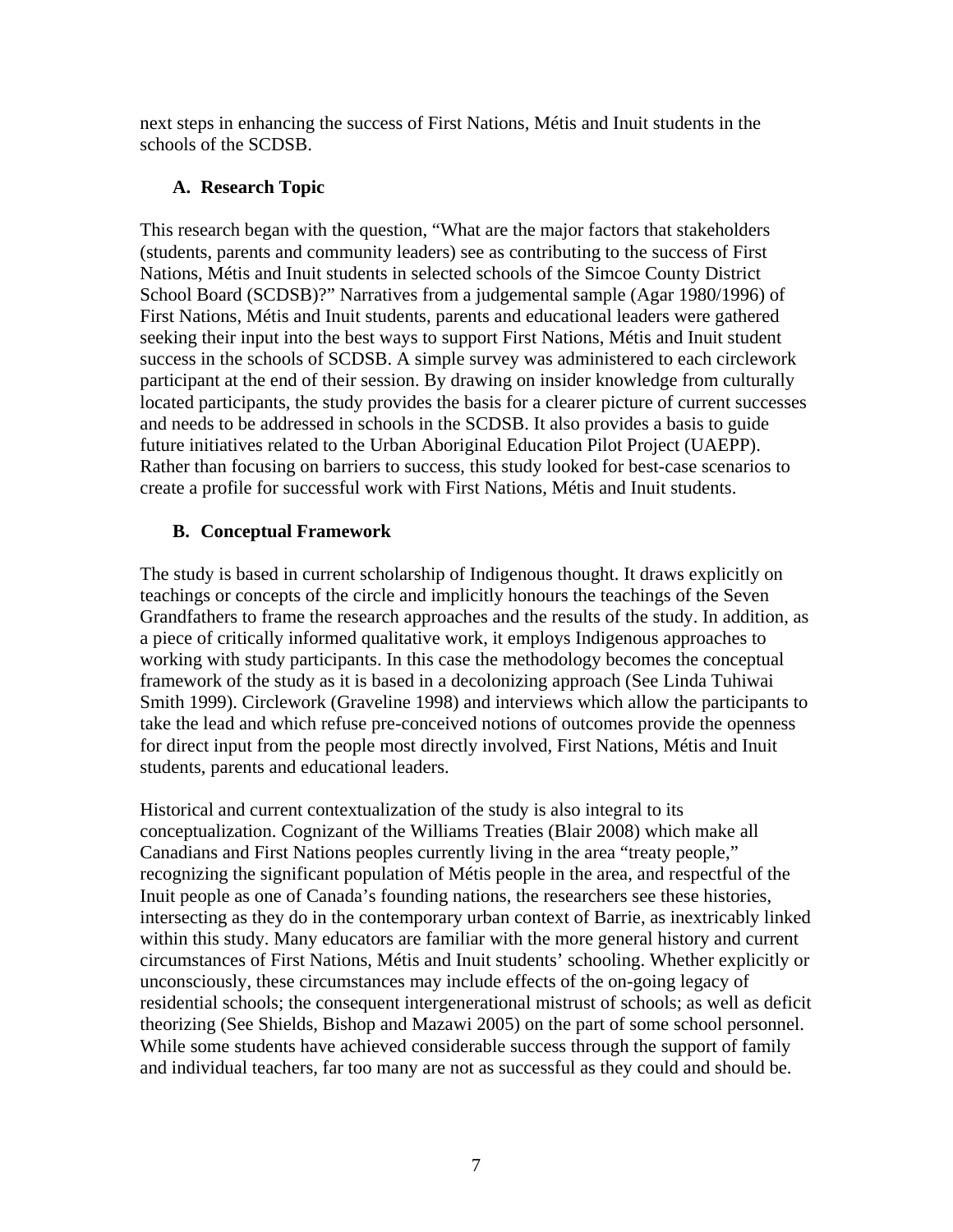This study was also modelled loosely on a number of the works of Maori scholar Professor Russell Bishop and his colleagues in their analysis of best practices for enhancing the success of Maori students in mainstream public schools in Aotearoa/New Zealand. The circlework groups, individual interviews and surveys all addressed aspects of schooling necessary to enhance First Nations, Métis and Inuit students' experiences in school. From the methodology involving narratives from those First Nations, Métis and Inuit people most intimately involved in schools in SCDSB to the analysis of these interviews, considerations of the articulation of Indigenous-focused best practices guided the design, data collection and analysis.

# **C. Benefits of study**

The narratives, conversations, surveys and subsequent analyses offer insight into what the participants feel is important for success, their own in the case of students, and their children's in the case of parents and community leaders. Coming from the people most directly involved, the outcomes presented and discussed below have the potential to contribute to addressing gaps in our understandings of First Nations, Métis and Inuit students' and their parents' experiences of schooling. While the local focus of the data gathering determines that the outcomes are most relevant to the SCDSB, there is a strong likelihood that the results also have transferability to other similar contexts.

The results of the study should be made available to inform professional development initiatives and to offer guidance to administrators, teachers, community members and all others concerned with the success of First Nations, Métis and Inuit students in schools. Through its attention to listening to and conveying the articulated thoughts of students, parents and community leaders, the study is a strong indication that UAEPP and the SCDSB is taking seriously success for First Nations, Métis and Inuit students, an often neglected group. Building on previous successes and conscious that there is more to be done, the author feels that this work contains the possibility for increasing good will from all those involved with the designated participants. Responses to the study on the part of the SCDSB have the potential to deepen good relations between First Nations, Métis and Inuit people—students, parents and educational leaders—and schools.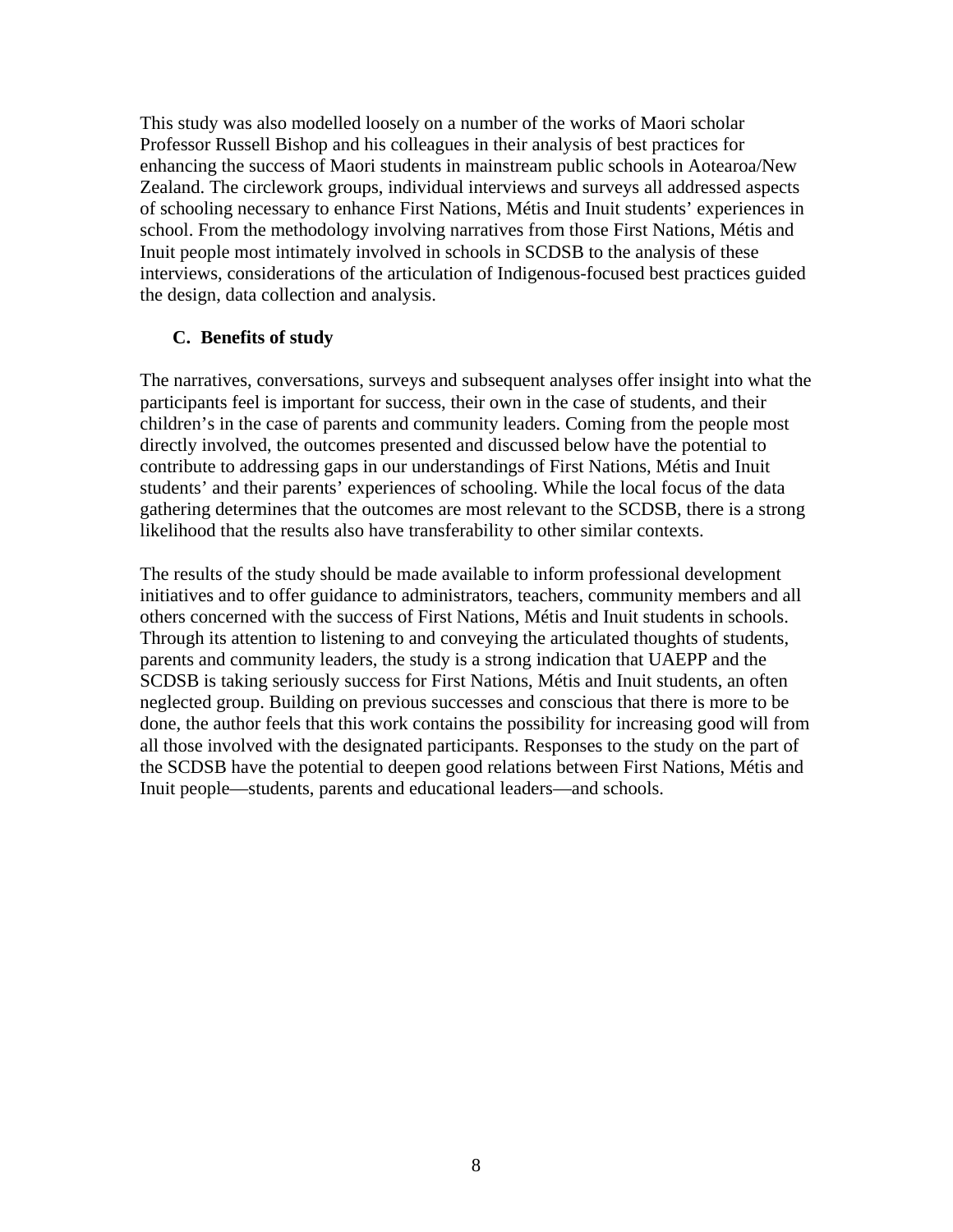## **SECTION 2: RESEARCH DESIGN**

## **A. Summary**

In conducting this research, mindfulness of Aboriginal ways was a guiding principle. Narratives and other thoughts from the people involved were the focus of the data gathering. Through circlework (described in more detail below) and open-ended interviews, the researchers listened to what the First Nations and Métis people had to say. (It is not clear that there were any Inuit people involved in the study.) Although not in the original design, as the study design evolved, the small circlework groups were created as sources of input on the advice of people from the local community. Circlework groups draw on Indigenous teachings in their structure and for their conduct. They include the presence of an elder to guide the proceedings, beginning the work with a smudge led by the elder, individual introductions and the giving of gifts as a recognition of the contributions of the participants. Each participant has ample opportunity to contribute to the discussions. In allowing students and their parents to volunteer, self-select, these groups widened the potential participant pool and gave more people an opportunity to participate. The interviews and all but one of the circlework groups (the secondary students group) were taped and the tapes were summarized and either selectively or, most often, completely transcribed. Strict adherence to school board ethical protocol regarding research with human participants guided the work.

Once all the transcripts and summaries were prepared, the researchers began the process of formal analysis. As with all sound qualitative research, on-going analysis from the beginning of the study had served to shape revisions to the original design. Initial insights took the form of "rolling" hypotheses, which could be followed up, in subsequent sections of the study. Formal analysis consisted of reading each summary and/or transcript, identifying critical moments in the conversations and from those moments, creating lists of themes for each transcript. These themes then served as the guide for structuring the final report with recurring themes being the source of the major categories in this report. Summary charts for the surveys were prepared as additional, secondary sources of input.

# **B. Circlework**

As noted above, talking circles or circlework provided a familiar format and a safe, supportive environment for most of those involved in the study. Circles were conducted within a well-known Aboriginal community setting, the Barrie Native Friendship Centre. The traditional circle protocols were followed in regard to having an elder open with a smudge ceremony and prayer, confidentiality in respect to linking comments to identity, freedom to speak without interruption and respectfulness. Gifts for participants served as tokens of appreciation and acknowledgement of their contributions. An elder was on hand to address the emotional aspects of sharing experiences that might be painful to articulate for some people, given the continuing intergenerational effects of the residential school system and other personal or social effects of schooling more generally.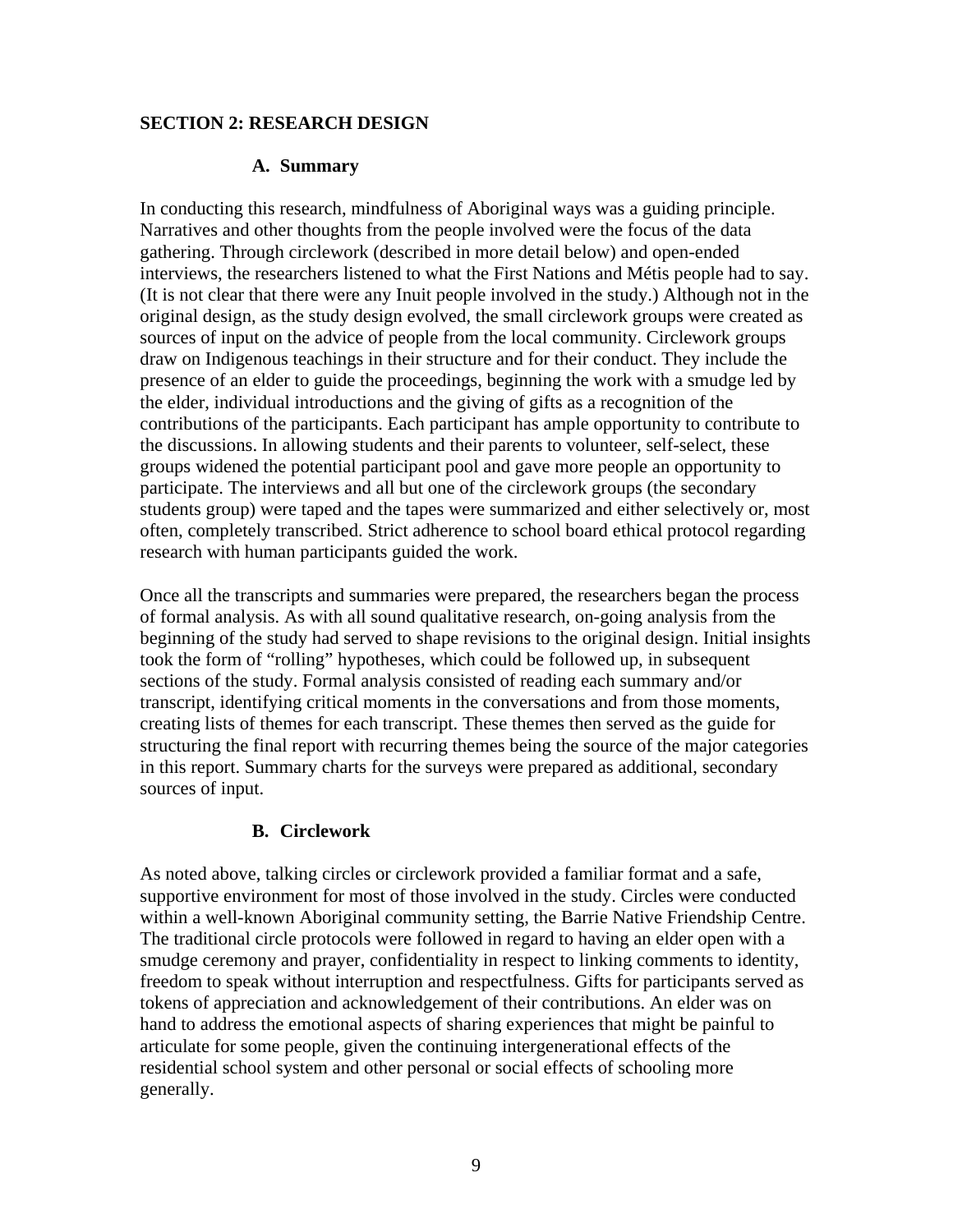The strength of circlework lies in allowing participants to build on each other's narratives thereby deepening the insights offered. Especially when working with children, the opportunity to be part of a group rather than having a stranger seek input in a one-on-one interview was also deemed best research practice. The principal researcher and a Métis research associate trained by the principal researcher led the circlework groups. Additional input and participation from the supervising teacher added a dimension to a number of the groups as well as the research planning.

A number of information sessions regarding the UAEPP and specifically this research were held for community members. An outline of these sessions is included in Appendix A. Student volunteers were solicited from the schools through a letter to parents and students distributed to several schools in the SCDSB with larger First Nations, Métis and Inuit populations. (See Appendix A). It was decided to conduct the circlework groups at the Barrie Native Friendship Centre as a site welcoming to First Nations, Métis and Inuit people.

Over the course of the study, we worked with twenty students and eight parents in three circlework groups. All have experience with schools in the SCDSB. The time dedicated to each circlework group ranged from two to four hours. (See example plan for the day in Appendix A.) Participants also completed an individual survey as an additional source of information. Survey summaries are provided in Appendix B. The discussion summaries in Appendix C provide the reader with some of the data notes and a broader flavour of discussions.

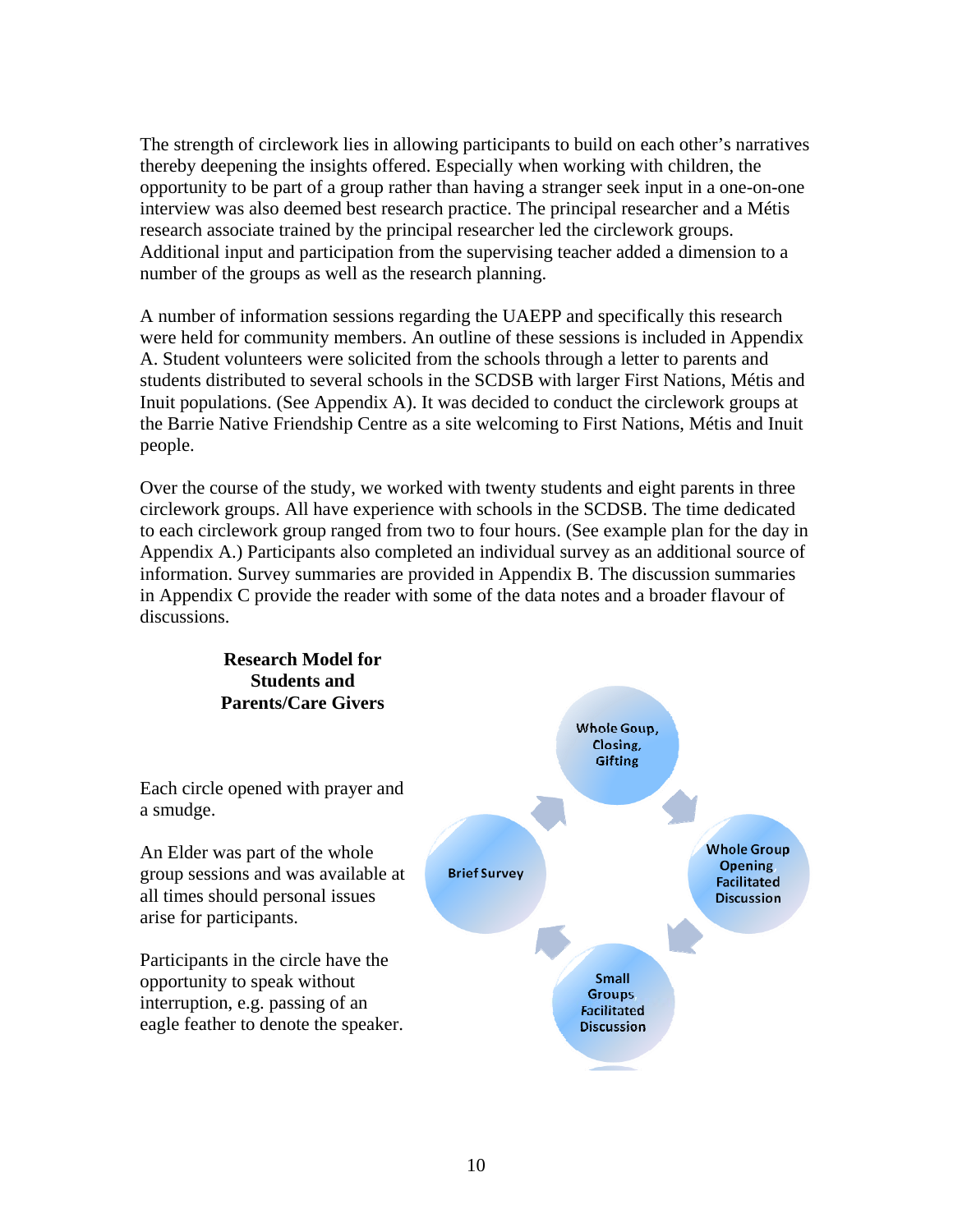## **C. Interviews**

The community leaders were identified through judgemental sampling using a snowball technique. (See Agar 1980/1996). The latter simply refers to identifying participants by word of mouth, through existing sets of relations. The advantage to such an approach is that it tends to bring some preconceived trust for the researcher as it builds on established relations; the disadvantage is that some lesser-known person may not be identified. For the small scope of this study, researchers were satisfied that they had connected with a range of leading First Nations and Métis thinkers in education. There is certainly potential for building on the existing study to include more participants. The interviews for these community leaders were semi-structured and participant-led as far as possible. The assumption underlying this approach is a fundamental respect for the person's experiences and a commitment to seeking the insights arising from and available in these experiences. Interviews were approximately one hour in duration. A predetermined list of questions served only as a guide to the exchanges. (See Appendix A). Interviewers began with a broad question and continued their questionning by listening carefully to initial responses and then following up on specific areas raised by participants. Throughout the interview, the predetermined questions were available and used as a guide only when necessary. Having the participant take the lead allowed them to focus on issues of importance to them and led to revelations related to the issues at hand which the researchers may not have anticipated.

Time limits, reliance on volunteer students from the schools, and the snowball technique for soliciting participants may have created some constraints to the scope of the study. However determining the end of the study based on saturation, i.e. little or no new insights revealed in circlework and additional interviews (See Glaser and Strauss), indicated that most of the grounds for investigation had been addressed.

# **D. Other sources of data**

Researcher notes contributed details to the study. The drawings and diagrams created by the Grade Seven and Eight circlework group were also a source of input. Documents related to the larger Urban Aboriginal Education Pilot Project contributed to the background for the study, as did some earlier reports such as that of the Urban Aboriginal Task Force and a draft of the Stonepath report. Importantly this study builds on the insights of the former and, in its focus on the local scene, affirms the relevance of a number of insights which the latter garners from other contexts.

# **E. Analysis**

Analysis was based in seeking themes identified across interviews and in circlework so that the participants' words shaped the outcome of the study. Glaser and Strauss's constant comparative method (1967) served as a loose guide to the process. With this approach, themes identified in one transcript are then compared with subsequent ones. Themes that recur across transcripts are given more weight than those that appear once. At the same time, some of the singular themes are also included as they enrich the views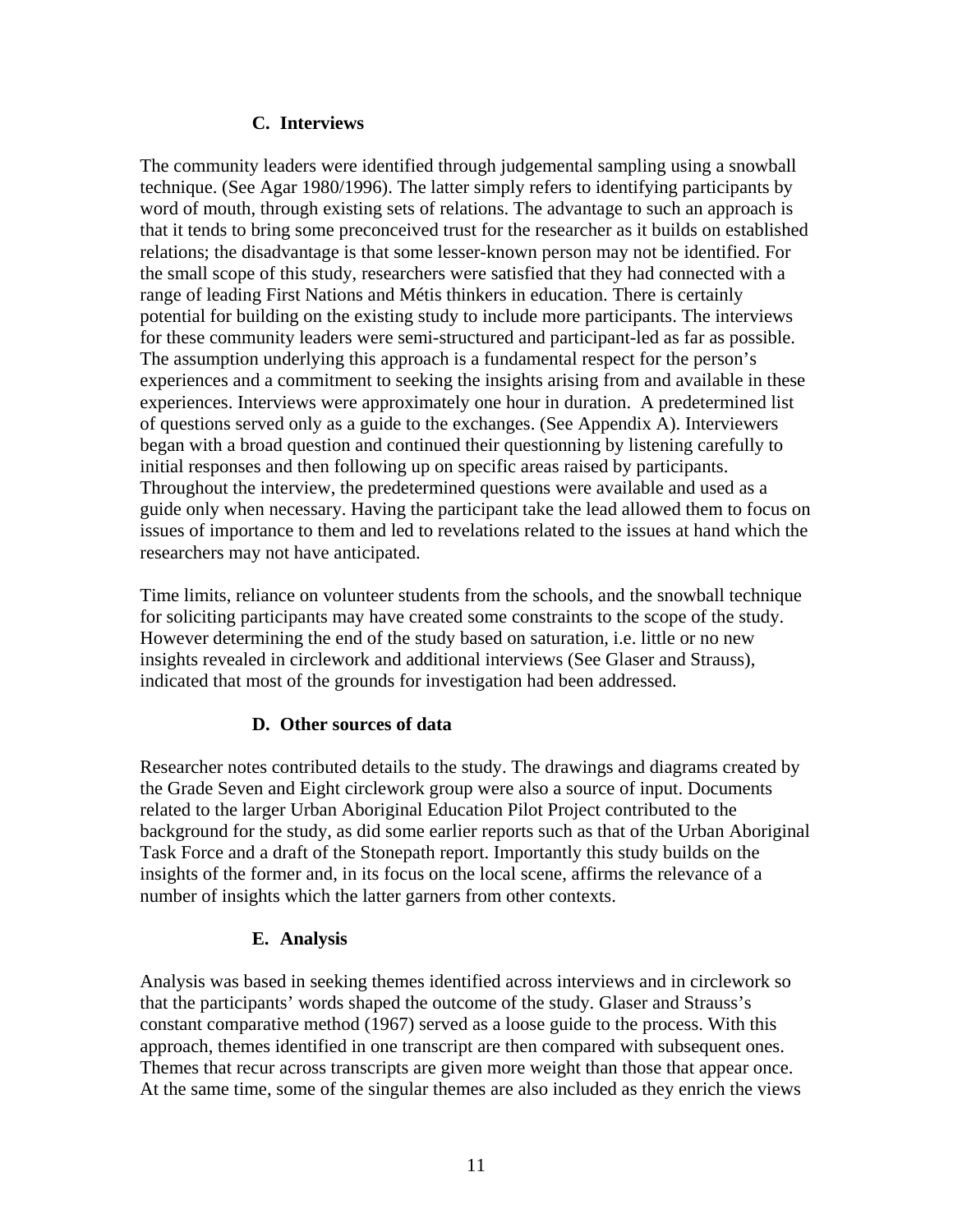presented. Where possible, a distinction is made between the more frequently referenced topics and those less obvious ones. The results section is organized around major themes that occurred across the groups and in individual interviews. A final section proposes a number of recommendations arising out of those themes as well as some questions worth pursuing further. A draft of the final report was circulated to a number of those involved in the study for their comments.

The principal researcher and research associate conducted all interviews, analyzed the transcripts and created the final report. A second research assistant, also the supervising teacher for the study, helped to organize participants' attendance at the sessions. She attended most of the circlework sessions contributing to their smooth operation. She contributed notes and documents from those sessions to the final report. Her input and insider knowledge of the Board's workings were most beneficial. Three extensive appendices contain various documents relevant to the study.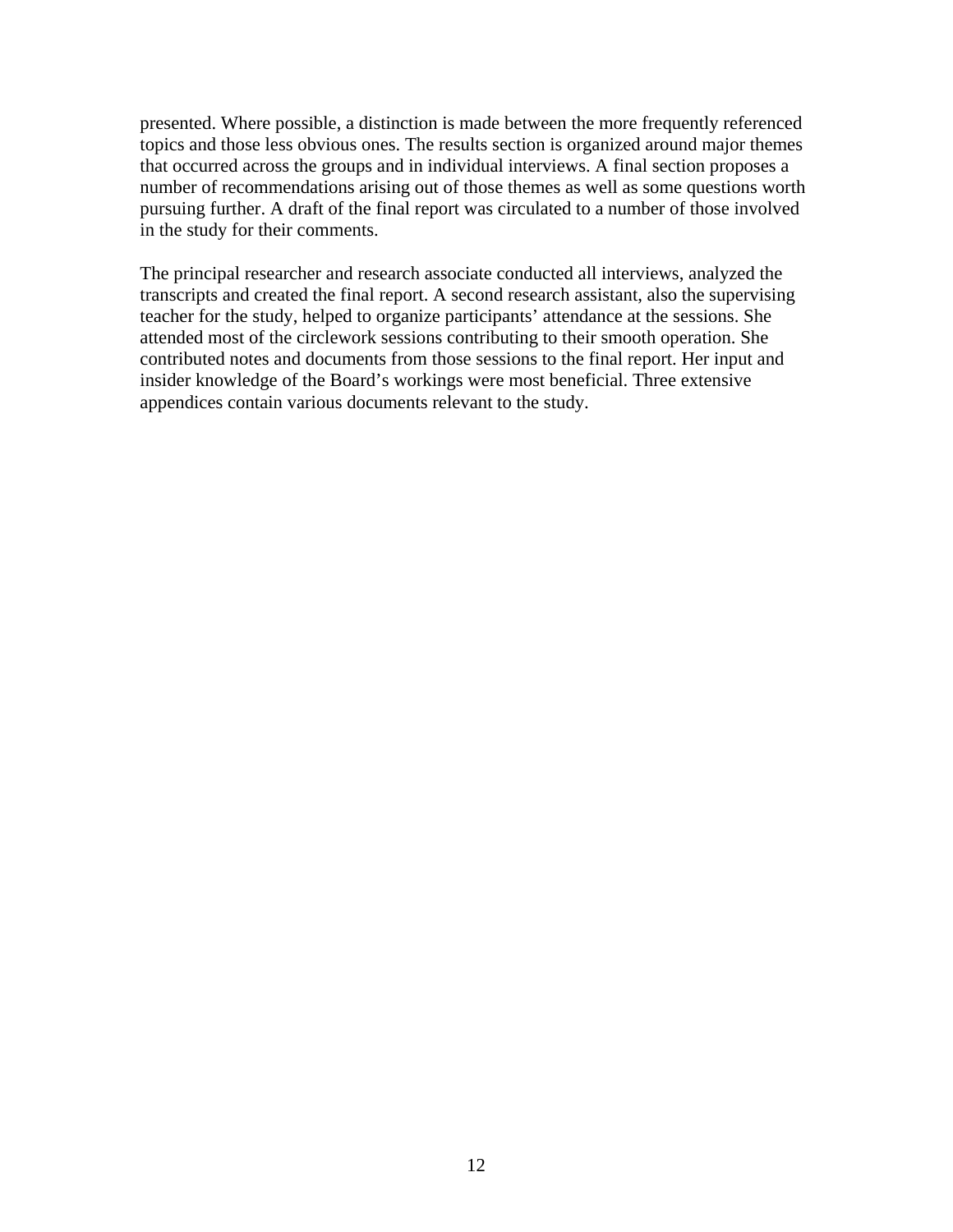## **SECTION 3: WHAT THE PEOPLE SAID: RESULTS OF THE STUDY**

#### **A. Introduction**

Analysis of the interviews and circlework groups yields four inter-related educational areas best depicted by a series of concentric circles. In the first figure we see the locations of First Nations, Métis and Inuit student success and their nested relation to one another.



#### **FIGURE 2: LOCATIONS OF ABORIGINAL STUDENT SUCCESS**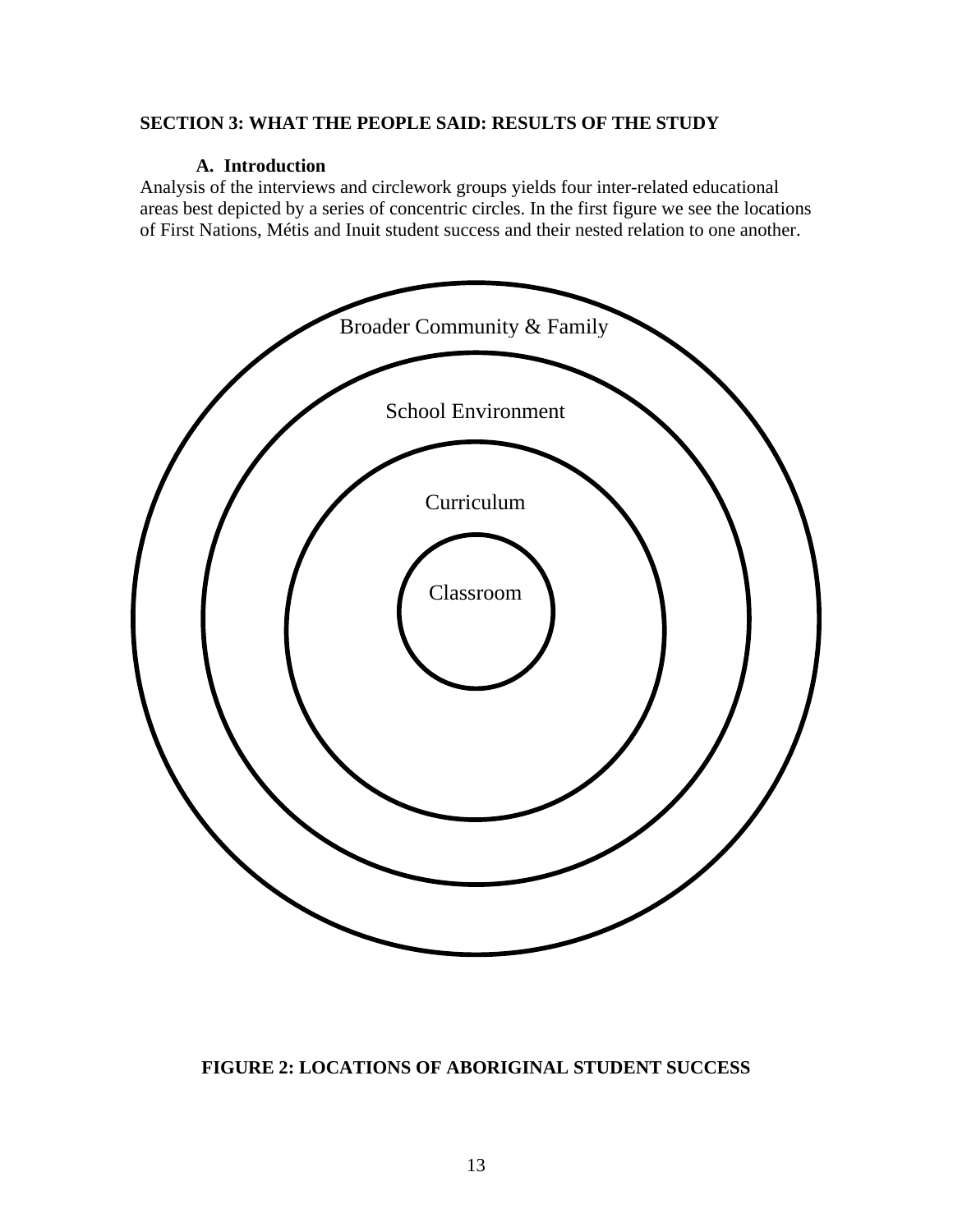These broad and inextricably related themes 1) The Classroom; 2) Curriculum; 3) School Environment; and 4) Broader Community and Family name four locations—each one with physical, intellectual, emotional and spiritual dimensions—where the conditions for First Nations, Métis and Inuit student success are created. The research indicates that some participants see already existing successful practices in these areas. Very often their comments resonate with contrasting calls for improvement from other participants in the study. In all cases, participants' views of success, including those of the children themselves, are centered on the whole child.

**PHYSICAL HEALTH** 



#### **EMOTIONAL HEALTH**

#### **FIGURE 3: WHOLENESS: THE GOAL OF SUCCESSFUL EDUCATION AND LIVING A GOOD LIFE**

This circle, based in a traditional teaching or what is increasingly being recognized as Indigenous Theory or Indigenous Thought, is a complex heuristic which refuses any separation of the four aspects represented, in this case, of a healthy person living life in a good way, in wholeness. The circle brings each aspect addressed into relation with every other: they are inseparable. Rather than seeing the four aspects as *points* on the circle, the viewer is invited to see that they each exist in fluid and complex interaction with one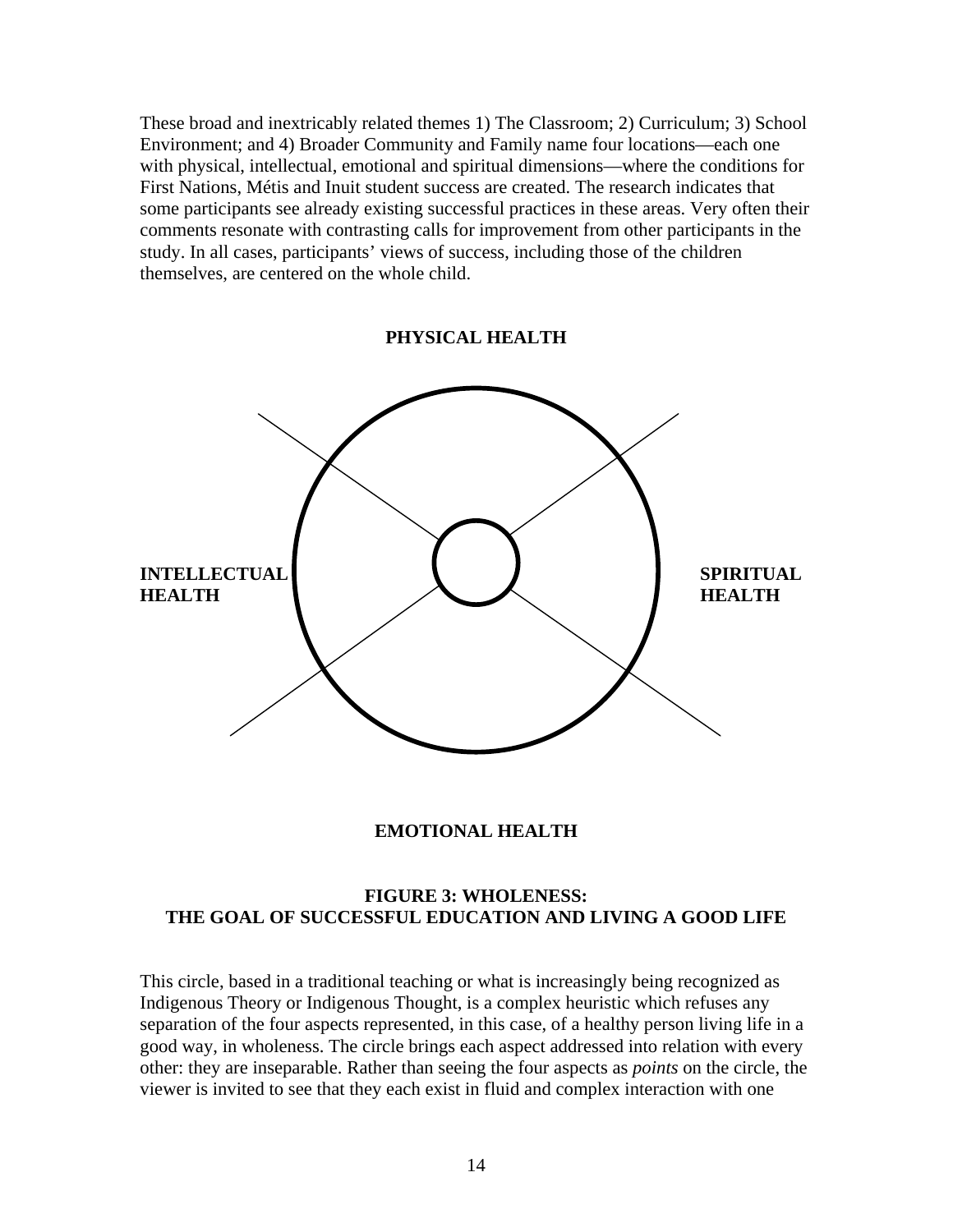another. The lines passing through and out of the circle do not identify points but rather leave open the possibilities of ways of relating both what is named and what is to be named in considering the subject at hand, in our case, the success of Aboriginal students in the classrooms of the Simcoe County District School Board (SCDSB). For most of the interviews and circlework participants, this representation of what constitutes success for First Nations, Métis and Inuit students was either explicitly expressed or implied in the various examples and situations presented. In what follows, a number of critical incidents, as well as the words of Aboriginal participants themselves, indicate ways people dedicated to the success of First Nations, Métis and Inuit students might take this model to heart. And here a cautionary note: there is nothing simple about this model. Because it is responsive and organic, its possibilities shift as new situations arise. That being said, the truths it holds – about interrelationships – are simple, as eternal as the sun, the moon, the earth and time immemorial.

# **B. The Participants**

Who were the people with whom we spoke? They are all people committed to successful education for First Nations, Métis and Inuit students in the SCDSB. They include strong educational leaders most of whom also spend time in their children's and grandchildren's schools giving lessons and meeting with teachers and others to ensure their children are having the best school experience possible. They include parents who responded to our call that they volunteer to participate in circlework as a way to contribute to enhancing our knowledge of First Nations, Métis and Inuit students' success. They talked of their own experiences of schooling as well as their children's experiences. Finally they are the children themselves, from elementary to secondary school, who chose to spend some hours with us thinking about the best aspects of the schools they are currently attending and about what could make their schools even better. Ultimately, all participants helped us think through the factors that contribute to First Nations, Métis and Inuit students' success in the schools of the SCDSB.

# **C. What the people said**

We begin this reporting of what study participants had to say with a look at the ways they define **success** for First Nations, Métis and Inuit students in schools. Following that, in the next two parts of this section, **Classroom** and **Curriculum**, we will make a pass through the responses of each group and the interviews to give the flavour of the conversations that occurred with each. The final two shorter sections, **School Environment** and **Community & Family**, are organized around themes which ran through all the participants' contributions.

# **D. What constitutes success?**

Since this study focuses on the success of First Nations, Métis and Inuit students in the schools of the SCDSB, it is important to start with the participants' own understandings of what constitutes success. Each of the participants added specific details to the meanings of the wholeness represented above. As the title of the report indicates,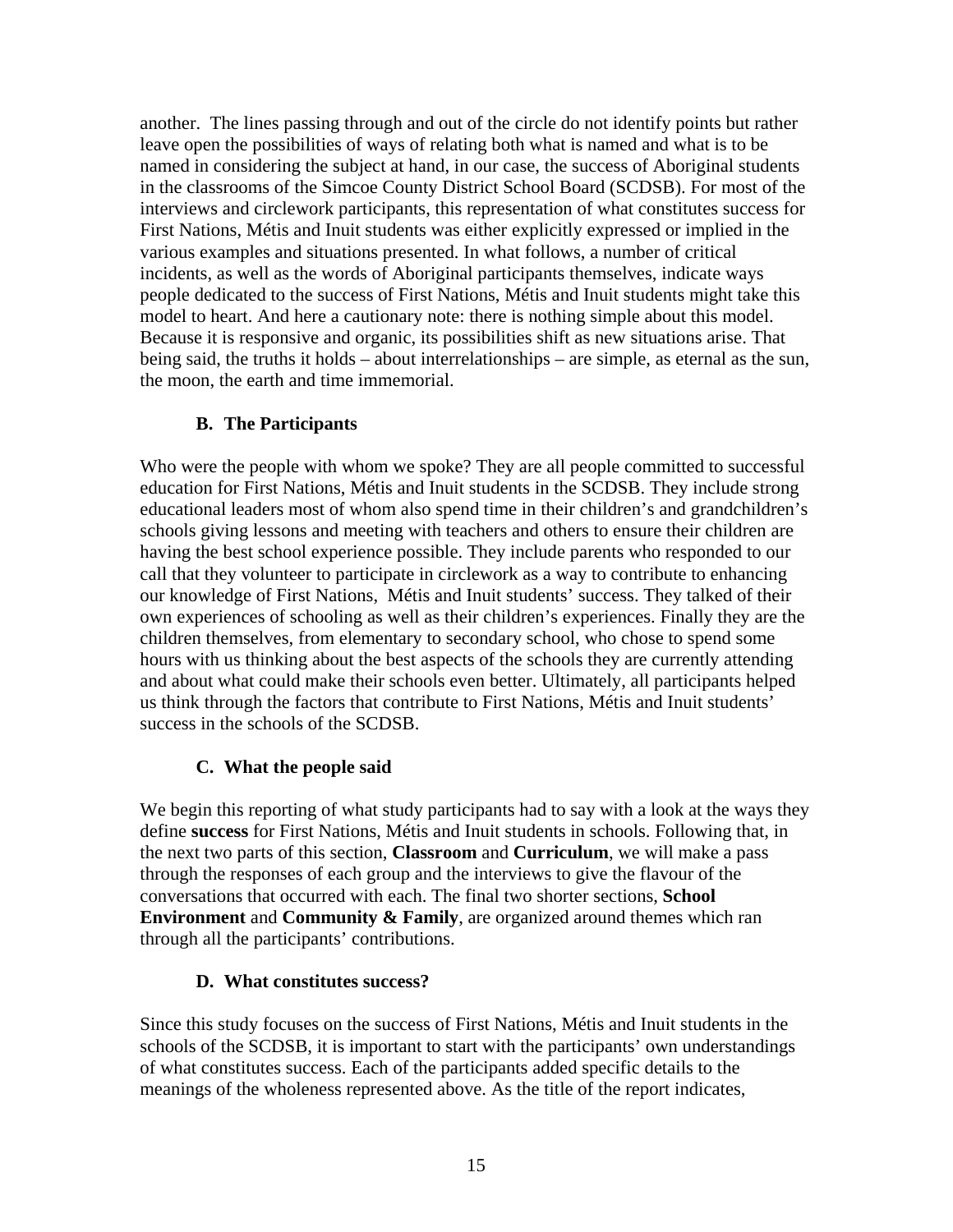immediate success for parents includes seeing their children experience happiness and good marks in school. "Education is the key mechanism to success in our modern world," said one leader. For some success comes in small steps: making it to school everyday, but most saw this as the way to graduation, attending university and/or professional careers. One person commented on the success exemplified in one student's commitment to getting to school, as he has to hitchhike everyday to get there but never fails to show up.

Students talked of personal goals and career hopes as their motivation for seeking success. One young man worried about dropping out becoming an immediate sign of being "a loser or a failure. Students need grade twelve," he said. Other students saw their school as a place of refuge but, for those who dare to hope and dream of a future, it is ultimately the way to a better life, living a good life in Aboriginal terms. The parents pointed to positive self-esteem resulting from the respect of self and others, including peers and teachers, and a willingness to take on new challenges. A community leader posited that educational success means a healthy community with people who know who they are and have pride in that knowledge. One worried that "Many times mainstream kids are challenged more while there are lower expectations for Aboriginal students." Another cautioned that success requires a joint commitment from both School Board and the community.

As we examine in more detail what the people had to say about schools and students, it becomes clear that there are particular sites which foster or inhibit success and that only concentrated effort on the part of all concerned will address the needs for making all classrooms and schools places of success for First Nations, Métis and Inuit students in SCDSB.

# **E. Part One: the Classroom**

# **1. The Children**

For some Aboriginal people, the best teachers are the children. If we want to understand ourselves and the situations we find ourselves in, we need to listen very carefully to what the children are saying. They can teach us what we need to know. As Secwepemc activist and mother Nicole Manuel says, "Your kids and the babies are all in the centre; they're right in the middle. And everything is for them. And the teachings come from them outwards. What we have to remember is that when we say we're educating our children actually what they are doing is helping us better ourselves. We have to watch them and learn from them to know where we're at." Just as we began our study, we will begin our reporting of the research with the children, youngest first.

# **a. Grade Seven and Eight Circlework**

*We want the school to be more peaceful, helping others, rather than just disrespecting them. Grade four student*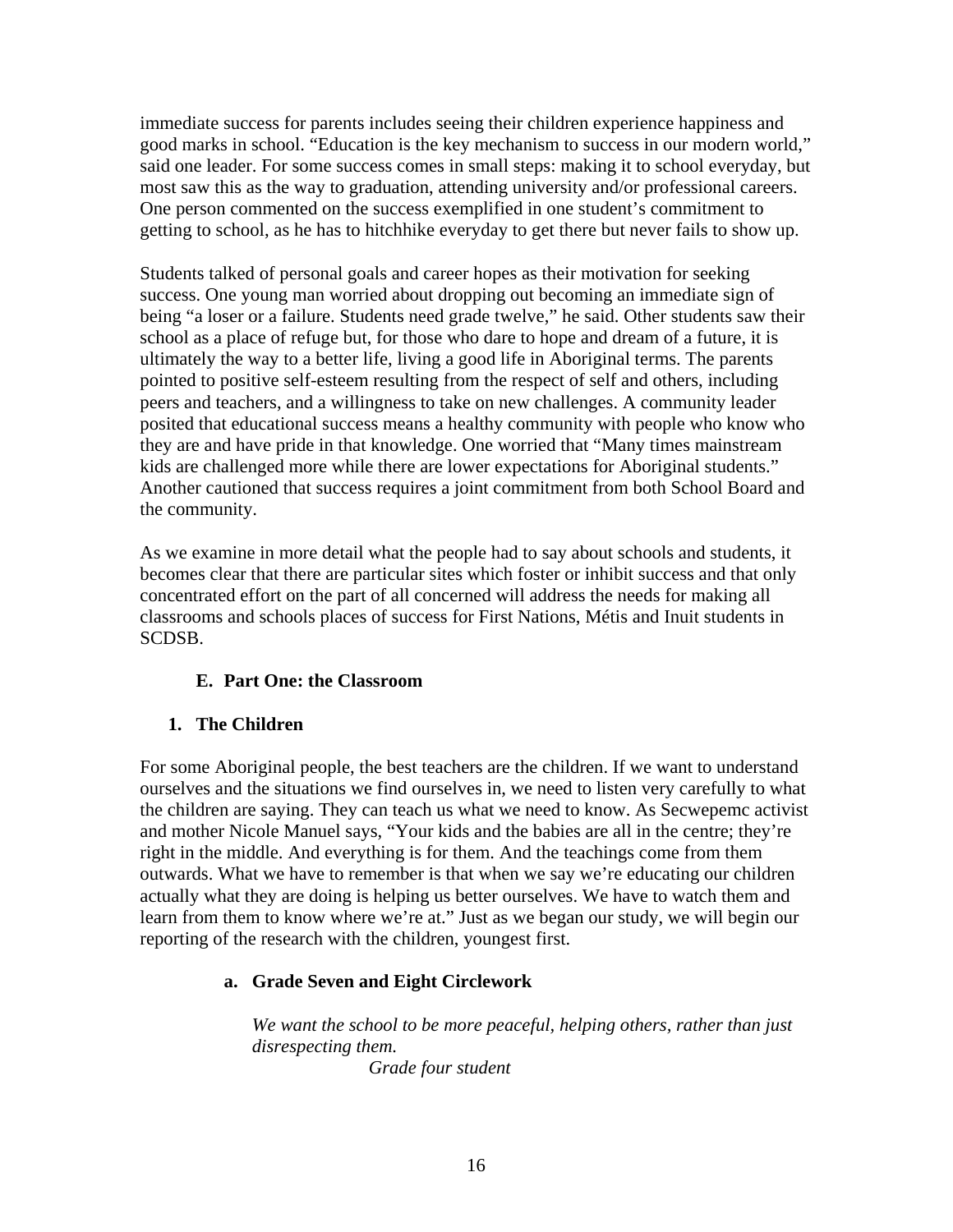# *To listen is important. Grade seven student*

The youngest people in the study participated in our first circlework. This group included twelve volunteers who were expected to be from Grades 7 and 8 but turned out to include a number of younger students, the youngest (and one of the wisest) being a grade two student. We met at the Barrie Native Friendship Centre (BNFC) on November 7, 2008 from 10:15 till 2:00. (See Appendix A for related documents including the outline for the day.) Also present were an elder, two researchers, one supervising teacher, and a staff member from BNFC. All introduced themselves by sharing with each other their favourite subjects: math, French, geography, drama, language, and art. Two students and three of the adults gave their Aboriginal names as well as their English ones. We asked the students to work individually and then in groups to draw or diagram a representation of their ideal classroom. Inspiration could come from their experiences and/or their dreams. They told us what mattered to them.

In two of the final pictures, surprisingly, windows were major features. They prefer classrooms with windows with natural light where students can see the world outside even as they study, perhaps an unarticulated plea that school relate to the larger and natural context. They looked to the practical and the physical both as ways to vary their time in class. While they appreciate time dedicated to sports, they wish for more opportunities for physical activity. Their huge release of sheer, overflowing energy when they had an opportunity to play outside during a break amply demonstrated their need for movement, physical freedom and some unstructured time. One child talked of the death of her father and how she wished that there were a place in school where that could be honoured so she could remember him daily.

In several of the group pictures, the Medicine Wheel appeared as recognition of the importance of spirituality in everyday life. Reporters from these smaller drawing groups talked of wanting elders in their classrooms. One boy contributed the drawing of an eagle and, when asked why, dismissed its significance saying he did it out of boredom. This child was one of those who proudly gave his Aboriginal and English names when introducing himself. We wondered if his comment on the eagle—which he laboured over for much of the time—came from an unstated worry that a deeper explanation might not receive the respect it deserved. In their ideal classroom, the students also wanted more books, "fiction and non-fiction and easy to read," and a chalkboard, "You can put math on it and it will help you work," art and music. The younger ones valued free time which one used for playing with trucks and roads (one proven precursor to success in math) while another played with a cash register. Clearly these primary/junior classrooms are rich with opportunities for learning.

Finally, as they reported back on the details of their drawings, some talked of the classroom and school they dreamed of: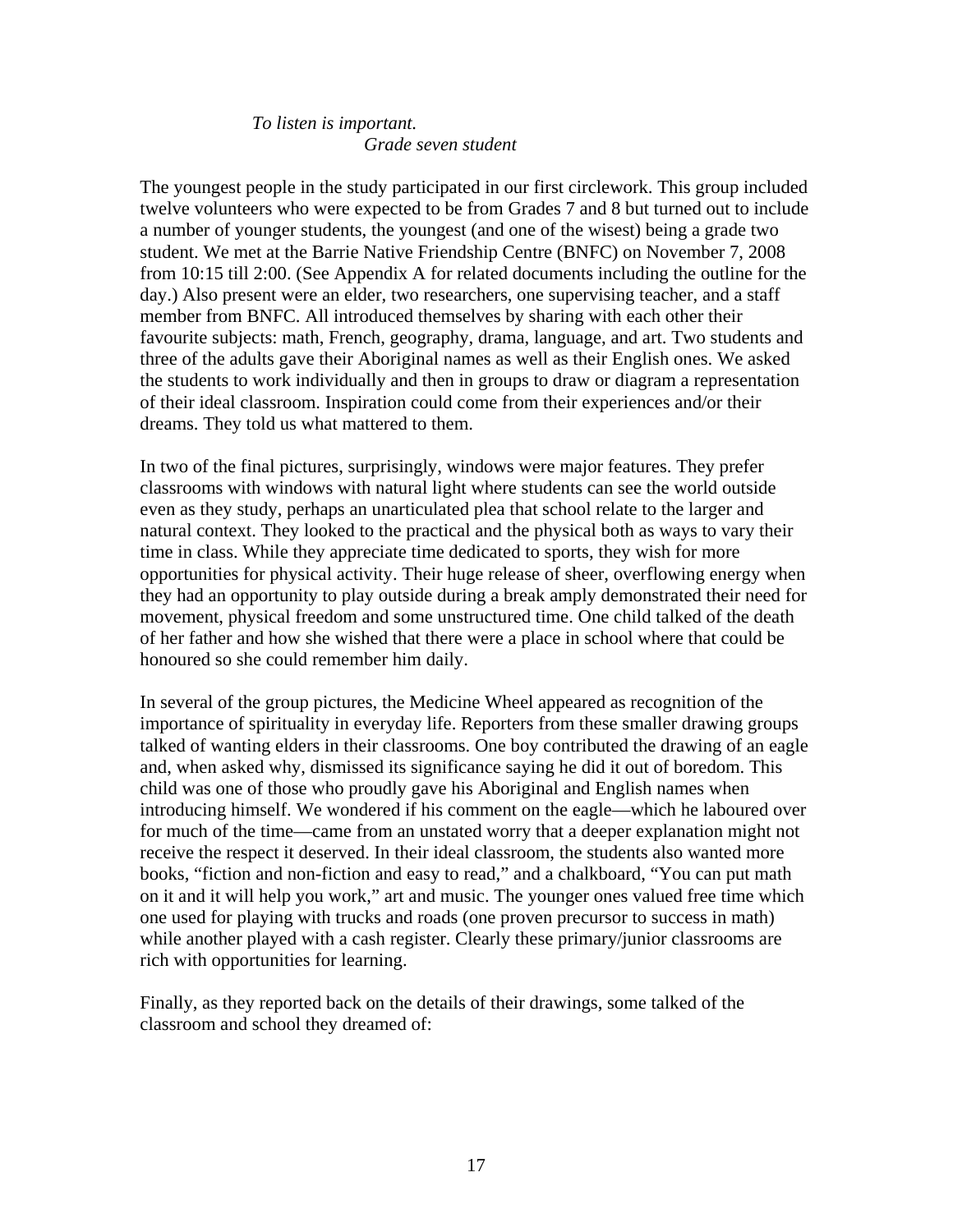Me and Susie<sup>[2](#page-17-0)</sup> made this because we want the school to be more peaceful, helping others [rather] than just disrespecting them as [in] "I don't want to help you" or "I'm not going to be your friend." Being helpful and besides you have to share. Helping, empathy and respect. Caring – smile. Don't give up. We want schools to be better with kids. Like our school is very okay, but sometimes they don't seem to care about us. Like someone gets hurt, they won't hardly do anything. We want them to help people.

Some sought all the comforts of home: comfortable furniture, a fridge, as well as a swimming pool, a batting cage and an aquarium.

Returning to the wholeness diagram above, what do these comments tell us? We hear of each of the dimensions of the circle: the appreciation of and the need for physical activity and access to the physical world outside the walls of the classroom; the desire for a safe place where emotions are acknowledged and respect for each other prevails; a place were intellectual engagement builds on students' strengths and interests; and finally a place where the spiritual is assumed. As we progress through the other study participants' words, these themes echo across them all.

## **b. Secondary Students' Circle**

 $\overline{a}$ 

*If someone in high school, like a teacher, asks, "Are you okay?" it makes a difference to me. Secondary Student* 

The secondary student circle, comprised of eight students from Barrie Central and the Barrie Learning Centre, met at the Barrie Native Friendship Centre on November 14, 2008. (See Appendix A for related documents.) Also present were a researcher, a supervising teacher, two staff members from the BNFC, and a recently hired counsellor. Secondary students' thoughts echoed many of the comments of the younger students the week before–again there was talk about natural lighting – but they focused more explicitly on teachers and their role in creating a positive classroom environment. Again and again students looked favourably on those teachers with whom they had a strong relationship and who *demonstrated* their concern. They like to feel as if it matters to the teacher that they are in the classroom. As one of the students said, "If someone in high school, like a teacher, asks, 'Are you okay?' it makes a difference to me." Another said, "It is good if a teacher asks me what I need and what they can do to help me." Acknowledging that some teachers may "have just too many students," another participant added, "Some teachers seem to focus a lot on only the students who do well in their class instead of helping the students who need help." Resistance to any form of hierarchy was clearly stated, whether it was to do with the teacher being superior to the students or one student or group of students being more valued. One participant said somewhat wistfully, "Teachers don't really care about me. It is not that I don't do well

<span id="page-17-0"></span> $2$  All names included in the study and in quotes are pseudonyms to protect the anonymity of the participants.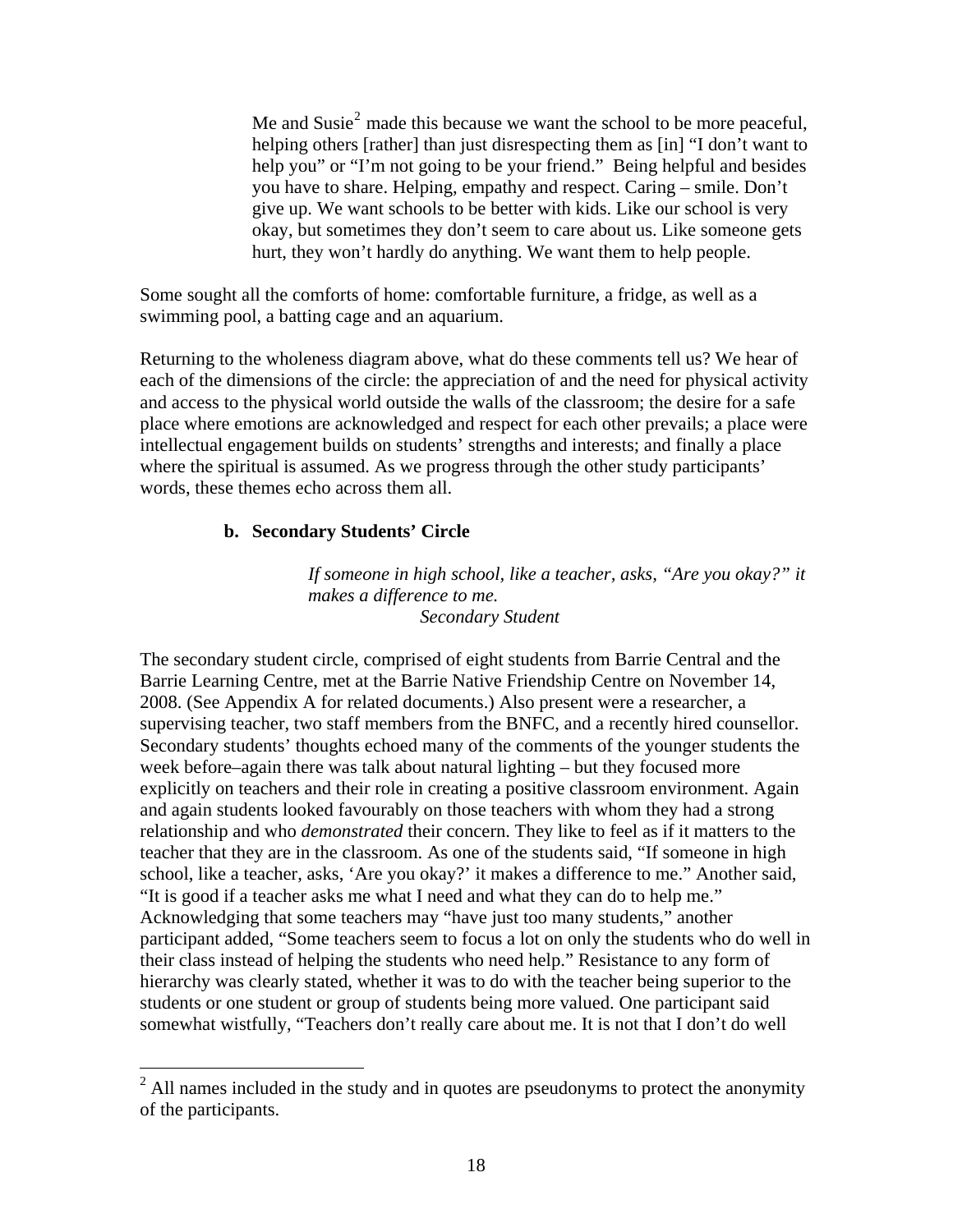academically…It [just] doesn't really matter if I don't come to school." One student mentioned having cousins with the same last name going to his high school before he did. Because they often got into trouble, he felt he received signals that he was automatically expected to follow suit.

While pointing to personal motivation as central to their success, students also looked for teachers with high expectations, responding well to those who are "strict in some ways, but also laid back. Then it is more relaxed for me to be in that class." A student can respond well to a teacher who is "respectful of personal space but encouraging me: there needs to be a balance," said another participant. Regarding respect, a student wanted to see "acceptance for every voice" rather than allowing argument that leads to dismissal or disrespect of some thoughts. Another wanted some leeway in classroom rules that could allow for a person needing some time to themselves manifested in sitting apart from the rest of the class. Some teachers are too strict, "If you screw up once, they wait for you to screw up again." On the other hand, the ones who "believe in us and our potential" are influential and inspiring. Respect, trust, empathy and understanding are the expressed characteristics of teachers who can make a difference to the success of First Nations, Métis and Inuit students. Participants also commented on the importance of teachers understanding that different students have different learning needs. They were keen to have deeper understandings themselves about different learning styles as a way to better succeed in the classroom.

There were some cautions expressed about teachers over-generalizing about Aboriginal students. The teacher who looks to the "real person" as an individual is valued. Cultural sensitivity regarding specific behaviours was appreciated although there was a clear consensus that overgeneralizing about the Aboriginal students in one's classroom was indeed a dangerous move which can undermine both academic success and some students' desires to self-identify or be identified as Aboriginal. Returning to the Wholeness Circle above, one can see that secondary students' comments also call for a classroom where all aspects of well-being are addressed and where respect for differences is paramount.

# **2. Parents' Circlework**

*Create a welcoming place where it's okay to be Aboriginal.* 

*Healing needs to happen: e.g. the baggage that we carry from our parents. We learned by osmosis we "are not good enough."* 

The Parent Circle met on November 17, 2008 also at the Barrie Native Friendship Centre. There were eight parents in attendance including the elder, one of the research assistants and a recently hired Aboriginal counsellor. All participated in the discussions. Two non-Aboriginal researchers and one baby also attended. The Parents' Circle was notable in that participants drew on their lives in schools as well those of their children to respond to our research question. It is most important for educators to recognize that even as these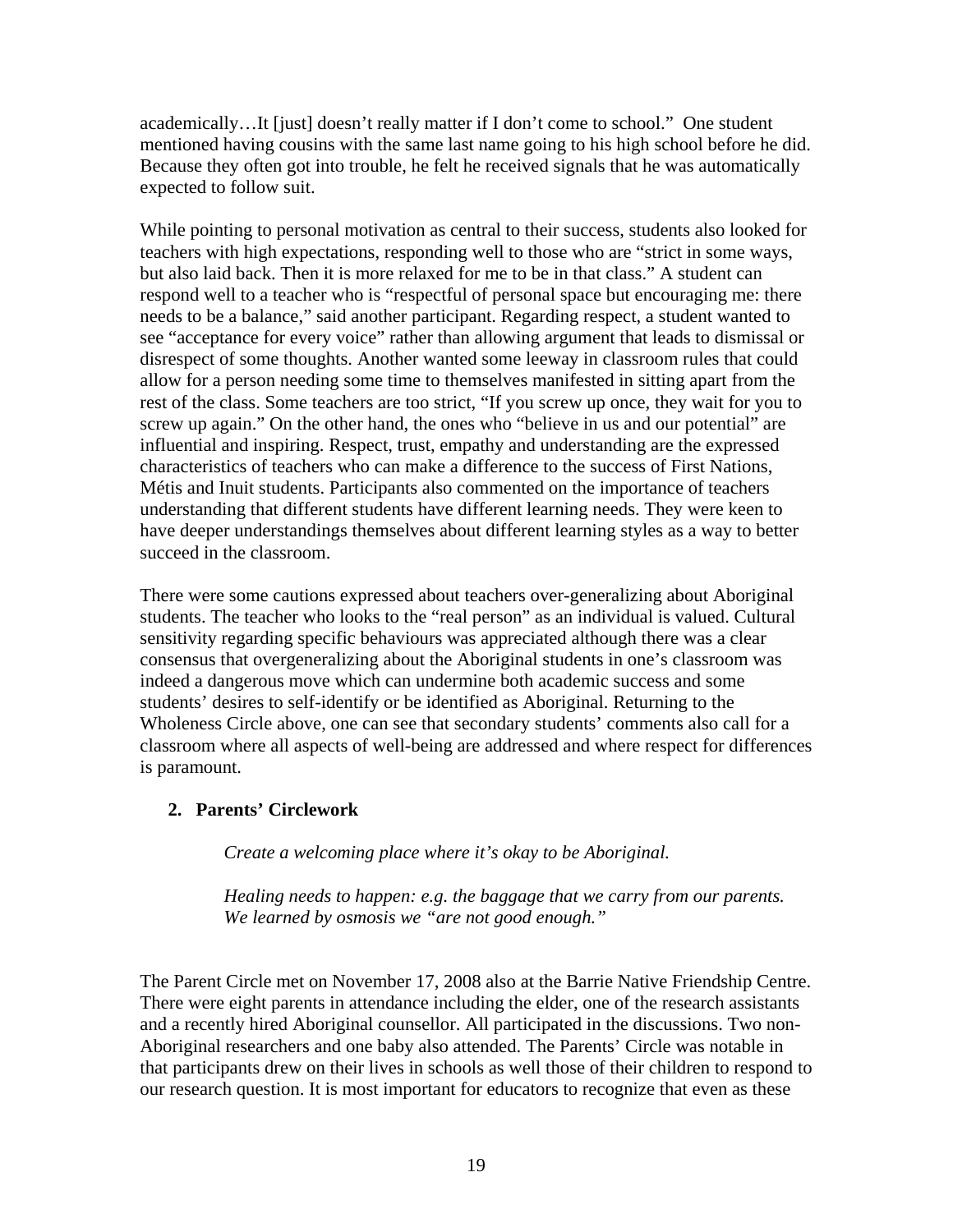women (and all the parents who attended were women) see some change in current schools, their own experiences continue to speak to their current relationship with their children's schools. A number are clearly worried about what their children's experiences are and will be when they encounter people who may not be aware of or sensitive to the varied realities and complexities of what it means to be First Nations, Métis and Inuit in Simcoe County today. They all want the best education possible for their children.

Generally their comments focused on curricular and cultural issues which will be discussed in more detail in the next sections. Their thoughts with most direct relevance for the classroom included a focus on sensitivity on the part of teachers and others in schools to what it means to be First Nations, Métis and Inuit. Several spoke of their experiences related to being Aboriginal in public schools in various locations. A "visibly Aboriginal" mother spoke of her treatment in schools:

> Sensitivity to Aboriginal people and their lives is very important in schools. It was very hard. I lived up here when I was a teenager and it was hard to live as an Aboriginal. As a visible Aboriginal was a little harder. I went through a lot of, I don't know how to explain that, it was very harsh to go to high school….A little sensitivity would have made it easier for me to go to school everyday because I did quit. I guess it would have been easier if school was more accepting.

On the other hand, for those not "visibly Aboriginal," growing up Aboriginal presented another struggle:

> At that time, it wasn't anything that you wanted anyone to know that you had Aboriginal in you or any kind of Native blood. It was hidden for some reason. You were looked down upon. Times have changed and it is more accepted now but it took a long time. Even our great grandmother, she actually lived in Wikwemikong and lost her status by marrying a white man, my great-grandfather. And it took years to get that back.

 Another participant said simply, "That's who I was: I wanted to be white." For her, not enough has changed. She recounted her current feelings about parent-teacher meetings.

> I will not go to a parent-teacher interview. One reason is because my daughters are quite fair; they don't look Native; they followed more of their Scottish ancestry from my husband. And my daughter was having a problem at school and my husband couldn't go so I went. She was doing really well in school but after they found out that I was Native her marks went down and she was treated badly. As a parent with a teacher, I shouldn't have that threat within: to not go because if I go my child's gonna suffer. Because I'm Indian and I look Indian and my children, they may have the high cheekbones but the colour of their skin isn't as brown as I am. When you talk about racism, it isn't just with the children; it's also with the teachers. I think it's very important to be able to go to these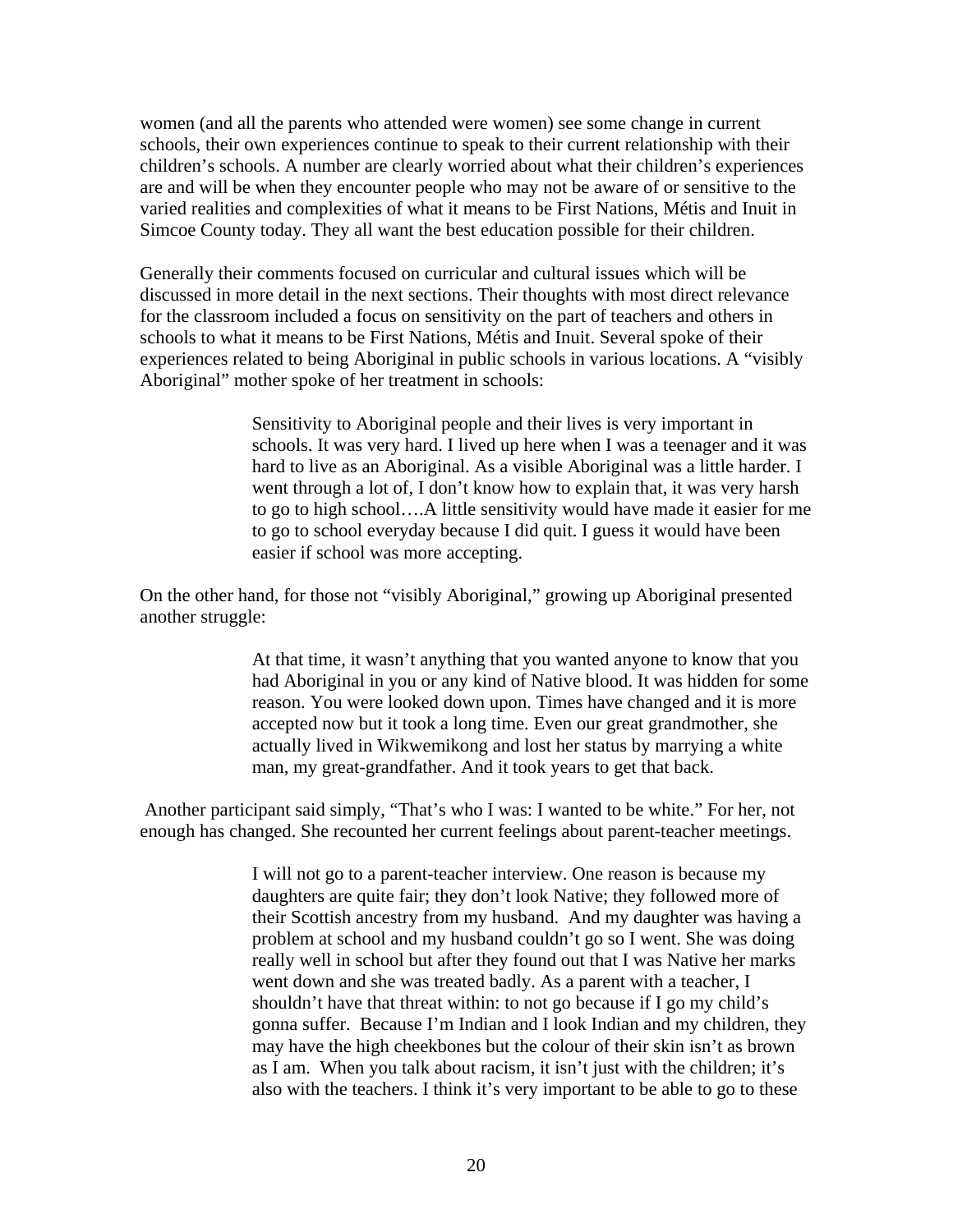things but I don't go because I don't want my child to suffer through school. So my husband goes and my husband's white and it's acceptable. That's the concern I have. And it's pretty sad.

Another parent talked of her struggle to break a cycle of feeling lesser than non-Aboriginal people.

> You carry—the children of those parents who were discriminated against—carry those seeds in themselves. You are taught that maybe you are not good enough. You are taught that you need to work twice as hard as anyone else. But it's sort of by osmosis that you learn this thing because your mother doesn't say to you, "You are not good enough." Instead she'll say, " You really have to keep up with those other people in your class. You can't be behind. You can't have any patches on your clothes. You always have to be clean and pressed and ironed when you go out the door." As we got older we started knowing that we were taking on my mother's feelings about herself. And we keep passing that on to our children and that's something that if we started this education process and sent it all the way across the board, people really would start to understand where Aboriginal people, where their problems have come from. And maybe they'd start to be more understanding.

Ultimately, the parents had strong ideas about what contributed to their children's successes in school. Their list of classroom attributes, given as added comments on the surveys, indicated that they value teachers who create the conditions to allow students: 1) to be comfortable with who they are and feel the same way about school; 2) to have good, positive experiences and relationships of trust with teachers and fellow students; 3) to feel accepted by their peers; 4) to work in a nurturing, caring atmosphere. "They need to know that learning is indeed a journey and learning allows for mistakes. Children learn differently." Children need to have a voice in the classroom, to feel that they have the right to speak and to be heard, to be listened to. The best classroom is one where "everyone diversity is taught and respected" and where "acts of kindness to students" are the norm.

#### **3. Educational Leaders' Interviews**

*You have this now in modern day Canada, this bipolar view of Aboriginal people where either folks froze in time at contact as the noble savage sort of perspective or they are these mystics who are just from another place and time and will solve all the world's crises.* 

*There are teachers who teach because they so desperately want to improve the lives of children and help children become the best possible people they can be.*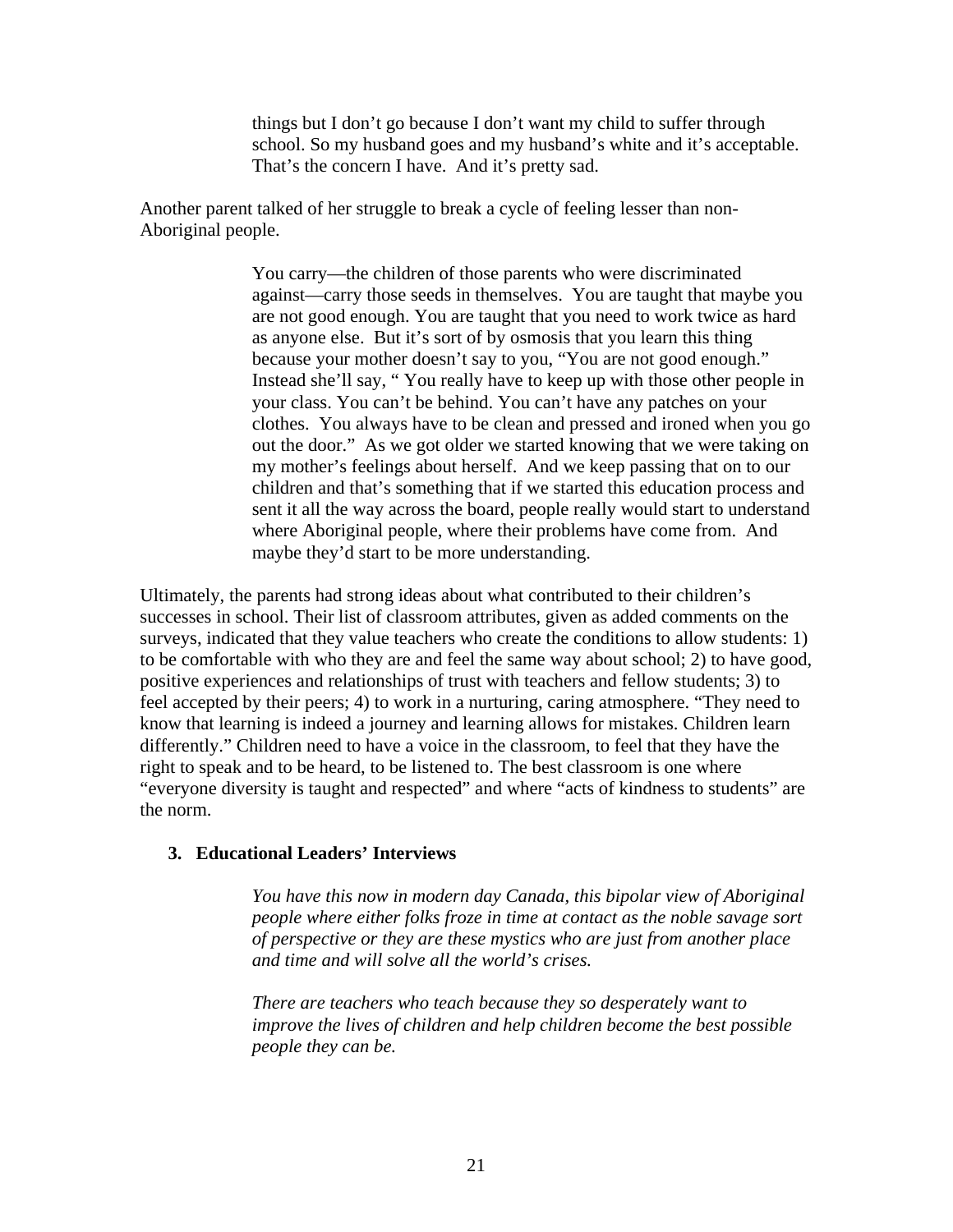Interviews with ten Aboriginal educational leaders from the communities served by the Simcoe County District School Board included their comments on classrooms as key to success of First Nations, Métis and Inuit students. Conducted over the period from November 13 to December 23, 2008, most of the interviews were one-on-one with one involving a small group of three. Most of those interviewed were parents or grandparents as well as leaders in education and all had direct current experience of the SCDSB schools themselves or through their relatives.

Across the interviews and in an information session held for recruiting participants, people talked about the things that make a classroom a welcoming place: committed teacher, posters telling Aboriginal stories, the Seven Grandfather Teachings, starting with a smudge, First Nations, Métis and Inuit language posters, labels in those languages. They also focused on students' basic needs which are clearly in the purview of the classroom as this is the place needy students find themselves. They talked of the emotional and spiritual need for respect in the classroom but also for attention to physical needs such as hunger, transportation, childcare and the need to create a safe space.

> Why doesn't a teacher ask, "I wonder how this child's day started?" If you've got a kid walking into class and they are already out of sorts, how did their morning begin? Have they had anything to eat? Are they living in a volatile environment in their home? Who the heck knows what's going on there?

In a related vein, nutrition programs accompanied by schools that offer only nutritious snacks so that students can see knowledge affecting practices was suggested.

On the topic of the physical space in the classroom, another person spoke at length about his concerns that schools are inhospitable places for the most part contrary to First Nations respect for the natural. Like the students above, he wanted more windows and natural light in classrooms. He went on to say,

> Classrooms have everything in primary colours and plastic and it's just not the environment we want our children to be in. We sort of wanted things to be softer and more muted and more connected to nature. So, you know, a wooden desk and a wooden chair instead of laminate….I think fundamentally if you are in an environment that reflects your spiritual beliefs, then it's reflected everywhere and you don't have to think about it because it just radiates around you.

Of more concern for him were the attitudes his children encountered in classrooms.

The environment itself was troublesome in spite of the fact that the teachers were all quite interested and quite keen. But even in that we had found that when the teachers would find out that these are Cree kids and they come from a blended [First Nations-white] home, that there was sort of this odd fascination. It's a trigger, where you start getting a little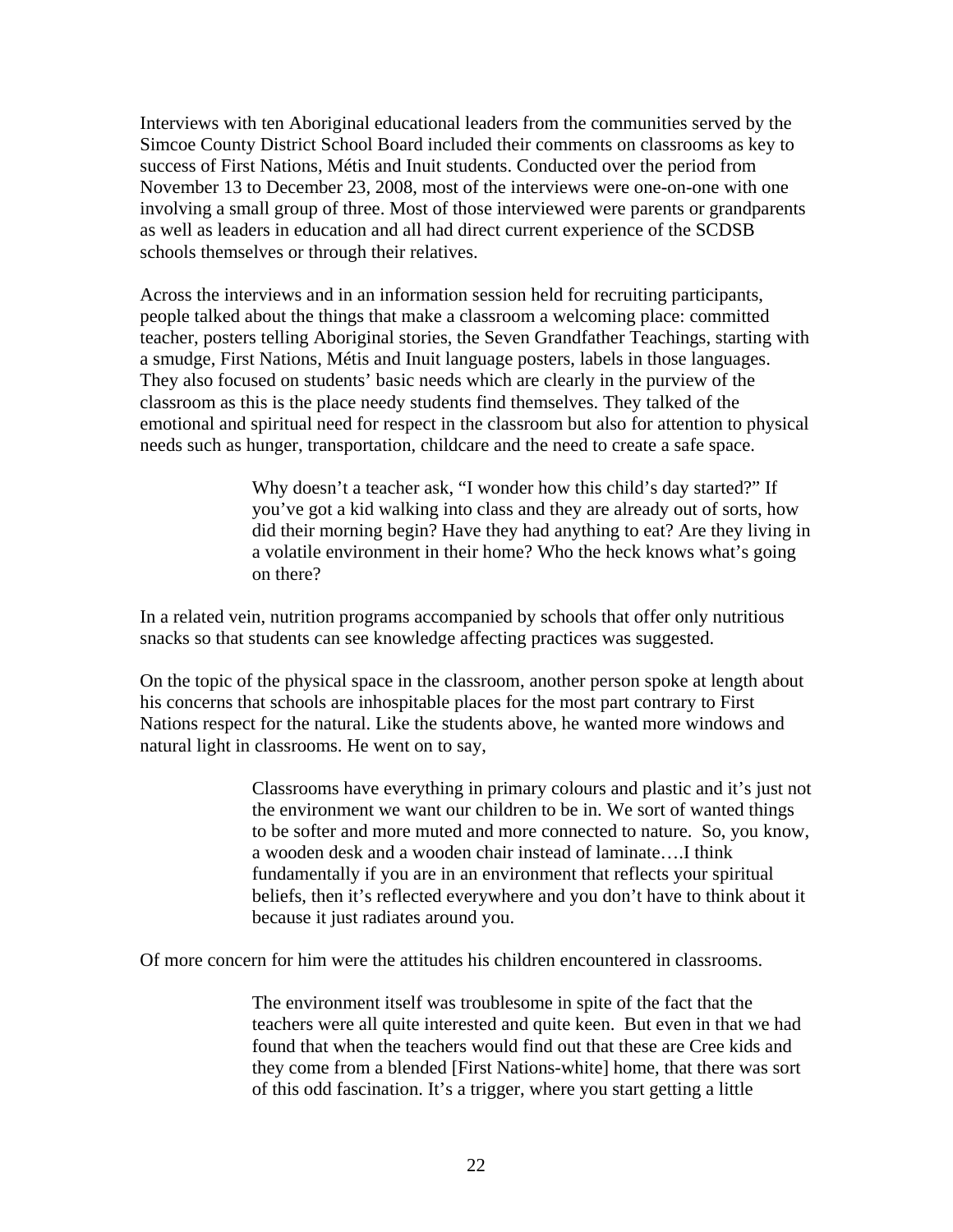apprehensive, of a sort of mythological perspective. That Indian people are all mystics right—it's this sort of perception, I think. You have this now in modern day Canada, this bipolar view of Aboriginal people where either folks froze in time at contact as the noble savage sort of perspective or they are these mystics who are just from another place and time and will solve all the world's crises. There seems to be no real perspective. And so I didn't want that on me and I didn't want that on any of our kids because I know that relationships between children and the teacher are fundamental and if they aren't healthy and whole, where they're respectful and it's about mutual exchange of ideas then it just won't work.

Particularly disturbing was another leader's comment, echoing some of the parents, that it's "easier to exist not identifying as Aboriginal."

One person recognized that, "There are teachers who teach because they so desperately want to improve the lives of children and help children become the best possible people they can be." In contrast, another worried about what she called "pseudoprofessionalism" that keeps some teachers from "being real with the students." She went on to say that most teachers have high skills and good intentions but some may lack the training and tools necessary to accommodate the range of needs of First Nations, Métis and Inuit students in their classrooms. Others worried about the variation in teachers' knowledge of cultural differences: one mentioned eye contact as a source of misunderstanding between some students and teachers. They worried further about assuming particular cultural norms with incredibly diverse populations of urban and rural First Nations, Métis and Inuit students. One participant advised approaching the complex topic of success for students with the following, "We need to be cautious that we don't…" As in the statement from the worried parent above, over-zealous application of limited knowledge can be very dangerous for relationships with the range of students in SCDSB schools.

There is nothing simple about this work. And yet there is a starting point that never fails. Participants found strength with those teachers who take their relationships with students seriously. A willingness to admit mistakes was an attribute appreciated by a number of participants. Seeing each student as an individual, expressing concern for that student, and not making any sweeping assumptions, rather taking the time to come to know that student, their particular circumstances and respecting their needs to be open and to privacy are only part of the tricky balancing act that all teachers must negotiate in their classrooms if they are to contribute to First Nations, Métis and Inuit student success. Leaders also recognise the need for strong intellectual expectations for those students who are to graduate and go on to further education or demanding jobs. One leader commented on the teachers who had led him to success:

> Frankly, without one of them I never would have gone to university simply because there are those who pulled me aside to say, "You know, you're really not applying yourself, you're not doing this, you're not doing that. You can do this." There were a few others who had positive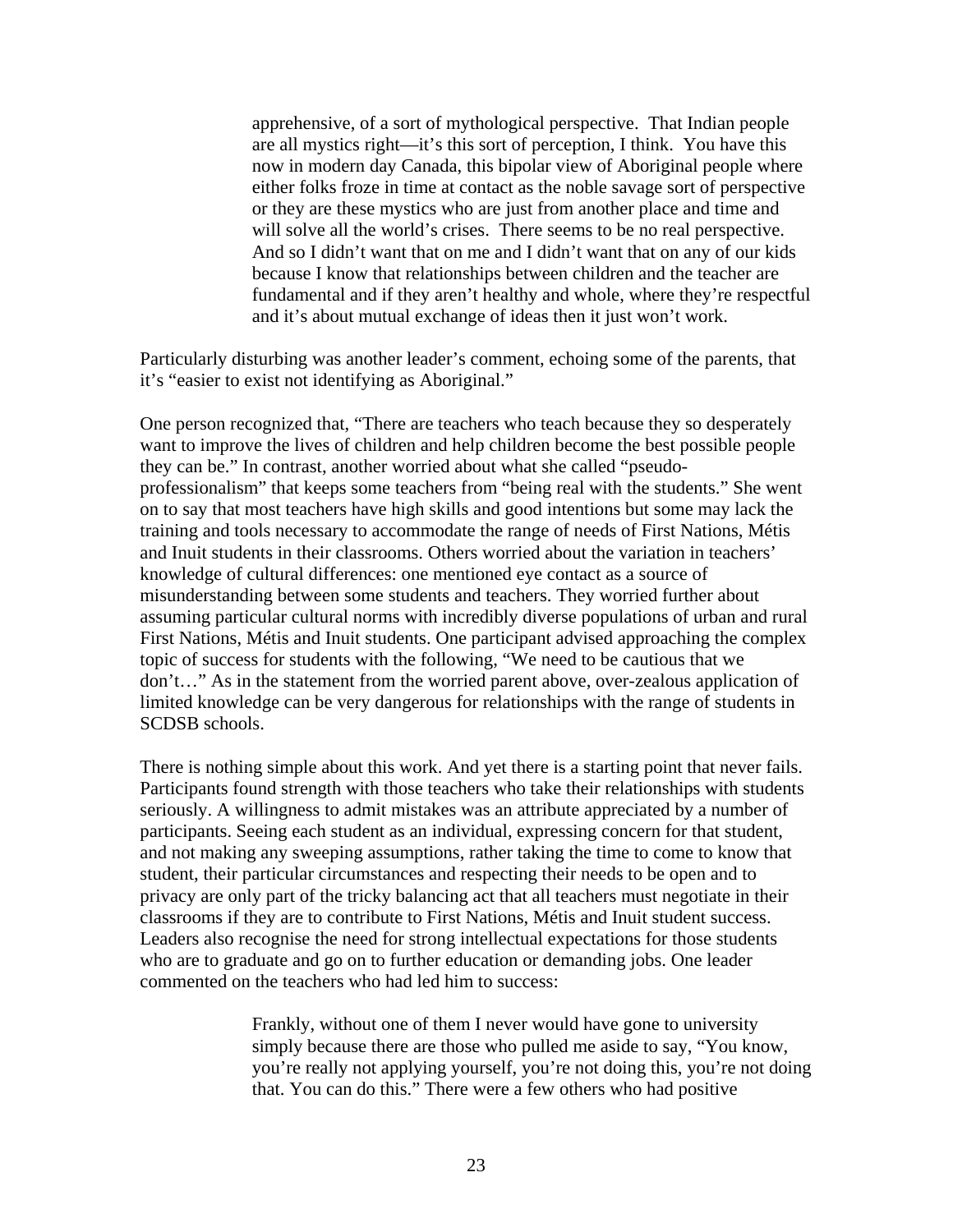influences not by telling me they didn't think I wasn't doing all the stuff I should be doing. They just pulled me along with them and exposed me to different things.

I know that the relationship [with the teacher] is a primary one. It's profound and it also goes back to what I said to you earlier: if we are leaving our children with somebody for eight hours a day, replace the word teacher with parent because it is that kind of influence that a teacher has on a child's life. When children are awake for twelve-fourteen hours a day and eight or nine of those are spent with one adult, that one adult has an enormous amount of influence over that child and that relationship becomes paramount to them and their success throughout a day.

# **F. Part Two: The Curriculum**

This section of the findings of the study focuses on conventional and culturally-based curriculum as discussed by the participants. There is, of course, considerable overlap with the preceding section in terms of what is called the hidden curriculum. The organization and activities of the classroom contain many implicit lessons for children. This section takes up the explicit curriculum, the one seen to be mandated by the Ministry of Education. Of course, within that mandate, there is considerable flexibility in exactly how teachers take up the requirements. Because of its importance to First Nations, Métis and Inuit students' success, cultural dimensions figure prominently in the discussions.

# **1. The Children**

# **a. Grade Seven and Eight Circlework**

*Help us find what we are good at. Grade eight student* 

A curriculum of relevance could be the term to encapsulate what the younger students had to say about curriculum. Some saw their interest in sports as a way to shape more interesting curriculum, math and science in particular. One grade eight girl went into great detail about how to use football as a source of math problems. Others suggested baking as an opportunity for a hands-on curriculum that could also allow a varied approach to fractions and science. As noted in their ideal classroom above, they wanted curricular decisions to take seriously free time and time beyond assigned physical education for play outdoors and physical release.

Individually and in groups, students presented a diagram or drawing of their ideas for classrooms where they could feel successful. One grade eight student talked extensively about his dream curriculum pointing to one object after another depicted in his drawing.

> It's about creativity: peace, creativity. This a peace sign. Video camera. Respect for the Native/Aboriginal culture. Grassy knoll, the tree,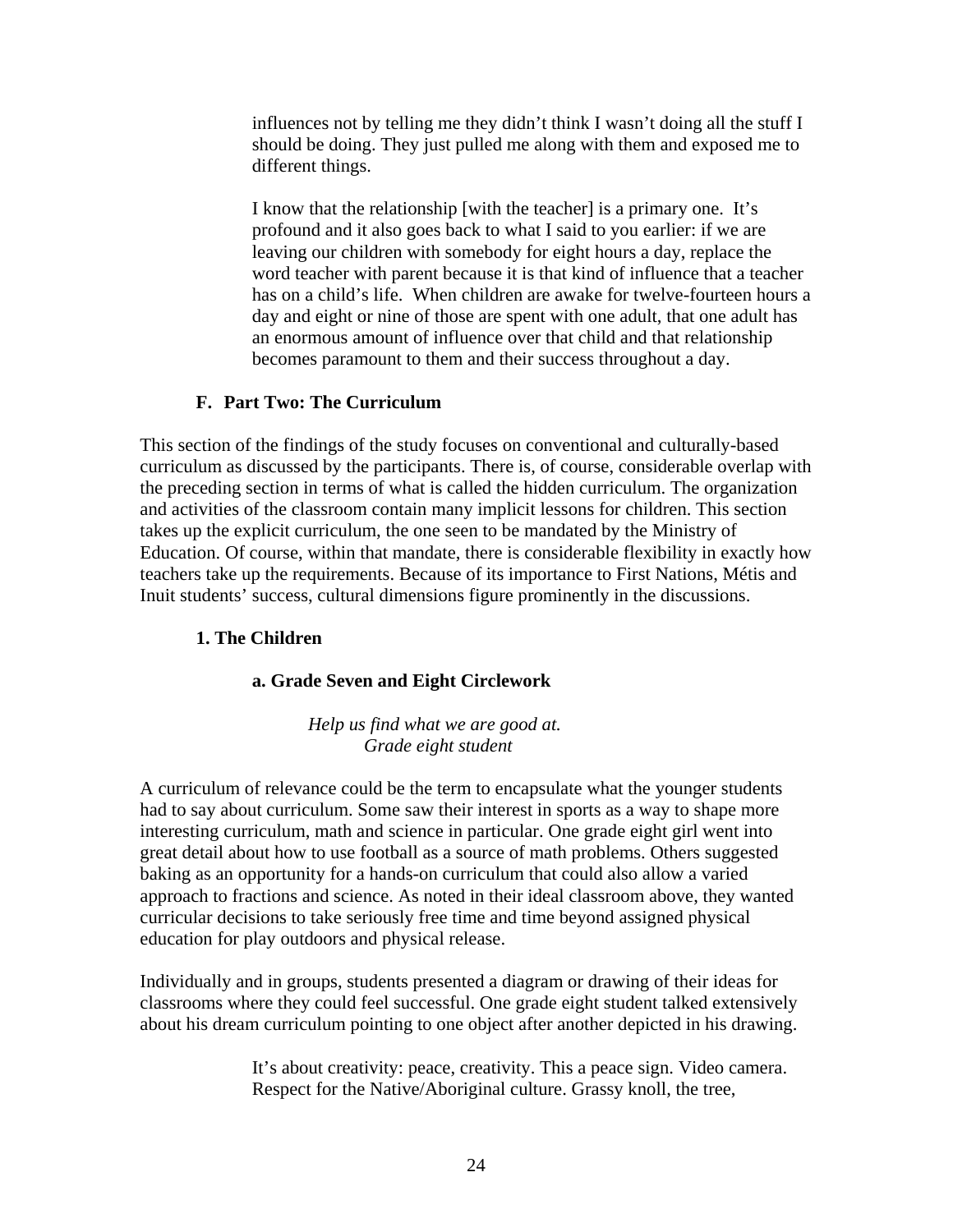buckteeth, a sun. I have buckteeth. The sun is shining down because I believe in God. Medicine Wheel. A peace cloud. I am going to clap for myself.

school

class

FAMILY

**COMMUNITY** 

Individual

A group of grade four students constructed a large peace sign which they attached as a pop-up to the middle of their poster surrounding it with words related to their ideas of best practices. Relationship words: friends, love, honesty, smile, caring, empathy,

helping, respect, difference, importance and peace. Explicitly curricular words: Geography, French, Chemistry, Art, Math, French. And some reminders: Don't give up; Be thankful; Listen up; Share Ideas; Treat Others as You Would Like to be Treated. Finally their teachers' names appeared – perhaps a sign that their current classrooms reflect the sentiments of these children. Another groups talked of wanting "more culture and learning from the internet."

A grade eight group, perhaps with input from one of the adults in the session, sought "handson experiential learning." Writing workshops, Printhouses and Media Arts suggested a focus of

interest for this group. Science, Food/Nutrition, Life Skills and Sports added to their desired curriculum. Many of the words included on the diagram pointed to serious curricular considerations reflecting Aboriginal values: Being, Celebrating, Wholeness, Life-enhancing, Balance, Supportive. In addition the group included circle diagrams such as the one depicted above, similar to the ones that this

section starts with including the Medicine Wheel with physical, spiritual, mental and emotional dimensions. Finally they called for Safety, Natural Lighting, and Open Windows letting in Fresh Air.

A second group of grade eights included the plea, "Help us find what we are good at." This group also pined for their own lockers "for personal space" and "organizers so we never loose (sic) our work." There were more calls for a range of opportunities for exercise – yoga, exercise balls, kickball team intramurals. They also wanted artwork on the walls of schools, media arts, a workshop, and a gift shop for fundraising.

# **b. Secondary Students' Circlework**

*It's important to have people in your life you can trust.* 

*Teachers who only stick to one learning/teaching style don't hold everyone's interest.*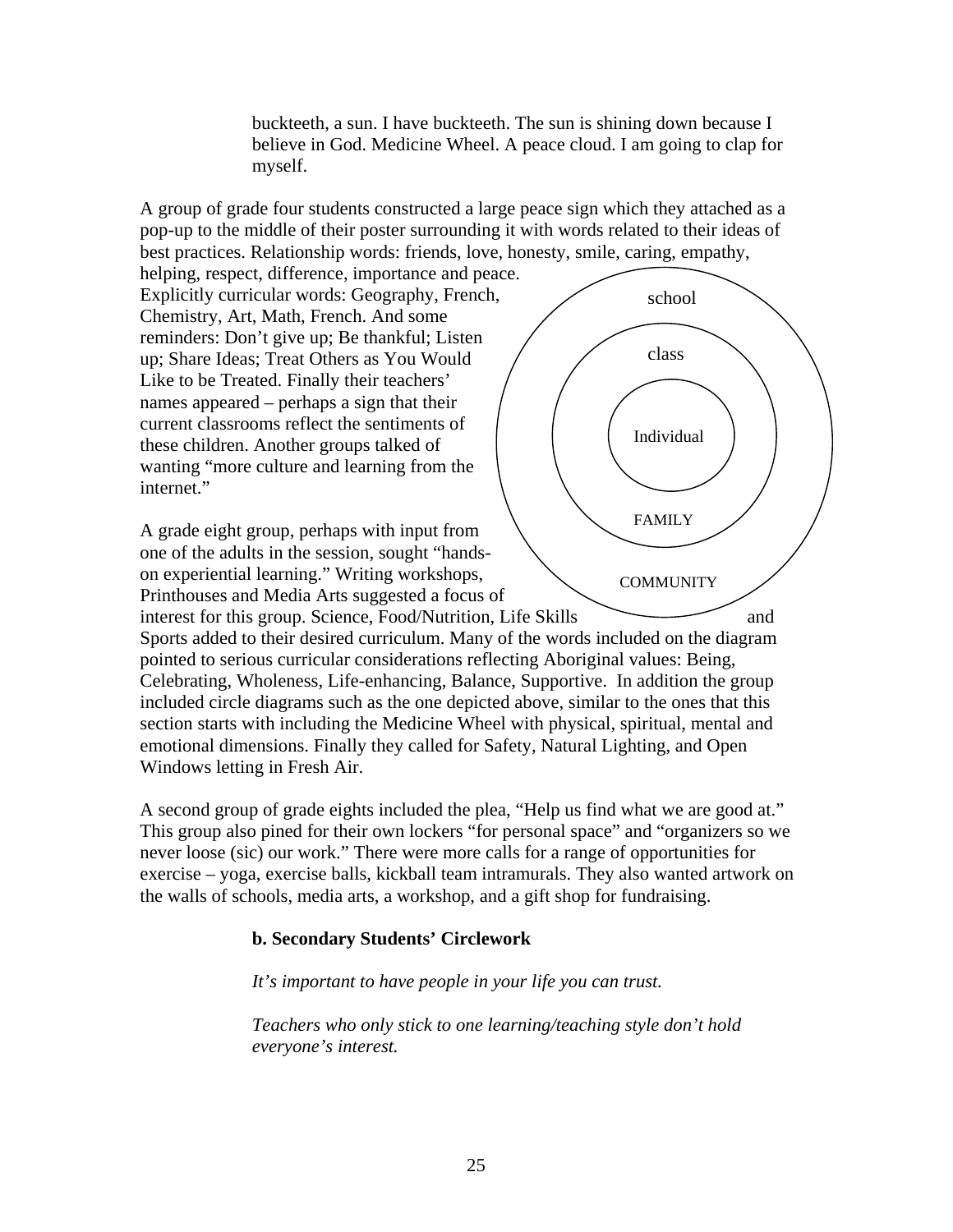The secondary students picked up the theme of cultural curriculum and programming and expanded on it in greater detail. Their primary focus was on including Aboriginal history, curriculum and materials in regular classroom activities. Most of the group saw Aboriginal topics as important to history but also thought they could and should be integrated into all subjects. They wanted to see Aboriginal authors included in their assigned work and to have the opportunity to shape their assignments with an Aboriginal focus. They felt that Aboriginal content should start in the early years and be incorporated throughout their time in schools. Students would like to see Aboriginal language classes included in their course choices.

They realised that in order for this work to be done well, there is a need to hire more teachers who are knowledgeable about First Nations, Métis and Inuit culture and language. They also felt that many current teachers interested in enhancing success for Aboriginal students would be supported in their commitment if they had the advantage of additional education in cultural sensitivity as well as First Nations, Métis and Inuit history and culture.

Some students thought better education on drug abuse as well as help for addicts and abusers of drugs and alcohol were needed. "Being too preachy about drugs is not effective." They appreciate teachers with whom they can share their struggles.

# **2. Parents' Circlework**

*I think the main thing for aboriginal kids in urban schools is building up and nourishing their identity. A lot of times it doesn't have anything to do with academics.* 

Most parents spent considerable time focusing on the way that "the inclusion of Aboriginal culture threaded into the curriculum through crafts, music and history in all grades" would enhance their children's chances of success in school. They felt that cultural education could start with the youngest students learning some history and the tribal areas and ceremonies of Aboriginal people as they live now. Notably, a number present had contributed to Aboriginal events in the schools. One woman said,

> About teaching Aboriginal history to all the students: it really has to start at that age. And by educating the younger kids about Aboriginal culture and language they become more respectful so those Aboriginal kids who want to take the language course, they wouldn't feel reluctant to take it.

> You'd be surprised, for National Aboriginal Day, for example, I go to my daughter's school and there might be drumming or singing and teachings for the kids. I find it very important that you're teaching non-Native people and non-Native children Aboriginal culture, a celebration of Aboriginal culture. And you'd be surprised how many kids in grade two and three are so willing to learn and so respectful. You'd be surprised…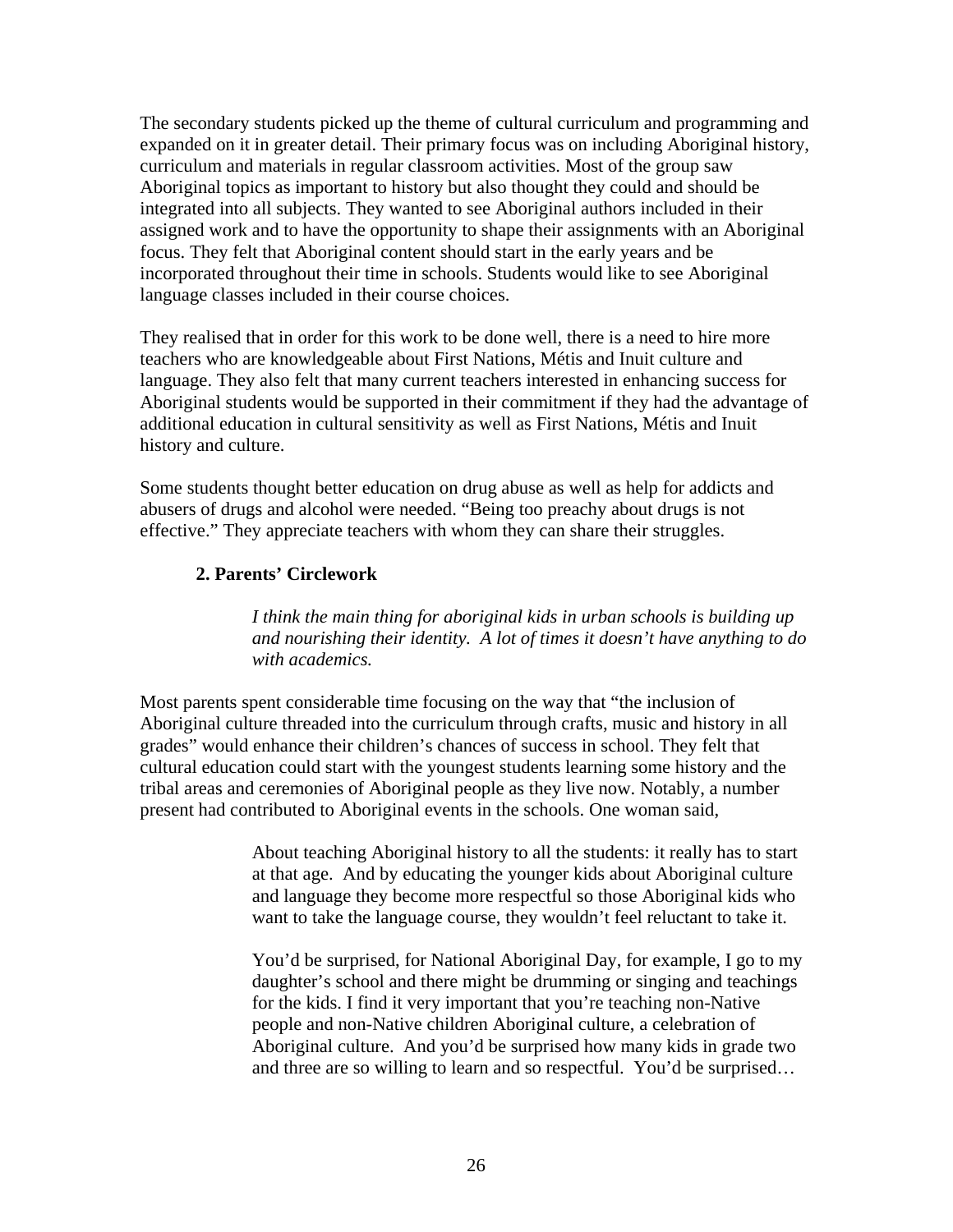*Woman interjects:* Oh, the little ones, it's great…

…you teach them at that very young age it'll stick with them and if you continue it as they get older it'll stick with them.

The group felt that older ones could be taught about the process of colonization. As one woman commented, "It's very important to put together a program with Aboriginal history and that would be a beginning part of understanding each other.... I think if there was some kind of program in the school system, Aboriginal history, that would really help." Parents pondered what these classes in Aboriginal history would look like. One younger mother worried:

> I would like to see cultural awareness, teaching the young kids about the history of this country, which tribes were in which area in Canada and the United States and each tribes' ceremonies, the languages that we speak. That would be part of history though right? And like a subject in school?

Will how the white people took over this land be part of it? Are you going to teach that?

*Researcher interjects*: Should that be taught? You tell me.

Yeah, I think it should be taught, but kids would have to use terms, like words that are not so harsh. Because it was harsh what people did to our ancestors. I don't know how that works.

Others suggested that a kindergarten to grade twelve program could draw on Aboriginal culture and beliefs such as the Seven Grandfather Teachings. These teachings, which are part of the foundational beliefs of Anishinaabe or Ojibway culture, are ones with which most people can easily identify. These gifts from Seven Grandfathers given to a young boy to bring to his people are Wisdom, Love, Respect, Bravery, Honesty, Humility and Truth. The values they express are perfectly at peace with values of most cultures. *The Mishomis Book* by Edward Benton-Banai was suggested as a useful resource for teachers interested in deepening their understandings of these teachings and one group of First Nations people of the area. Another participant in the group reminded us all that there are more curriculum places for Aboriginal focus. "We keep talking about Aboriginal history like it's the only subject non-Native people can learn about us. IBM has a science and technology camp during the summer and they came out with these booklets called "What IT Professionals Do." Basically it's a program designed specifically for Aboriginal youth. It's teaching them contributions Aboriginal people made to technology, mathematics, and science."

In discussing curricular issues further, one parent talked about a particular difficulty she encountered in her classrooms almost every year. Even today, some teachers may decide a good way to involve a First Nations, Métis and Inuit student in their class is by having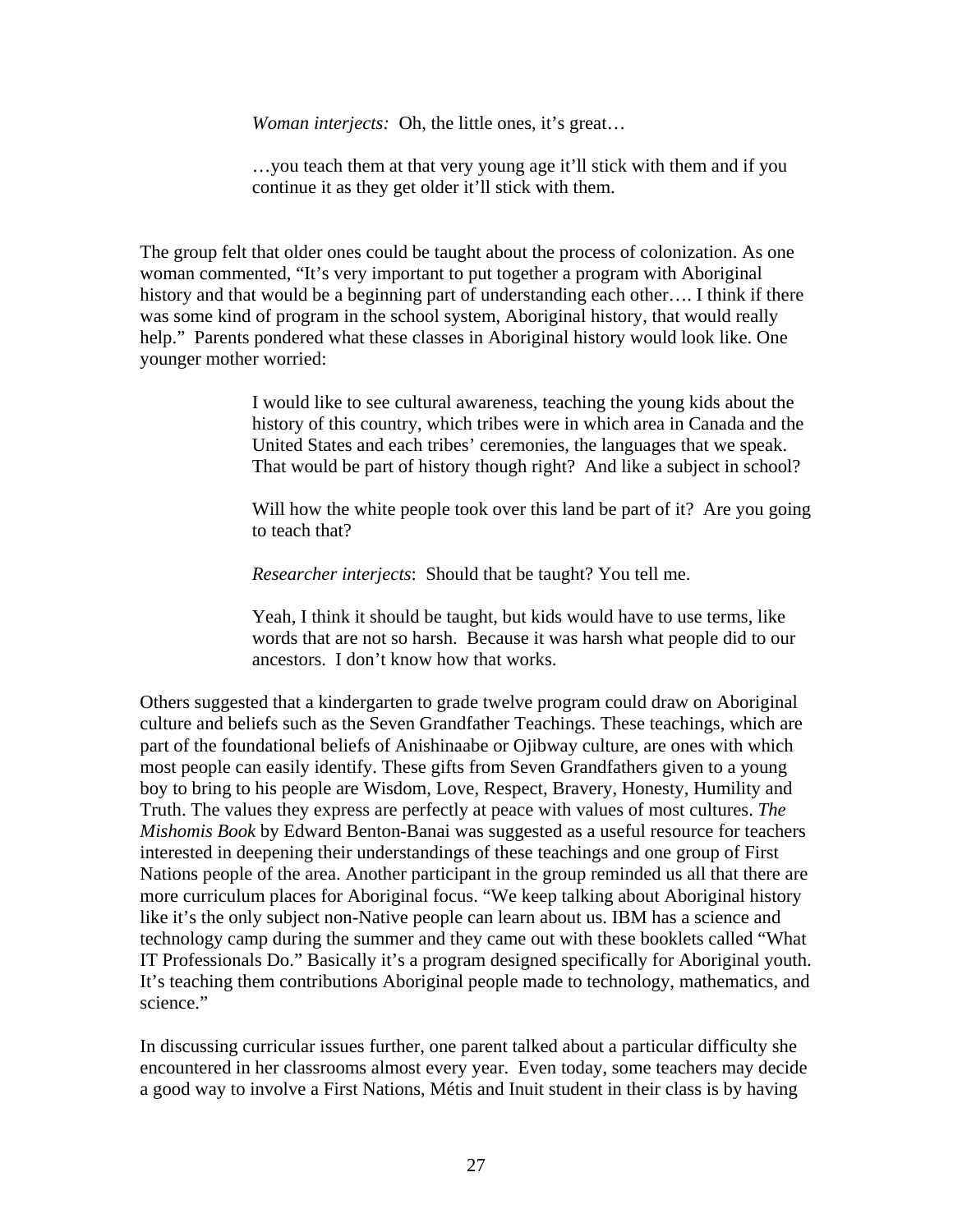them teach "something from their culture." Many teachers may be hesitant about teaching such things themselves because they lack the knowledge necessary to do it well. For some students, this well-intentioned request is a source of great angst. One parent recalled her experience as a high school student:

> They'd ask me, "Do you want to teach something about [being] Native?" and I was [thinking], "I'm just a kid, I don't know any more than you do and it's kind of unfair that I have to teach this stuff." It made me feel uncomfortable. And even though I wanted to help my fellow students understand that I'm Native and I'm not such a bad person, that's a lot of pressure and I think teachers teaching it makes a lot more sense.

I'd like to give input, but to teach a whole section of history was a lot of pressure and it kind of scared me a little bit. But it never failed. Every year a teacher would ask me, "Do you wanna teach a little bit about this or talk a little bit about that?" And I was like, "No, I don't." But it was hard to say no because it was almost like, just because you're the only one there, you were expected to know it. It's like an expectation that's not reasonable. I was just in the same class as everyone else.

Of course, teachers do not usually ask children of English ancestry to teach English history or "something from their culture." There are at least two questionable assumptions in a request such as this one. First, it is very difficult for a person living a culture to articulate what that culture is. Asking a fish to describe water is one of the analogies used to convey this problem. Second, urban First Nations, Métis and Inuit children have varied experiences of and exposure to their heritage culture. As part of the legacy of residential schools (now, finally being directly acknowledged by the Canadian government), many parents did not live with their culture. They also learned to hide what they knew since there were times not so long ago when severe punishment could be the outcome of expressing either language or cultural proclivities. That being said, there is the on-going plea for balance in classrooms in light of the contributions students and their families might make. Some students may be fully immersed in their culture and delighted to share what they know. Overall, this example demonstrates the sensitivity that teachers need in determining the right path to take with individual First Nations, Métis and Inuit students in their classrooms.

Like the secondary students, parents expressed their commitment to offering "Native language classes for Native students." One woman said,

> I'm also concerned about the loss of language. I never learned how to speak Ojibway because my mother forgot because she went to boarding school when she was young. She had to learn a lot to become what she's become. She's great. She's done very well in her life, but she lost her language early on. I wasn't able to learn and I wasn't able to teach my kids. I know that it's a very big issue because at one point they were saying that the children might not learn it simply because all the people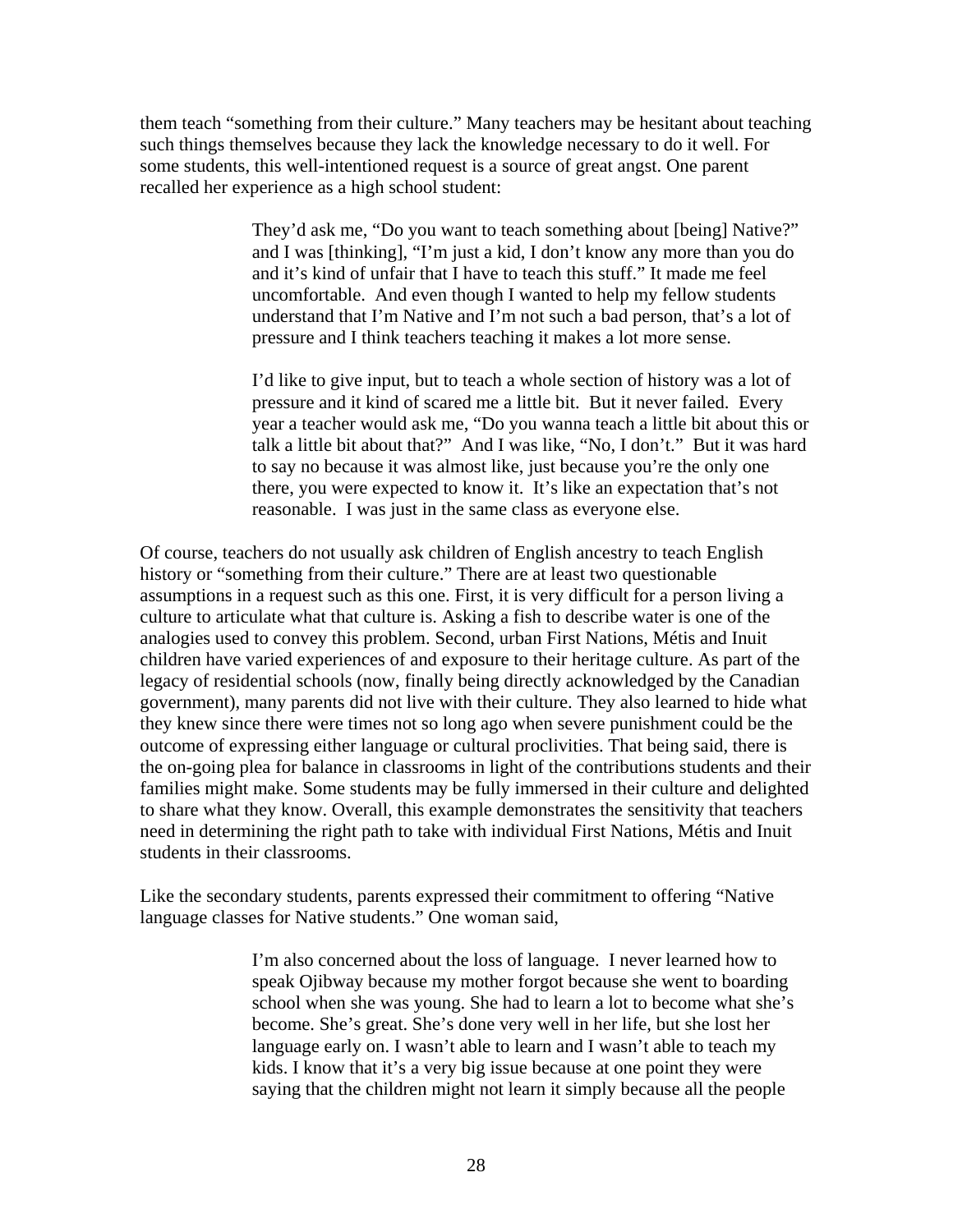were forgetting it too. It's just something that we have pushed out of the way because that's what society tells us we have to do in order to get a good job, in order to live well, to have money and be successful. But language is really important to me and I guess sensitivity also to Aboriginal people and their lives.

Accompanying language classes is the power of culture classes. Parents would like to see more opportunities for First Nations, Métis and Inuit students to learn about the cultural ways of each nation. "Teach my child more of the Ojibway First Nations culture so my kids can understand which culture they come from." These curricular innovations were seen to be central to students feeling good about themselves as First Nations, Métis and Inuit people. In order for teachers to be in a position to respond to their students' curricular needs and their own dreams of a culturally sensitive curriculum, parents suggested the community would need to be involved in teaching the adults, i.e. the teachers, about culture and history. The parents themselves are more than willing to be involved in the schools to begin what some called the healing process.

> Well that's the thing, where do you begin? When you look at the books that are out there from long ago, we're supposed to be savages. We spent years and years to get rid of that label and it's still there but it's not out there like it used to be. I don't know where the racism began that's part of it but there's a need to change that history in a more positive way because we're not savages. So when you look at how you're going to do that I could see teaching circles or talking circles or those culturalistic pieces that we live today.

For example, I went to high school here in Simcoe County last year and I shared a story, my own life story with a group of teenagers. I made sure there was a counsellor available. These teenagers were all First Nations students: I think there were maybe two who were non-Native in the class. I talked about the eagle feathers and I talked about some really hurtful stuff for me and how I came around and healed through that and I couldn't believe how I was just giving my own personal experience but they were grasping it. There were girls in there crying because I touched something that hurt them. It may have not been the same issue that I carried but to know that I was hurting. There's a healing that needs to happen there somehow within that system.

The women in the parent group had specific ideas for curriculum. One talked of how important her culturally-based art classes had been for her and how they should be an option for First Nations, Métis and Inuit students.

> Art was a big part of my accepting who I am, as an Aboriginal person. I kind of pushed it away when I was a kid. When I grew up and got a job at a Native organization, it became more of a part of learning who I was and becoming more interested in my future as an Aboriginal person. We'd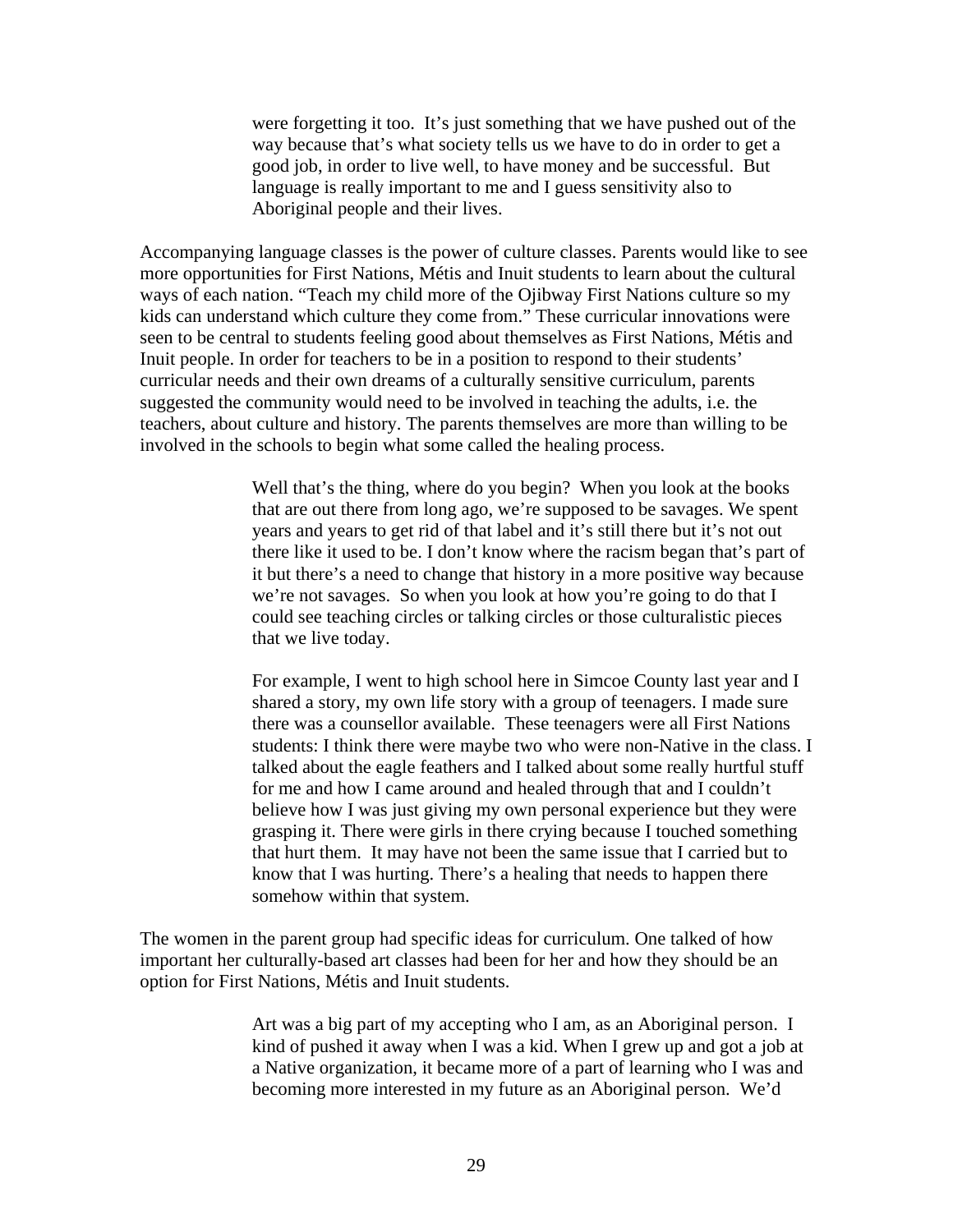work with dream catchers and it was so simple. Like learning about the colours, how important certain colours were and the strength of the medicines and knowing what it meant. But it had a lot to do with art because I feel like Aboriginal people, a lot of them, embrace art as a very important part of daily life. I am biased about that (laughter) but I really feel like art is a very important thing and that children should learn and they can use it as a tool to learn more about culture.

Another suggestion for curriculum focused on boys and how a curriculum that incorporated some of the traditional teachings could play a strong role in their education.

> Another thing that is really important to me is learning about warrior society and where boys fit in in their own culture. And how they were taught the old way. They were shown by older men this is how you're supposed to treat women and children and other beings and animals. It's about spiritual life: it's more than just being a warrior, it was about being a person and being an adult and learning to become a good person in general. And I think it's really important for boys to learn how to treat women. And having that respect for themselves as well.

Explaining her daughter's resistance to including her mother's early life in a house with a woodstove and no electricity in a biography she had to do for school, one mother contemplated what it would look like to have a school where students could be respectful of other ways of life and her own children could feel the same pride in her upbringing as she does herself.

> Our wood-burning stove is a happy memory; I don't know what she's thinking. The only reason I told her because I was proud of it. My father was born on a reserve on a trail, on a trapping line, in a tent. And I'm proud of where he came from too. I'm proud of where my mother came from. I'm proud that I didn't live in the city all my life. I just think there should be a lot more pride in our culture. And coming from not just our children but from our parents as well. It has a lot to do with pride; history has a lot to do with it and honesty. Honesty gives you a sad history but I think learning the sadness gives you a lot more pride in what you have now. And how far you've come and how things can't always stay the same; things are always changing.

The hope she sees in the ways changes are coming gives hope to all who are committed to improving the success of First Nations, Métis and Inuit students.

#### **3. Educational Leaders' Interviews**

*Schools need to do a better job of celebrating the contributions of Aboriginal people to education, to science, to all the things*.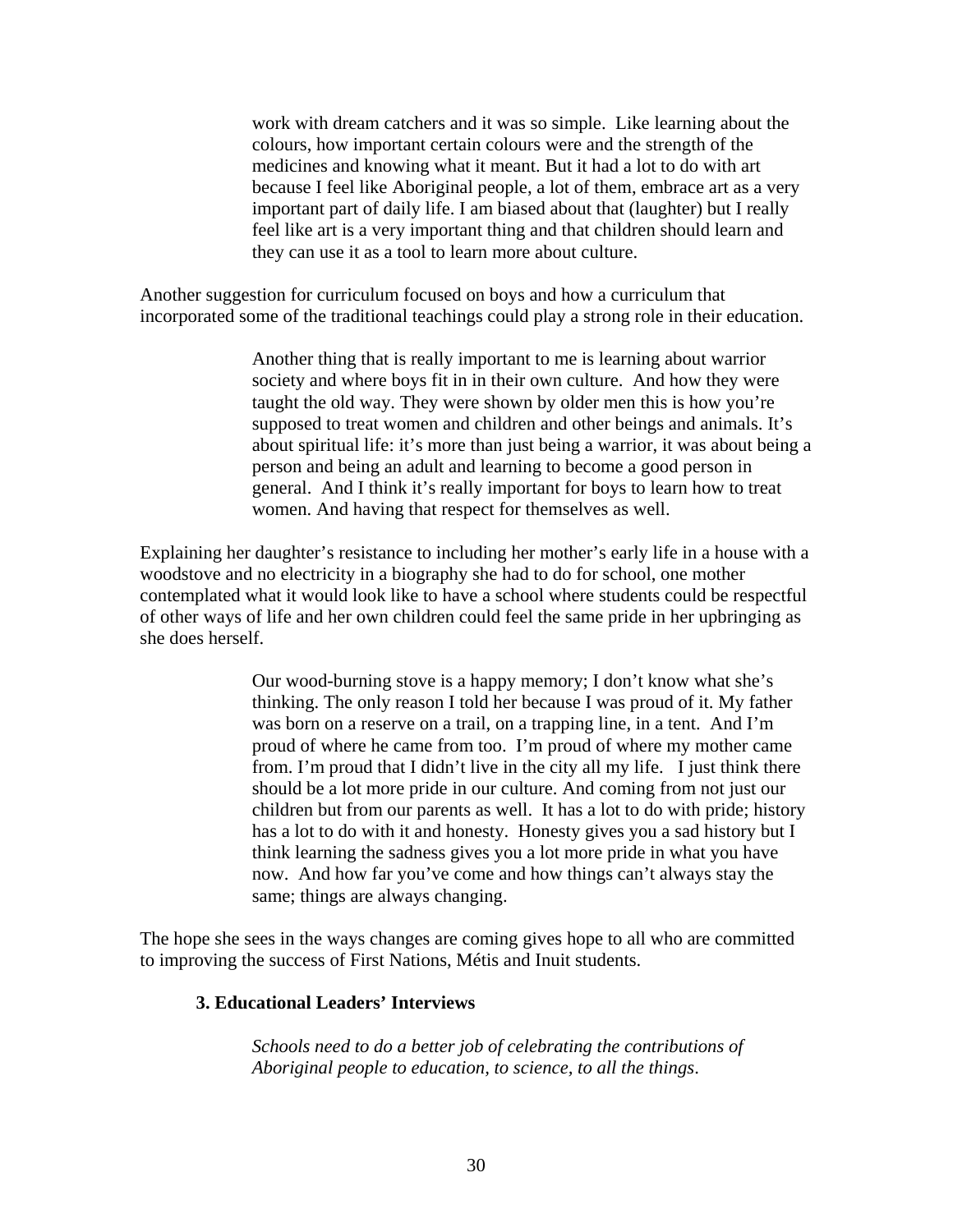The educational leaders echoed many of the other participants' comments while in some aspects going a step further in their analysis of best practices and the need for change in shaping curriculum for schools within the SCDSB. A well-known community leader had this to say:

> From personal experience when there is governance/control or at least input into the curriculum, it results in pride of ownership, enthusiasm for learning and a lot of success. It's the same for any student: belief in self, knowing who they are. But as an Aboriginal minority, they see themselves as not reflected in the curriculum.

Leaders also look to curriculum that focuses on the whole child, "not just the physiological, but the psychological and spiritual." For all, the intellectual dimension was assumed although more than one person worried about lowered expectations for First Nations, Métis and Inuit students. Several mentioned the board's current focus on differentiated instruction. " I think we should have participatory learning in one place and for those who learn better writing down every word, we'll have a professor give a lecture." While some saw differentiated learning affirming the approaches they preferred for classrooms, others saw it as a significant innovation that deserved on-going commitment.

Incorporating a focus on specific examples involving First Nations, Métis and Inuit peoples throughout the curriculum areas was one of the ways that the students could be engaged. "It matters that people come to know who they are, what Métis means," said one participant. They called for language classes, most often Ojibway and Michif: "the most crucial thing is language." A primary area of focus related to the importance of a more inclusive Canadian history as being beneficial to all students and foundational to promoting healthier relations among First Nations, Métis and Inuit peoples and other Canadians. At the same time, the educational leaders also made it clear that they did not think incorporation of First Nations, Métis and Inuit peoples and issues should be limited to history class. Extra-curricular school-based activities that focus on First Nations, Métis and Inuit cultures such as powwows, canoe expeditions and the development of culturally-based leadership skills were mentioned as possibilities for all students—a way to foster respect and understanding. Most notably, each participant also took time to talk about spirituality and the curriculum. Because of this emphasis, a separate synthesis of those comments is included below.

Overall, there was a concern that history curricula did not do justice to the contributions of First Nations, Métis and Inuit peoples to the development and current circumstances of Canada. One participant said:

> Schools need to do a better job of celebrating the contributions of Aboriginal people to education, to science, to all the things. We have leaders in every aspect of development in North America. There are things that Aboriginal people created and are now being used in the daily lives of everyone. Celebrate those things so that those children can come there and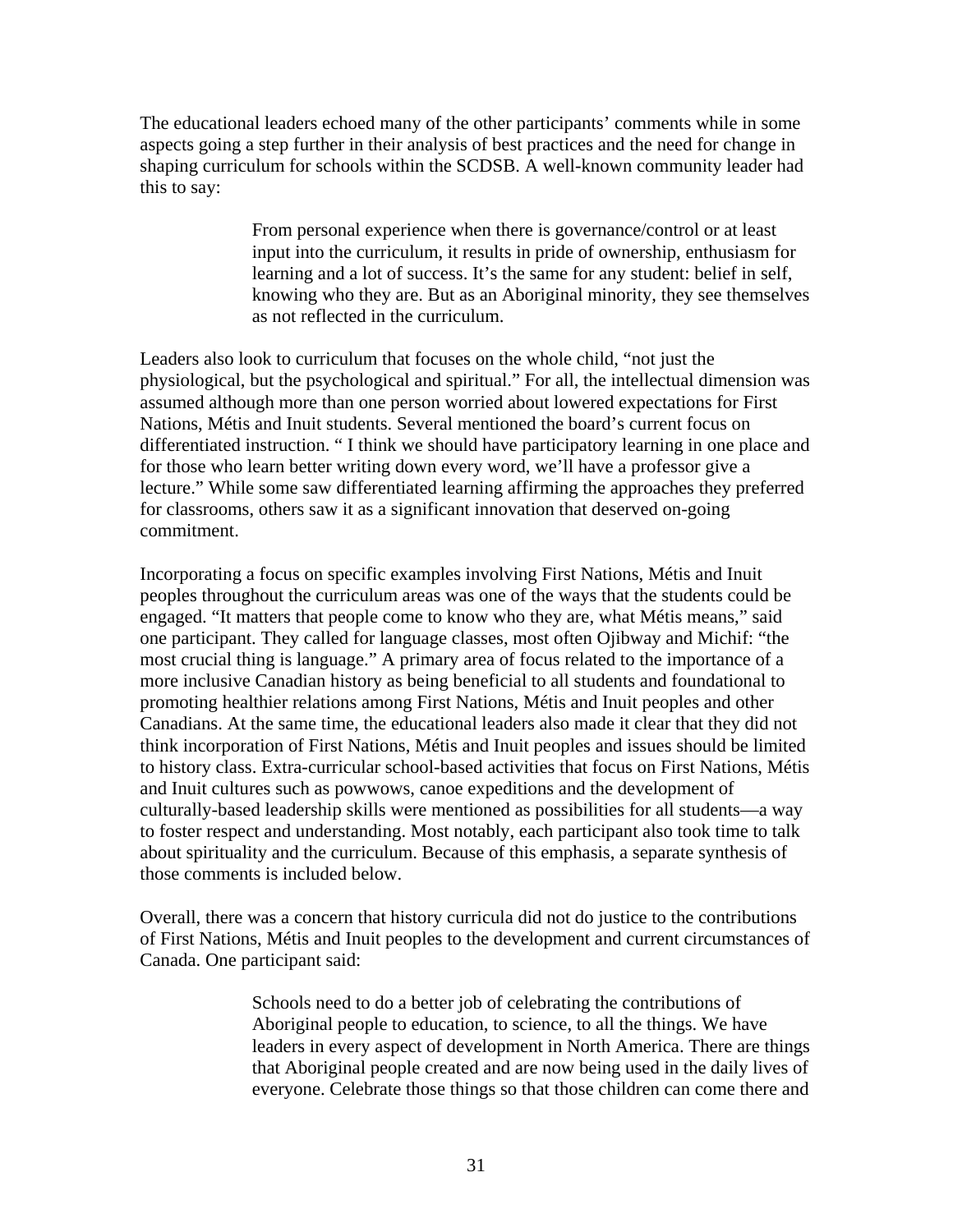think, yeah, that was us and have some sense of pride. And I can relate it back to people of different cultural backgrounds. I mean they celebrate that stuff. They'll say Russian-born such and such created this and received a Nobel whatever. Aboriginal people have huge accomplishments and they are not celebrated the same way. We do [recognize] Aboriginal achievement and celebrate within our own group, within our own community. We all know who those people are, but no one else does. Schools need to incorporate more of that kind of stuff to help build the self-esteem of these kids coming into the school: to say our people have made amazing contributions to society – not just our own society, but to society in general.

Presenting more detailed, "true" history has the potential to enhance relations between First Nations, Métis and Inuit students and their counterparts. Speaking directly to Métis history, one participant emphasized it "holds value for the mainstream in overcoming ignorance of the 'Forgotten People', understanding Canadian history better, and increasing compassion." Another person suggested that teaching the history of First Nations, Métis and Inuit peoples could lead all students to "increased sensitivity" and better understandings of "why things are the way they are today in Ontario, Canada." The need for local history was reiterated. Making First Nations, Métis and Inuit history an integral part of Canadian history rather than hiving it off in its own compartment was deemed necessary to good relations and a more inclusive representation.

In terms of incorporating First Nations, Métis and Inuit ideas and issues into other curriculum areas, several people offered specific examples. One person was able to direct a civics teacher to a couple of lessons relevant to disenchanted Aboriginal students and informed others of some of the complexities of First Nations governance.

> I suggested that they do a comparison between the way an Aboriginal community was run way back, and how Chief and Council operates on reserve now and compare that to how the municipal government works. There are some other parallels: how parliament works. That would be civics….There are some things from the Mohawk that are still used in parliament today. Students can understand that before government was even evident here, Aboriginal people had governance. They had a system in place to run their communities on the way things were done and decisions were made.

Another leader posited a simple activity that could accompany the national anthem. He suggests teaching the students that there are three founding nations. (Interestingly historian Olive Dickason tells us there are fifty-five!)

> Every single morning we sing Oh Canada in the schools. What we teach then is that Canada is a French and English confederation. I think the easiest way to deal with this is to tell the students there were three founding partners of Canada at the time of confederation. Indigenous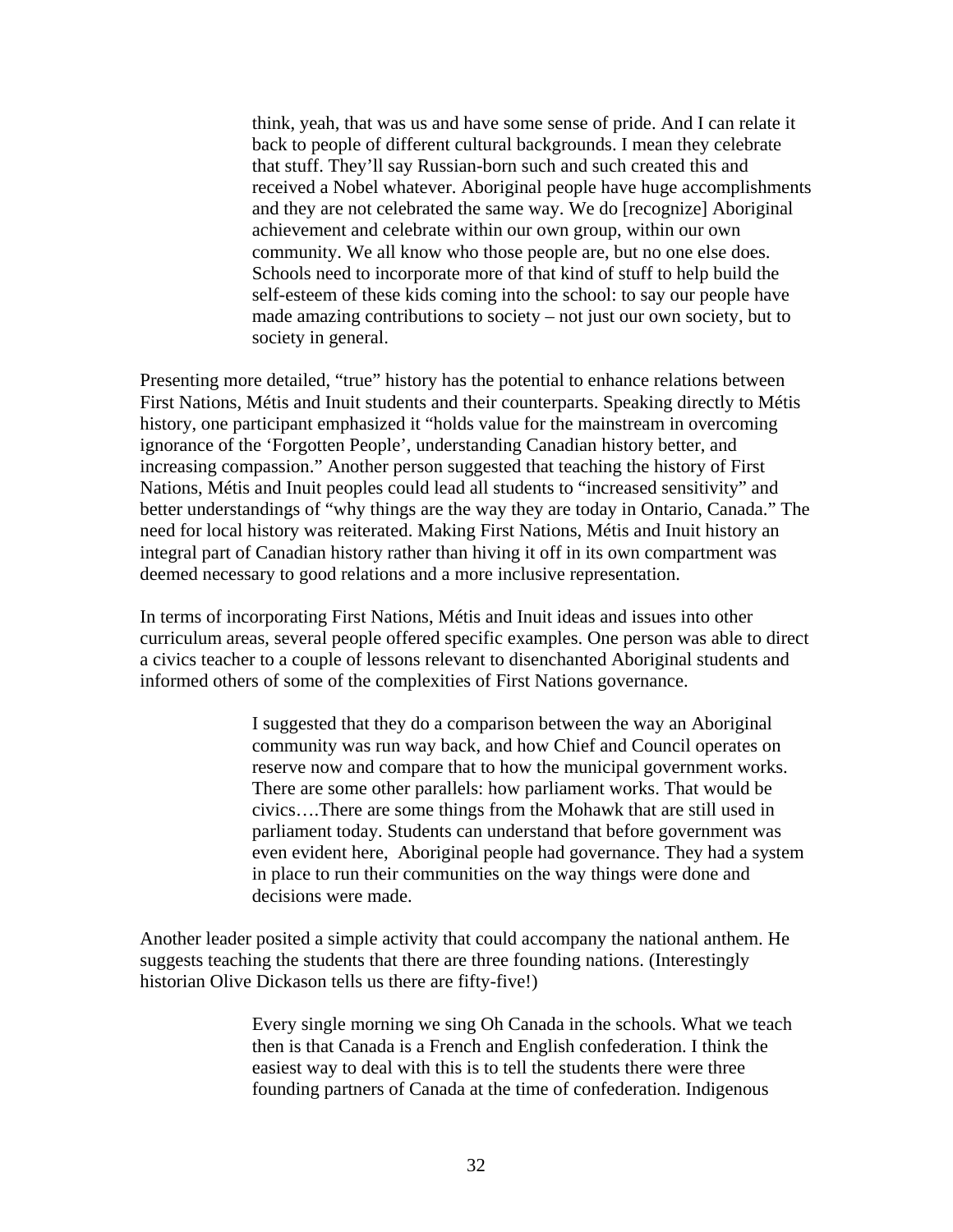people contributed lands and resources to this country. It is a fabulous country and who would want to be from anywhere else? We can deal with that everyday around the national anthem. What we have taught it means is [related to] a whole bunch of white folks, white men in suits, in those great paintings of Confederation. All the men there signing all the documents: there's not a Native person in sight.

I think in many ways if we're talking positively about this country and if there's teaching around the flag and the imagery that we're showing kids everyday, we can start introducing those thoughts. That way, they're holding them in their mind everyday about how the country came to be and who contributed the land and resources that we're standing on and the resources that have made this building. That kind of meditative moment during the national anthem both creates a sense of pride in the country but is reflective of all of its founding partners and doesn't continue to erase the inconvenient stuff. I think there are very easy ways for teachers to do that. Right before Oh Canada is playing, spend some time with students on lessons around it, "Remember as you're listening to this that we can meditate on who the founding partners are and speak about that." I think for children who have come from immigrant families as well, educating them on the history of the country is important: they are new Canadians.

In direct contrast to this respectful involvement of Aboriginal people in curriculum, a leader who is also a parent talked of an incident, albeit in another district, involving kindergarten children. It is presented here because it has resonances with similar incidents over the years in many districts. (See for example Susan Dion's work in elementary classrooms in Ontario.)

> There was an incident at the school where the children in kindergarten that year were going to be dressing up like little Indians. I spoke to the director of the school to say, "Not appropriate. And I'm coming in tomorrow morning and I'll be bringing my son in to school in the morning." I asked for a meeting with the teacher and the faculty chair and the director of the school. I had asked the reason [for the assignment] and the response of the teacher was "Oh this is all part of the education cycle. This year it happens to be Indigenous people, next year it's sprites, the next year it's gnomes and fairies." I had suggested at that point, unlike gnomes and fairies, our people aren't mythical, "We know this because I stand as evidence speaking to you about it. And this is not going to happen, unless you want a whole bunch of us droning outside the school, day and night until you relent." They were horrified and it was pretty clear had a difficult time understanding my position. Subsequently the teacher apologized, I said I didn't really want an apology, what I want is an understanding about whose country you are in and whose land you stand on and some respect is, I think, really due.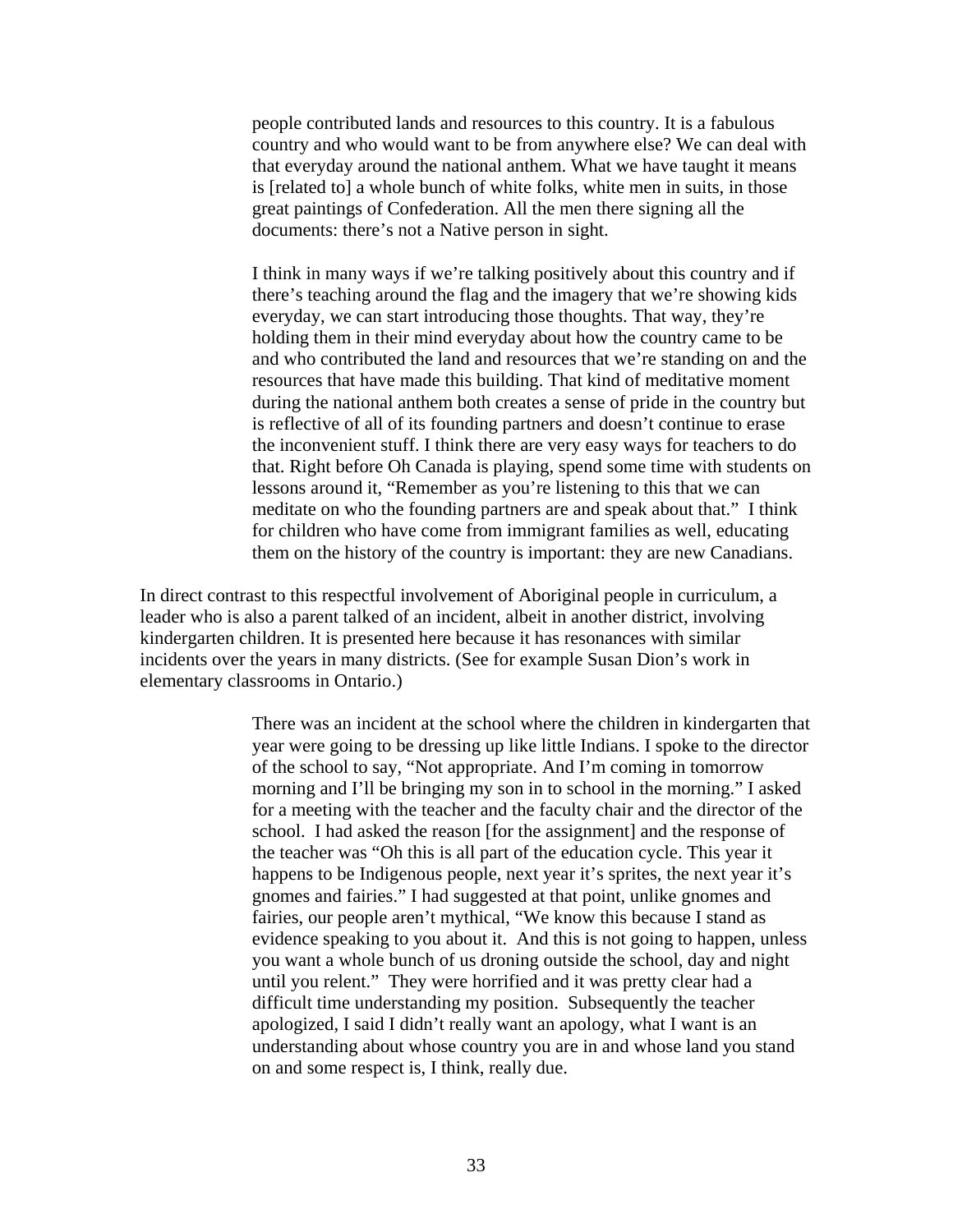Fortunately there was a productive outcome to this situation and the school responded well. "We worked it out where we brought in some drummers and teachers to work with the school and change the curriculum for the kindergarten kids so that that didn't happen again. They ended up having to take a drum making workshop, which was great, taught them how to tie tobacco and that kind of stuff." While this outcome is an excellent resolution to a difficult situation, one is left to wonder what would have changed if there had been no Aboriginal parent involved or if there had been no response from him.

Currently there are some significant initiatives primarily related to the Urban Aboriginal Education Pilot Project which respond to a number of the expressed concerns. One of those involved with the interviews commented on a recent symposium dedicated to Aboriginal languages and Native Studies. The message being conveyed was "that there needs to be huge shift from those traditional approaches to the transformative in how we do business in the classroom."

Moving outside the classroom to surroundings more conducive to Indigenous thought brought one participant to the following suggestion. What he calls for are, "multi-aged learning groups and structures that actually support a connection to the land. For Indigenous people for tens of thousands of years that was the classroom and, you know, they're still around so there must have a been something right about that one."

## **4. Spirituality and the Curriculum**

*I don't think there is a culture anywhere that doesn't embrace what the Seven Grandfathers teaches.*

Because of the number of comments made by the educational leaders on the question of incorporating spirituality into the everyday curriculum of the schools of SCDSB, it deserves a section of its own. There is nothing simple about the place of Aboriginal spirituality in schools. One participant responded:

> It depends on what aspect of Aboriginal spirituality. Aboriginal spirituality is connected to the culture. It depends on how it is viewed. I don't think the Education Act prohibits the examination of relations. Because of the influence of the mainstream Christian religion, there are very few expressions of Aboriginal spirituality, whether you're talking of culture and tradition, or the traditional ways of gathering and hunting. People are still very divided on that. Some will not smudge because they are Christian Aboriginal, Christian religion, and feel that has no place in their religion. It's a tough one.

Of course, there are some cultures within First Nations, Métis and Inuit communities, for whom smudging is not practiced traditionally or, if it is, it has been adopted from other cultures. Other participants referred to being raised Catholic and having no difficulty merging their commitment to and practices of Aboriginal spirituality with their form of Christianity.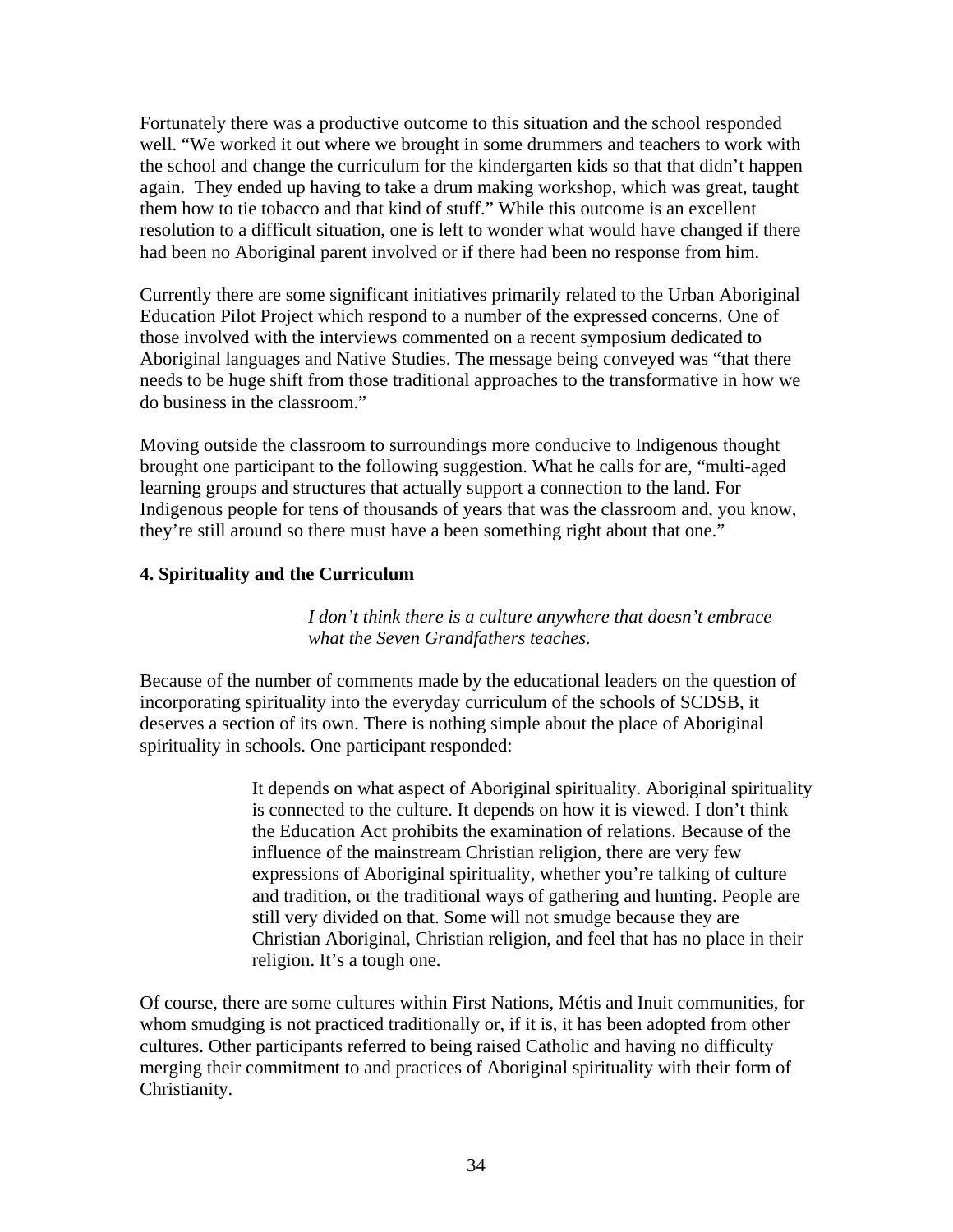Continuing by making a distinction between religion and spirituality, one participant said, "It comes with a rule book and whether it's written down or whether it's just taught through classes, every religion has rules. Spirituality has none." What is spirituality then? This participant went on to say:

> Spirituality is the connectedness to the world around you. The Cree and Ojibway, we always end our prayers with the phrase "All my relations." We say that because, as we keep teaching our children, you are related to the trees, you are related to the squirrels that are running up and down them right now and you are related to all of these other beings. That is spirituality. It's just a way of living where you accept that there's a universal power without a name. There is just universal energy. It is not eastern because all eastern religions have their own playbook. They have rules; they have doctrine. This is just a universal consciousness: that's spirituality. For Cree people we also talk about our laws and I think that informs us in terms of spirituality. Our laws are love, kindness, respect, humility, bravery: who would not want to live that way? Those are universal ideologies that I think are the foundational cornerstones of spirituality. There's a whole bunch of rules and languages and doctrines and books and other things: those are all religion prescriptions.

Another person interviewed elaborated:

Our culture is totally based on respect and on honesty. Our whole Seven Grandfathers teaching is based on being the best person you can be: Love, Truth, Honesty, Courage, all those things. It's not god-related; we believe in the Creator. Any of the teachings you look at—when you read the language of the teaching—it's telling you to be a good person. The Seven Grandfathers teaching, that's the whole thing. I always say if everybody could live by these principles, there would be no strife anywhere in our schools and in our communities.

An echo with those students calling for a culture of peace sounds here. She concluded, "I don't think there is a culture anywhere that doesn't embrace what the Seven Grandfathers teaches."

While acknowledging that there are tensions for some between Christian Aboriginal practices and Aboriginal spiritual values, the cultural connections blur the lines between what is acceptable, as does the distinction between spirituality and religion. For some, the controversies are non-existent: balancing Christianity and the Seven Grandfathers teachings of the Anishinaabek (Ojibway people) becomes a non-issue. "If it's the teachings of the Seven Grandfathers, I don't see any conflict there. I think mainstream society might be surprised that there are common grounds. There is a lot of common ground between the two cultures. They are just expressed differently." This person saw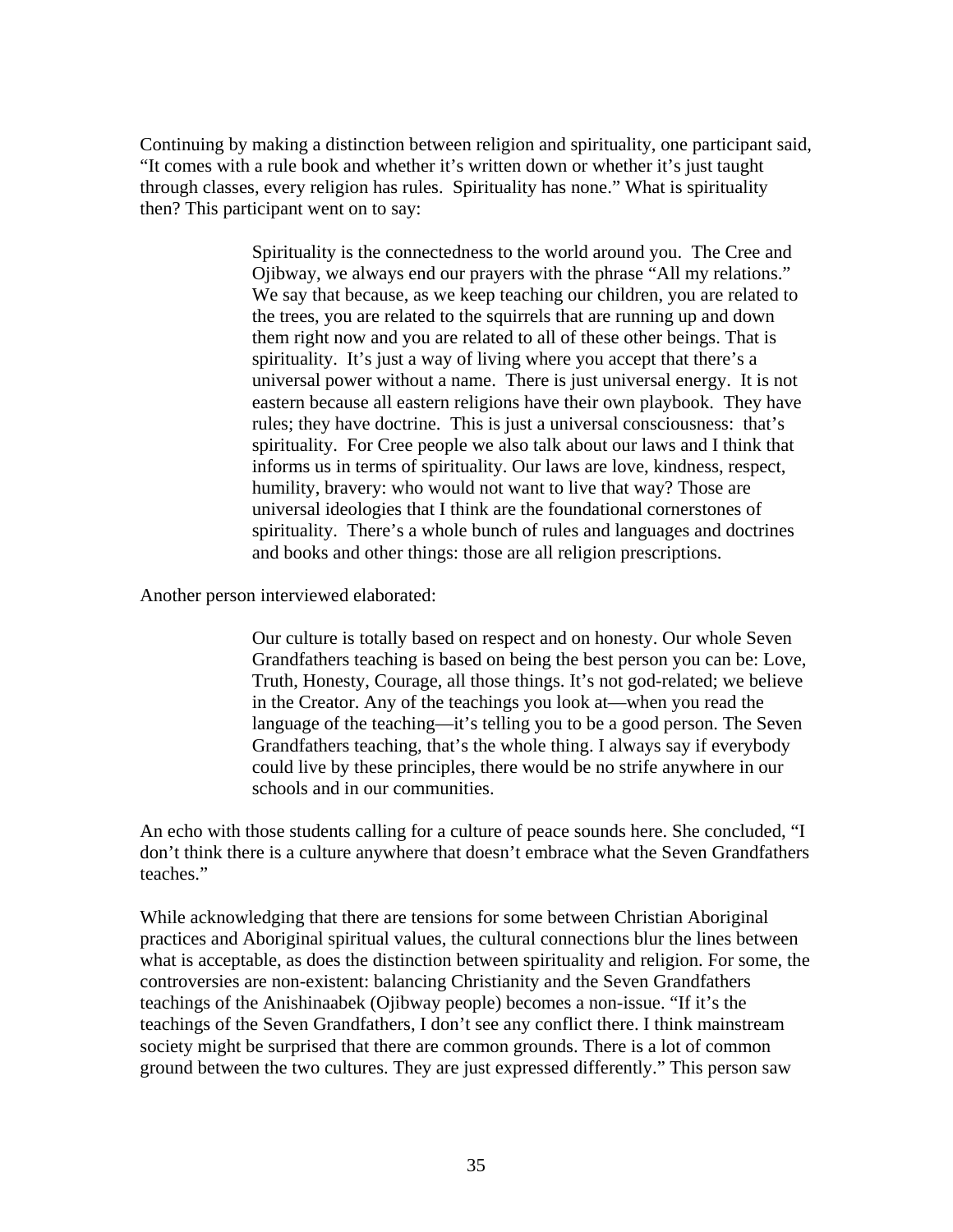an easy relation between some branches of Christianity and the values of the Seven Grandfathers teaching.

While spirituality is a complex topic and one that may stimulate angst for those who recognize that public schools are not for proselytizing, there are many arguments for teaching values that lead to a strong and peaceful society. The educational leaders interviewed are clearly committed to finding a middle ground where spiritual values as expressed in teachings such as the Seven Grandfathers can be accepted – not as dogma, but as something people can accept as an opening and an invitation to "living a good life." The following narrative provides an insight into how the teachings work at home for one of the people interviewed.

> Our children don't do prayers every night, I know many in other houses they do and good on them, I think it's important to be meditative right before bed time for children and adults. There was a time when my ten year old and my seven year old were at each other every single day. And I taught them the practice that is what my people do. Every night before bed, no matter what your age, you're to ask yourself a question and the question is always the same, "Did I live in a good way today?" And just be contemplative about that and just reflect on your day. And so I had said to the boys, "When you go to bed you need to ask yourself that question and so when you replay your day and you were arguing with your brother, you need to remember, 'Was that a good way for me to do that?' And if you can say I lived in a good way and did the best I could, knock yourself out, go to sleep. If you can't, you need to figure out how the next day, if you get one, you're going to make that right."

Another of the educational leaders currently working in schools commented:

You know when we talk about some teachings from the grandfathers it is as simple as when you're working with kids and they forget about one of them. Of course they have to know what you're talking about first. I used to do this all the time as a vice-principal and a principal, "Did you forget about honesty? How did you forget about honesty? And what can you do to remember to be honest next time. What can you do to remember to be brave?" How can you say no to that behaviour and being grateful? You can incorporate that and that's spirituality.

In terms of working with spirituality in the schools and classrooms, those interviewed acknowledged there were some practical issues to be addressed. As noted above, teachers may not have the knowledge to work with the teachings. Asking community people to be involved in curriculum development and presentation was one suggestion. Some of the parents and others had already been directly involved in their children's classrooms presenting cultural, personal and historical issues. Involving elders in particular was seen as a positive move. Approaching the parents of First Nations, Métis and Inuit students for advice in finding both resources and resource people was given as one way for teachers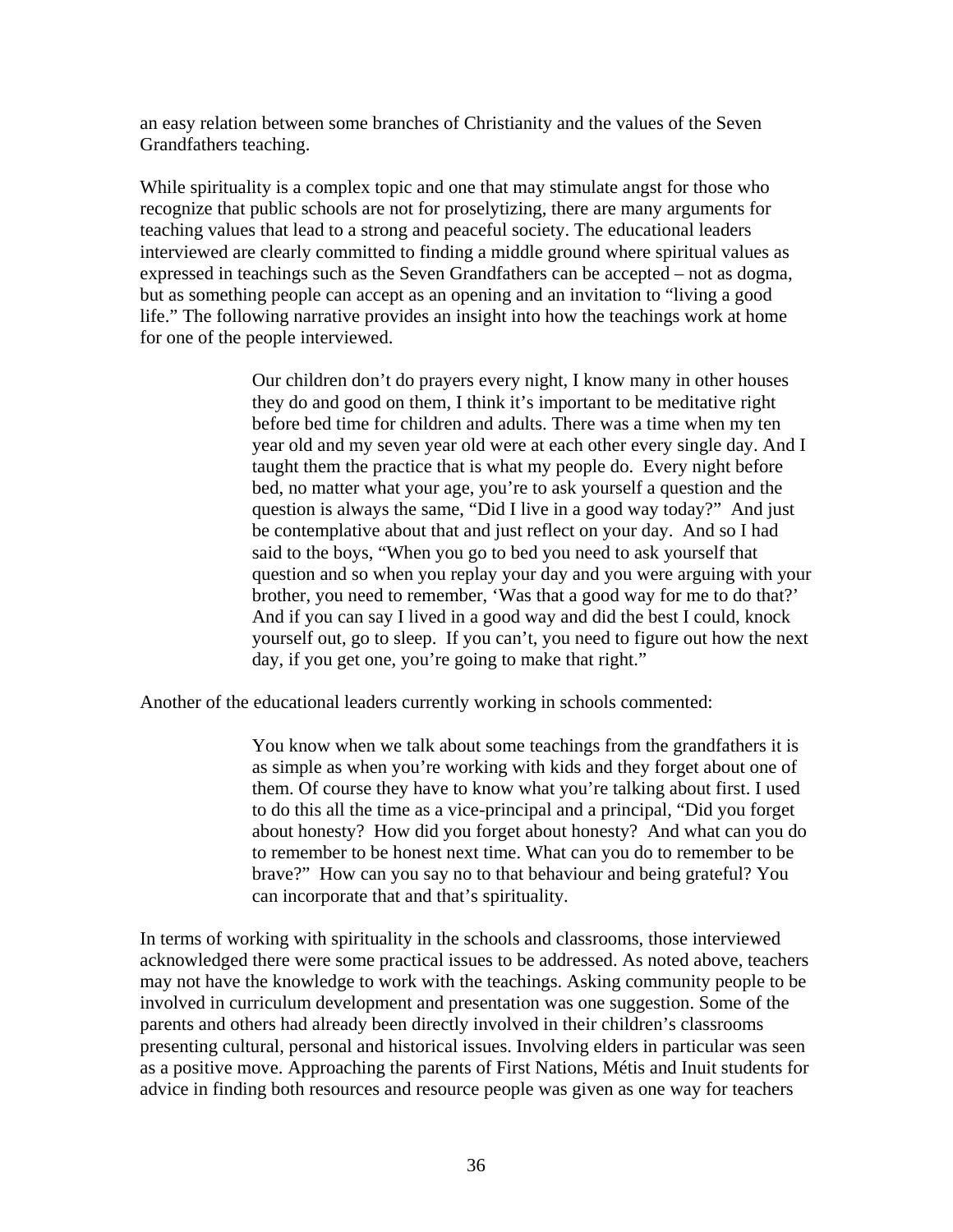to find people to work with them. It is important to note that such involvement should be requested in a respectful way. Recognizing appropriate cultural protocols including respectful asking as well as reciprocal response to participation in the form of payment and gifts is essential. As one parent said, the door should be open for elders to teach language and culture in the school and they should be properly paid full time employees.

#### **G. Part Three: The School Environment**

#### *You can tell walking into a school if they are Aboriginal conscious*.

For this section and the one that follows, the comments from all the groups are synthesized into one or two major topics. All participants talked of the school environment and what a difference it can make to the success of First Nations, Métis and Inuit students. As with the classroom, "Make it a welcoming place where it is okay to be Aboriginal." The concerns raised can be categorized in three main ways: 1) more First Nations, Métis and/or Inuit staff—teachers and counsellors; 2) a welcoming atmosphere, which could include positive representations of First Nations, Métis and Inuit art and culture in prominent display; 3) a dedicated space where First Nations, Métis and Inuit students can gather. All of these attributes were seen to affect the comfort both First Nations, Métis and Inuit students and their parents feel in coming to the schools. While some of those interviewed were committed to being in close touch with their children's schools no matter what the circumstances, all would appreciate an explicitly Aboriginal presence and representations in the school environment.

One educational leader and parent was very clear:

You can tell walking into a school if they are Aboriginal conscious. You can see the Aboriginal students. You may not identify them but you can tell from the school environment, just by what the kids are learning in the classroom, by walking in and seeing Aboriginal teachers, Aboriginal support staff. An important thing for Aboriginal kids in our schools is, if they see role models, they are more likely to succeed. Personally, because I went to a reserve school, I had a few Aboriginal teachers and they made a huge difference. I saw them and I had aspirations: I can do the same thing they're doing.

Several other people commented on the need for First Nations, Métis and Inuit staff in the school. More teachers, both those recognized by the Ontario College of Teachers as well as those recognized by their community as wisdom keepers would encourage students to take pride in who they are as well as be inspired to follow suit. "We have gentlemen and women in our community who can teach but they don't have the qualifications. They just don't have the paper." More First Nations, Métis and Inuit counsellors in schools with whom students and parents could make a connection was another wish. Helping students from rural areas or smaller schools make the transition to urban high schools could be enhanced. "I think it's great that we have our own schools on reserve but when you go to school on the reserve to off the reserve, where is the interaction? Where is the medium?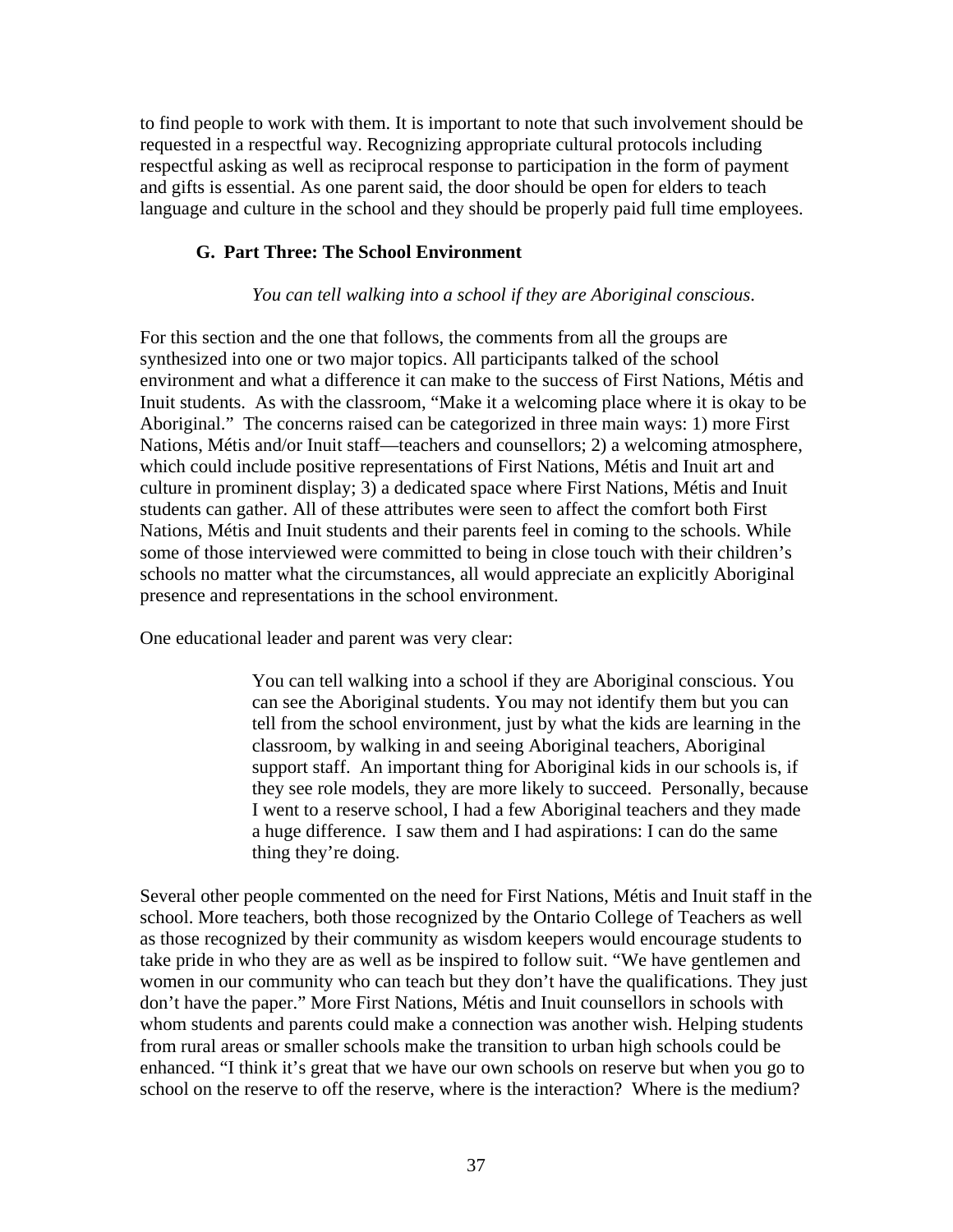Like who's there to greet you? Who's there to help you go to that school? Because you've been all your life on reserve going to school and all of a sudden, boom, you hit high school." Students wished for counsellors who are not "too preachy" and who show they care. They specifically talked about counsellors who are knowledgeable in career planning including the effects of choices, "mental illness and learning disabilities and better drug education such as harm reduction." Some parents saw particular value in an Aboriginal counsellor who could serve as mediator between them and their children's teachers and encourage reticent parents to see the school as a welcoming place for them and their children.

> Aboriginal parents might feel more comfortable communicating with the schools if they know that they have Aboriginal staff in that school, for example an Aboriginal guidance counselor. If they know that their child is struggling in school, that their child can have an Aboriginal person to talk with or just even see in the school, and that they're seeing an Aboriginal role model, I think that's very important. Parents want peace of mind and seeing that [brings it]. Working at a reserve school, one of the main things that they had was cultural programming and language programs and their students are very successful in those things and very respectful. And if they could provide those things for our kids in the urban schools as well, maybe they would succeed. I think it's about nourishing their identities: they're more likely to succeed.

Clearly principals make a difference to the over all atmosphere of the school. Celebration of Aboriginal Day was an area where principals could take the lead. Parents commented that students needed to feel accepted both by their peers and the administration. There were also some expressions of concern around the treatment of First Nations, Métis and Inuit students within the schools. Some commented on the effect of cliques but more serious were the comments on reducing the "fear and intimidation" as "territories are staked out by Native and non-Native groups in the washrooms and smoking areas." Students are afraid to trespass into the territory of another group.

Positive images of First Nations, Métis and Inuit people in art forms around the school is one expression of the Aboriginally-conscious school called for above. Giving an example of what not to do, an educational leader spoke of a school where students and parents are welcomed at the entrance by "a mural depicting the martyrdom of the Jesuits surrounded by their Native torturers." Perhaps not the best way to represent the positive relationships we are working toward. On the other hand, "high end" inspirational art was seen as a way to encourage students to develop their own skills.

> There's not a lot of inspirational art in the school. I think we end up decorating with whatever the kids themselves are producing but then how do we inspire them to reach? Maybe we have a nice big huge watercolour that's framed in the school when they come in to try to inspire that kind of "I could do that." We just don't do that. Most of the schools have art teachers, maybe those art teachers could do the high end stuff themselves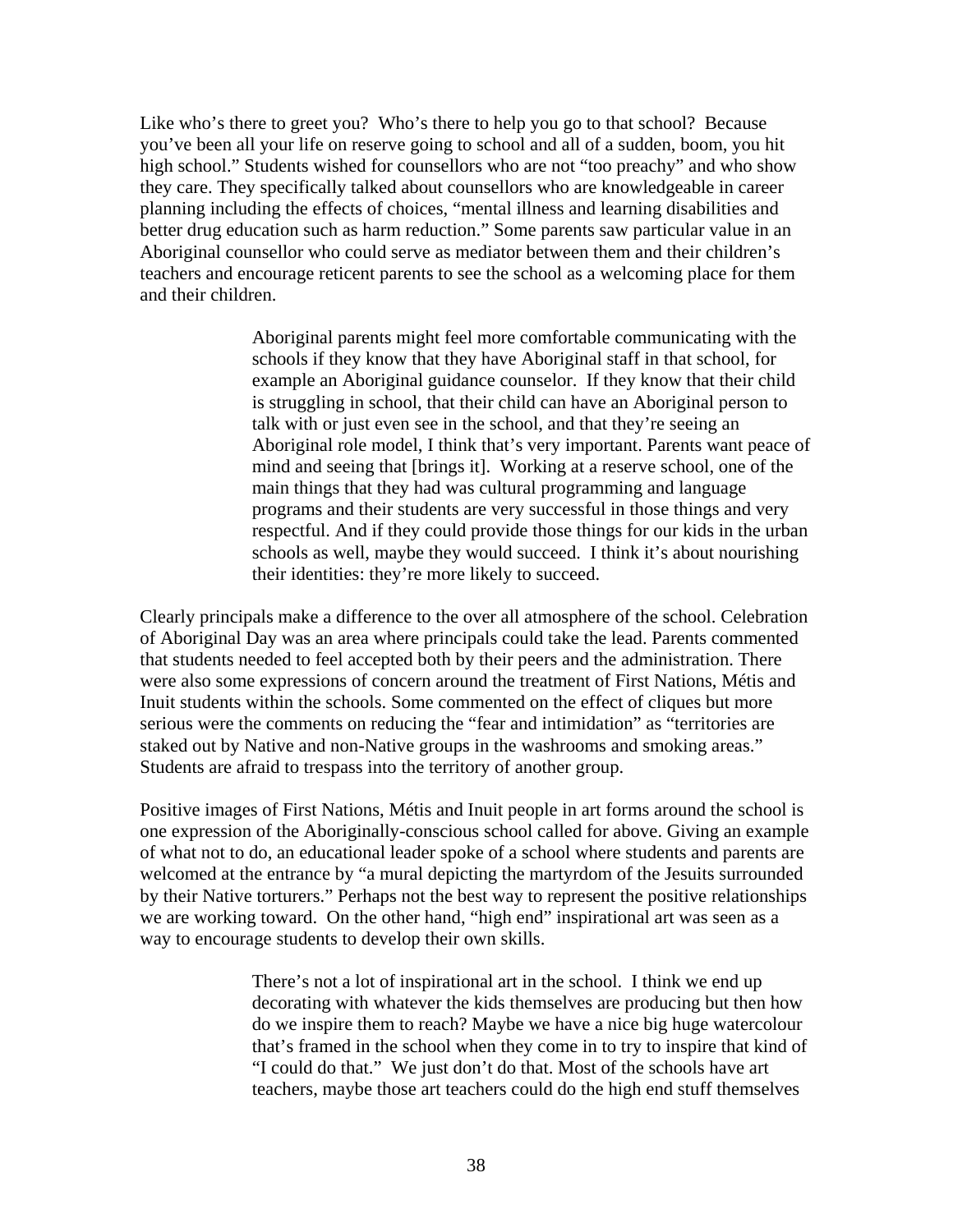and frame and hang it, spend a couple hundred bucks on professionally hanging it. And inspiring the kids in the hallways just by walking past it. Some of the best environments we want to be in are the natural environments or ones where there's nice art or lighting.

As with the dreams for the classrooms, again and again, there was call for natural light throughout the school. Beyond the walls, one person commented on the immediate environment of the school.

> I don't think there should be tarmac around schools. I think there should be lawn and trees and there should be needles that fall down and there should be stuff that happens. There should be fungus that grows on the trees. I think that's where kids should be playing. I don't think they should be playing on tarmac, concrete, cement. And no, you don't need to have a basketball net outside. You can do that in the gym. Outside, when we're going out, you should be connecting with what the universe looks like, what the world looks like.

The creation of an Aboriginal Advisory Council in the school was the goal of some students. They also called for gathering space with couches, books and a counsellor for First Nations, Métis and Inuit students. Others mentioned a need for a resource room where materials specific to First Nations, Métis and Inuit peoples. The parents spoke of a designated resource person in each school, available in a central place where students and teachers could come to smudge or seek counsel of various sorts. Parents and others valued full school participation in pow-wows and other cultural activities including appropriate ceremonies. They felt that involving the whole school would give added credibility to First Nations, Métis and Inuit students, increase their sense of pride as well as give other students both knowledge and sensitivity to the place of First Nations, Métis and Inuit peoples in contemporary, local contexts.

Some students and more than one parent/educational leader pondered the possibility of a school for First Nations, Métis and Inuit students where there could be language classes, Indigenous teachings and ceremonies. After hours Hebrew schools and the soon to be established Black-focused school in Toronto were among the comparators. Importantly, a recently hired child and youth worker attended two of the sessions of circlework. Her comments indicated that the Urban Aboriginal Education Pilot Project is already moving into several of the areas identified above. Resource rooms with cultural objects, Aboriginal art or other representations for the school foyers and help for Aboriginal students who are in need of it are planned for four schools in the district. Maintaining these initiatives beyond the life of the pilot project is a challenge to be met.

#### **H. Part Four: Broader Community and Family**

*Success requires a commitment from both the Board and the community. Educational Leader and Grandmother*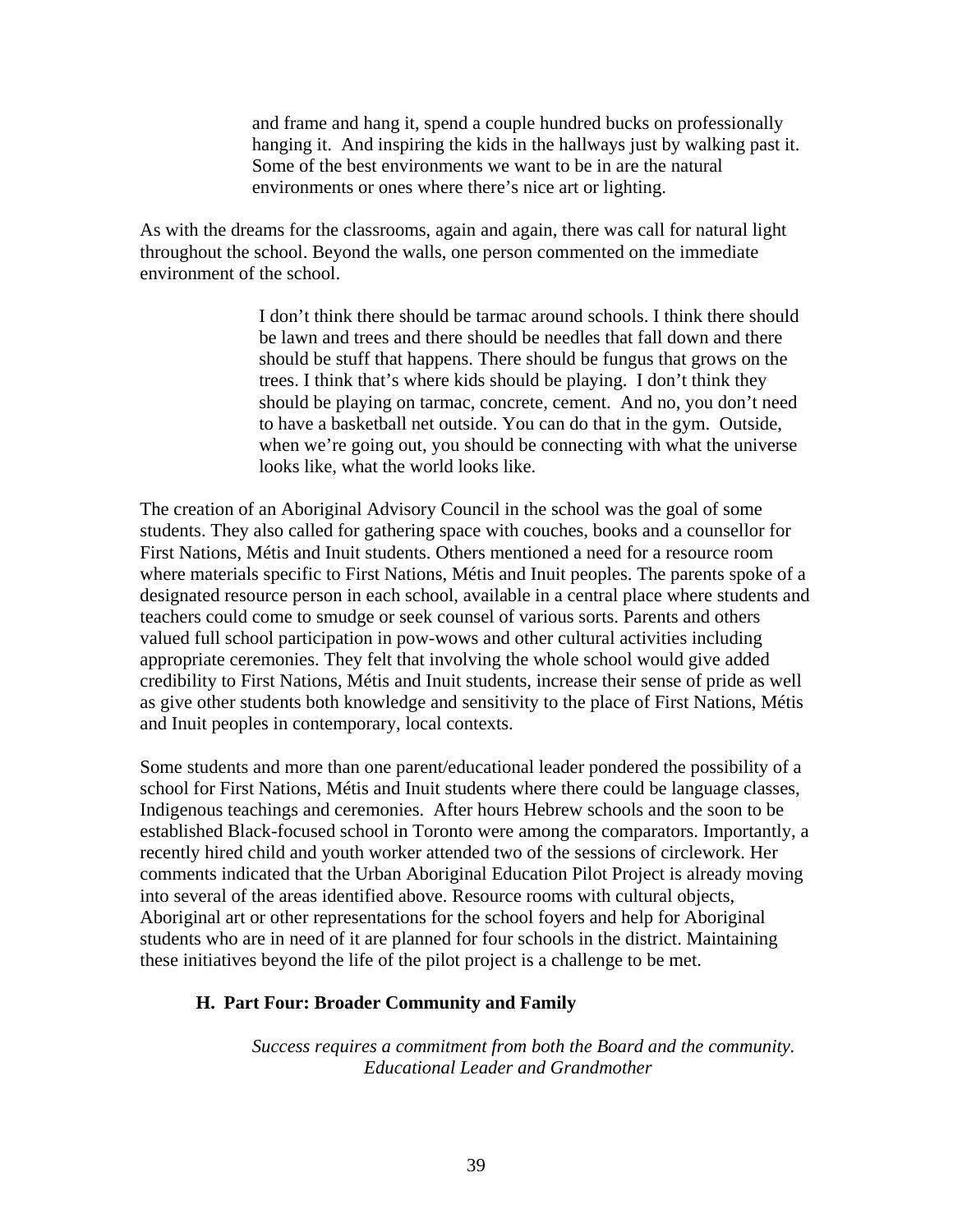In this final section of the results of the circlework and interviews, we switch our view to the largest concentric circle, Broader Community and Family. Although there are, of course, many overlaps with preceding sections, two themes which reach beyond the scope of the earlier sections stood out in what the people had to say. 1) Collaboration and respectful interaction between the Board and the community members, and 2) teacher education and professional development. The latter came up in a number of the exchanges between researchers and the study participants.

#### **1. Collaboration and respectful interaction between Board and community**

*My biggest issue is…that school boards think carefully before implementing policies and procedures pertaining to Aboriginal kids.* 

 *Educational leader* 

As one of the educational leaders commented, success for students requires a continuing commitment from both the Board and the community. It is important "that the Board has an agenda like a three-year plan, a five-year plan, a ten-year plan to make sure there is a direction for positive change towards making all kids comfortable in school, in particular Aboriginal kids." Finding additional ways to involve community members in both the planning and communicating with them as the plans unfold were two points made by participants. The kind of commitment sought can be summarized as creating good relations between and among all those involved in striving for success for First Nations, Métis and Inuit students and, indeed, for all students. It calls to mind a slogan from another context which might be paraphrased as "What's good for First Nations, Métis and Inuit students is good for all students." Another participant cautioned, "My biggest issue is that, especially in light of the big impetus that we have for Aboriginal education and things that are coming out of the [First Nations, Métis and Inuit] Framework, that school boards think carefully before implementing policies and procedures pertaining to Aboriginal kids. Not just look at the big dollars they can access." This person commented further:

> They need to be open-minded. They need to treat Aboriginal people as people first and foremost, not just as the latest flavour of the month. And after the money dries up, not forget about them. Don't get lost on the vision because I think you can hurt a lot of kids if you develop tunnel vision. That's my biggest thing—seeing Aboriginal kids as one type of learner. Looking at the kid and saying, "Oh! Aboriginal! Gotta change my curriculum this way," without looking at the child first.

Encouraging more parental involvement in the School Board would allow Aboriginal communities to have a voice at the table. Identifying and encouraging likely candidates to run for office could have good effect. Aboriginal communities and organizations taking the lead in establishing relation with the School Board was another approach some saw as productive. One of the educational leaders, also a parent, wondered about the money designated for Aboriginal children, especially those identified as having a learning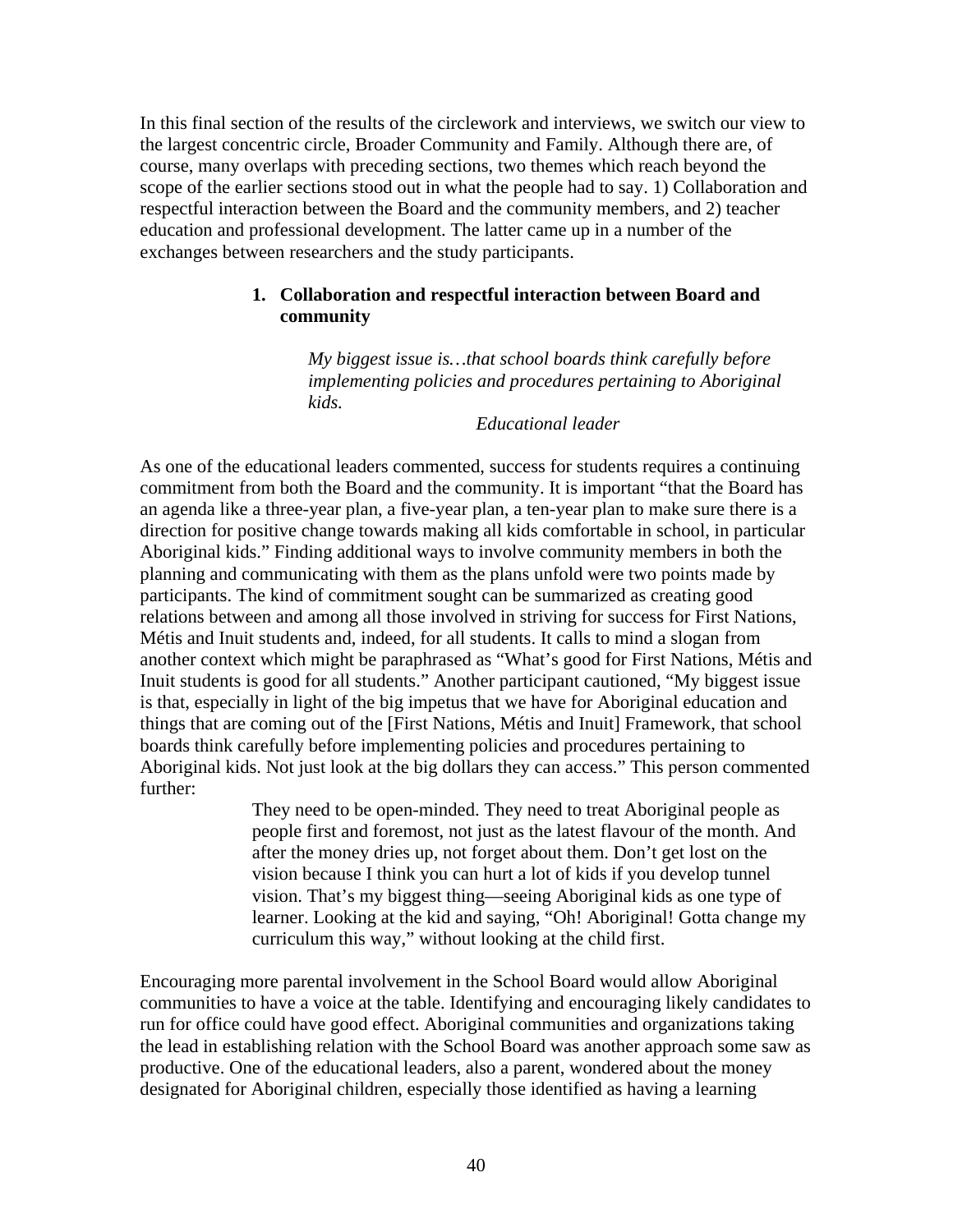disability and whether those funds went directly to support individual Aboriginal children or were taken into the general coffers for all students. This concern indicates a need for more effective communication to parents, including budget decisions, which might alleviate this concern.

One form of collaborative work cited as useful involves community members working in classrooms in various capacities. While this have been occurring sporadically, a more coherent and wide-ranging plan at the Board level could encourage more teachers and principals to initiate and/or increase these interactions. There was a strong sense that these interventions could contribute to the "re-education" of students leading to a shift in relations between First Nations, Métis and Inuit and non-Aboriginal students and their families. While clearly desirous of having more Aboriginal staff as principals, teachers and counsellors, participants thought this must be a long-term goal for the most part.

Parents in particular emphasized the level of expertise in culture and language within communities. "We should try and get older people who know the language and offer them jobs to teach in schools. Because language is very important for urban Aboriginal students." In a number of examples recounted above, the willingness of community people to contribute to schools and to the education not only of their children but also of all the children is evident. Sympathetic with credentialling requirements, participants also felt a level of frustration at the waste of resources in the Board not always seeing the best ways to employ these community-based teachers with students in the schools. At the same time, some clearly indicated that payment for services and full time jobs rather than occasional invitations were goals to be worked toward. They would denote true respect for the knowledge community people could bring to schools and go a long way to healing relations between schools and community. On the other hand, one person interviewed called for grandparents being encouraged to come into classrooms as volunteers. The presence of a volunteer in her classroom, she said, had an amazing effect on children with whom she had worked, "The beauty of it was that she could fill some of the gaps in ways that I couldn't." Hiring a travelling resource worker who would move among a number of schools was another possibility suggested.

Clearly the current Urban Aboriginal Education Pilot Project, along with other recent Board initiatives, is seen as a step in the right direction. The Aboriginal personnel already hired into several positions are making a difference to the focus of the Board. That being said, the overwhelming concern is that the focus may turn out to be, as one participant said, "the flavour of the month." One participant was particularly clear on her vision of collaboration between the SCDSB and the communities. She called for "the board to understand that collaboration fully and not see it later on as a fix-it. It needs somehow to be entrenched so that collaboration is ensured."

Finally the Board was seen as one site for addressing the subject of the next section, teacher education. One participant commented:

> I think a lot of work needs to be done at the training level and I think that the school boards....they command tremendous influence [regarding] how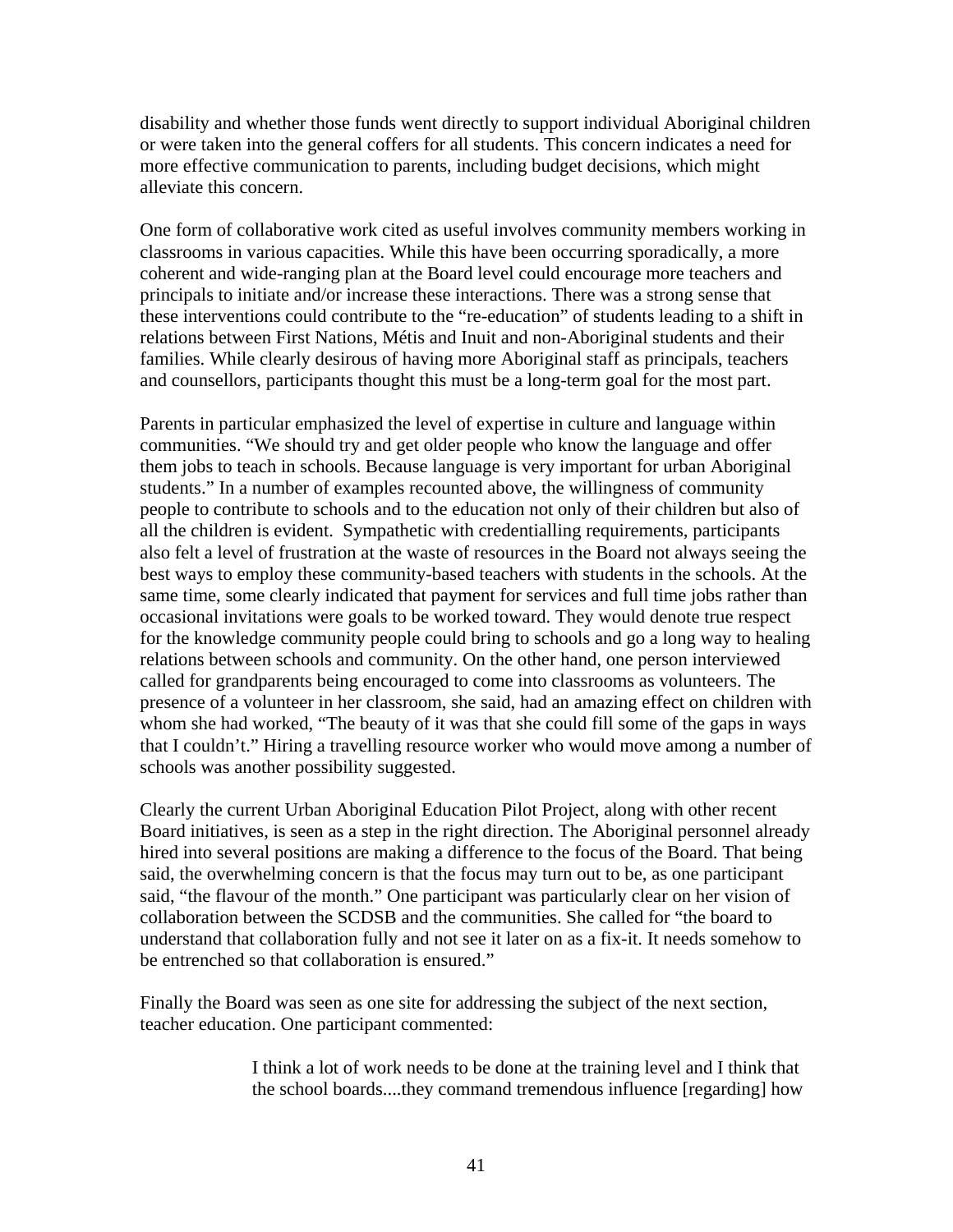the universities teach. I mean the medical profession has a lot of influence on whether too many doctors are produced. Why can't the school boards have the same kind of influence with the universities in terms of the product they want to see coming out? The school boards sit back and say, "We take what we get," but the universities won't produce teachers unless there's a supply and demand. As you employ all these people who come out of the teacher education programs, you create jobs for the universities, so you are in a position to have tremendous influence in terms of how teachers are trained at the university level.

Needless to say, this person focused on teacher education which developed sensitivity to and knowledge of the lives of First Nations, Métis and Inuit peoples of Canada.

#### 2. **Teacher education and professional development**.

#### *The teachers are where you affect change. Educational Leader*

Participants frequently collapsed the need for improved professional development for existing teachers with teacher education for beginners, seeing similar gaps in their education. "They really have no knowledge about anything Aboriginal," one parent generalized. Of course, there are always exceptions to the majority, but over all, the need for more education was seen as a benefit. "I think the teachers are where you start," said one leader. Good teacher education includes a time for people to examine their life experiences and the possible impact those events may have on their work as teachers. As one educational leader noted, that in order to work well with many Aboriginal students,

> [Teachers] would have to be sensitized and knowledgeable about Aboriginal culture. I think one of the biggest problems too is that all of the Aboriginal-designated teacher programs like NTEP or ATEP within the mainstream haven't changed in recent years. There's no sensitivity training.

He gave an example of the kind of work student teachers need to do in examining how their upbringing may influence their relationships with students.

> I've heard teachers, and these are people in their twenties, thirties, remember incidents from their childhood. Walking down the streets of Owen Sound or Parry Sound, their parents would cross the street when they saw an Aboriginal or a group of Aboriginal people. They can remember their parents doing that. It's only now that they're adults and they're in education that they're reflecting back on how that formed their opinion of Aboriginal people. And now they're teachers and it's good that they can throw out some of those negative influences they have had because of the way they were brought up. It's not a fact that Aboriginal people are bad but it is a fact that their parents crossed the road with them.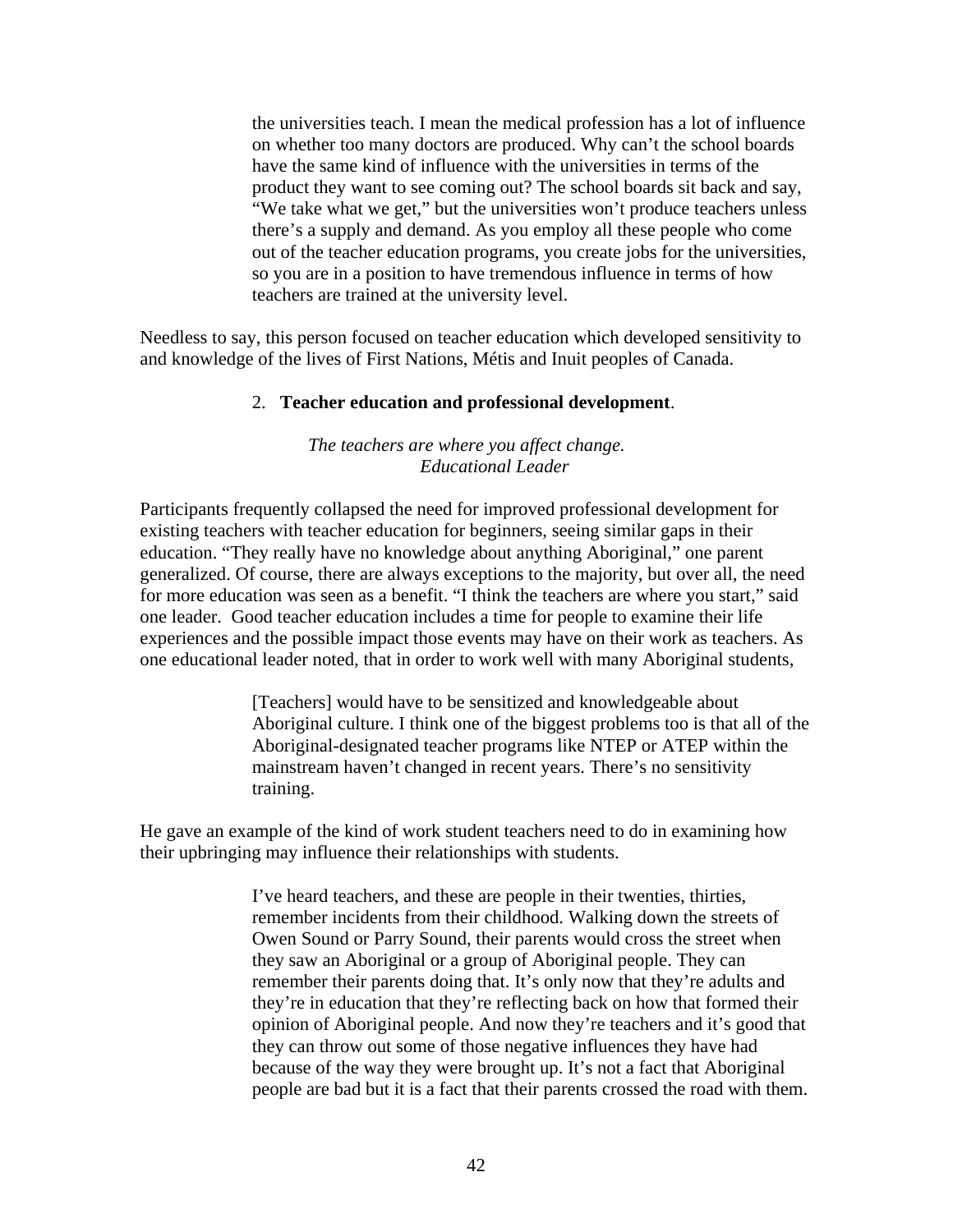These are the same people that are going to teacher training programs and graduating and teaching Aboriginal kids. It's been ingrained in them from childhood. How do you reverse that? And there's nothing along the way that can reverse that kind of teachings that they've had. And these people are going to be in charge of Aboriginal kids within the mainstream.

Teacher education is one place to address the development of sensitivity to the role of personal histories in shaping work in classrooms. Starting there has implications for changing practices in schools.

> It needs to go even higher where we are producing new teachers and new people coming on board to teach our children. For them to learn these things in teachers' college before they get to the classroom so that when they get to the classroom we don't have to have situations like we have right now where we are doing this kind of research, and we're doing preventative measures with our kids because we are trying to undo what's been done.

Professional development for those already in schools, who most likely experienced teacher education which did not address working with Aboriginal students, is also seen to be a priority. Exposure to history, philosophies, contemporary relations to Canada and major contributions to all knowledge areas of First Nations, Métis and Inuit people are all integral to deepening understandings of each other. "It's a great idea to teach the teachers the history," one parent said. Central to teacher education is developing an understanding of the need for positive caring relationships between teachers and students with teachers refusing the deficit theorizing which leads to low expectations for some students.

As noted above, teachers and teacher educators must negotiate a tricky balancing act. While avoiding what one participant called "the tunnel vision that all Aboriginals learn one way," a number of participants noted the pressure teachers feel and the level of frustration some find in trying to work in good ways with some First Nations, Métis and Inuit children. One person explicitly acknowledged the complexities faced by non-Aboriginal teachers.

> I have to give you an example of the teacher I've known for twenty, twenty-five years. High school teacher, excellent teacher, he models just everything you would think of in an excellent teacher. However, he's retired and he still does not understand Aboriginal students and it's heart wrenching to him to see them fail. And yet, he has not been able to get his head around what he needs to do or even the fact that he needs to do or learn something. Even though he's an excellent teacher. So this idea of a two worlds pedagogy and view point, for teachers, there's a learning curve that's necessary. I don't think most teachers would even be able to comprehend or consider that this parent sitting across the table from me has a different worldview. What does that mean?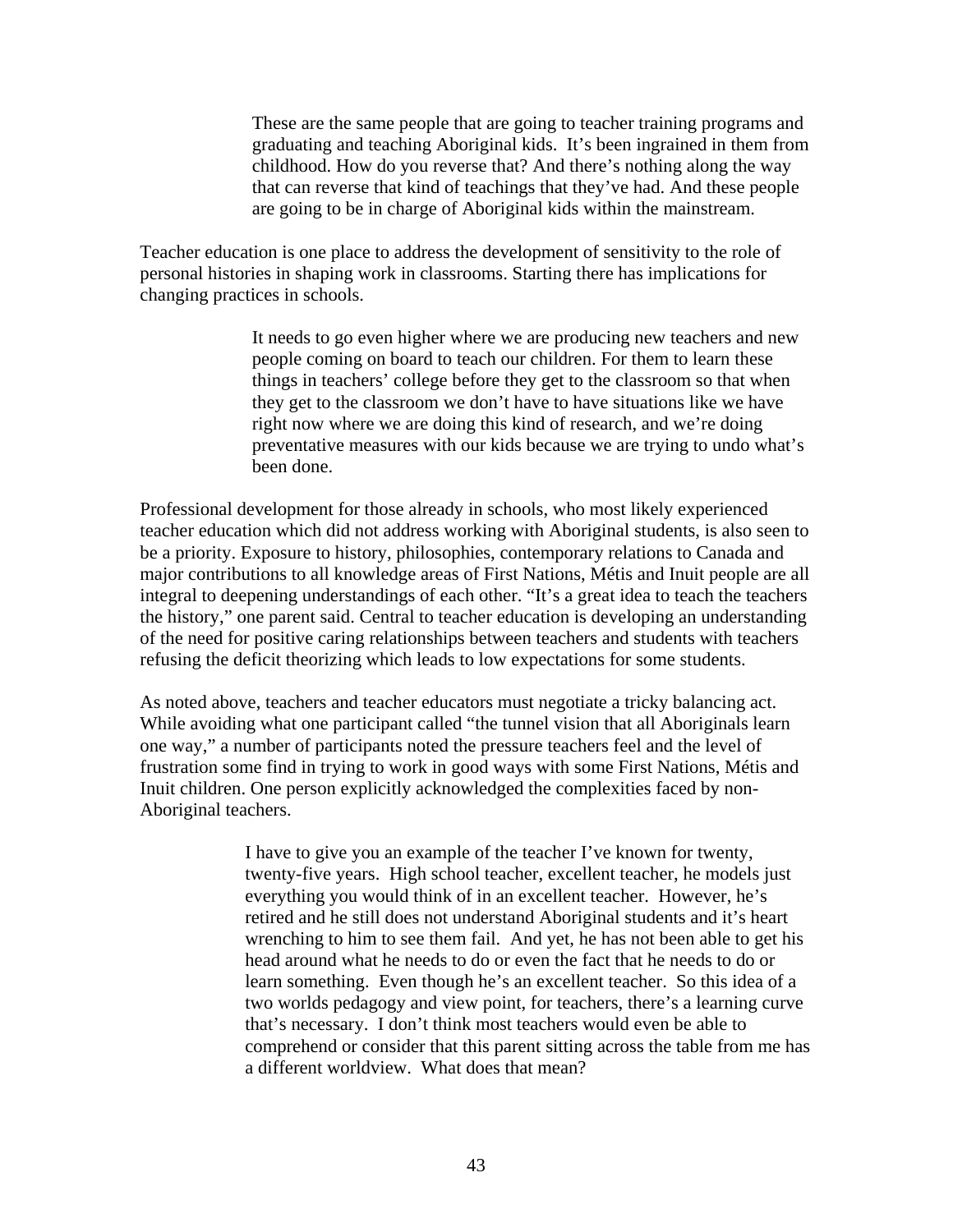While there are those who would argue it is not necessary for teachers to be knowledgeable of First Nations, Métis and Inuit history and culture in order to be good teachers of Aboriginal children, for others such as those cited above, such knowledge is a sound starting place for teachers to demonstrate their appreciation of and respect for the place of Aboriginal peoples as foundational to this country. Without showing that they care for students, there is no way for students to know that they do. Observable caring behaviour makes a difference for the students we talked with. One form of demonstration of caring is to be able to present respectfully some knowledge of First Nations, Métis and Inuit peoples and their relation to various contemporary contexts. For both students of teacher education, and for those already in practice, the opportunity to re-educate themselves into deeper understandings of all those intricacies involved in creating good relations with First Nations, Métis and Inuit students who come to their classrooms is a privilege.

The work to be done requires always keeping in mind the cautions educational leaders raised earlier: there is no one model of an Aboriginal child. They come from urban middle class families and they come from poverty. They grow up healthy on reserve; they live in dysfunctional foster homes in the city. They are brilliant writers; they like to work with their hands. They are university bound; they decide to immerse themselves in traditional knowledge. The list of circumstances is endless; their life situations are as varied as the winds. If there is one thing in common, it is that their ancestral roots lie deep in this land that we all now call home. Our task, "should we decide to accept it," is to find a way to create the conditions for the success of all our children and for a present and future that no longer rely on archaic understandings of superior and inferior "races" and the stereotypes and expectations that may still be affecting our internalized assumptions.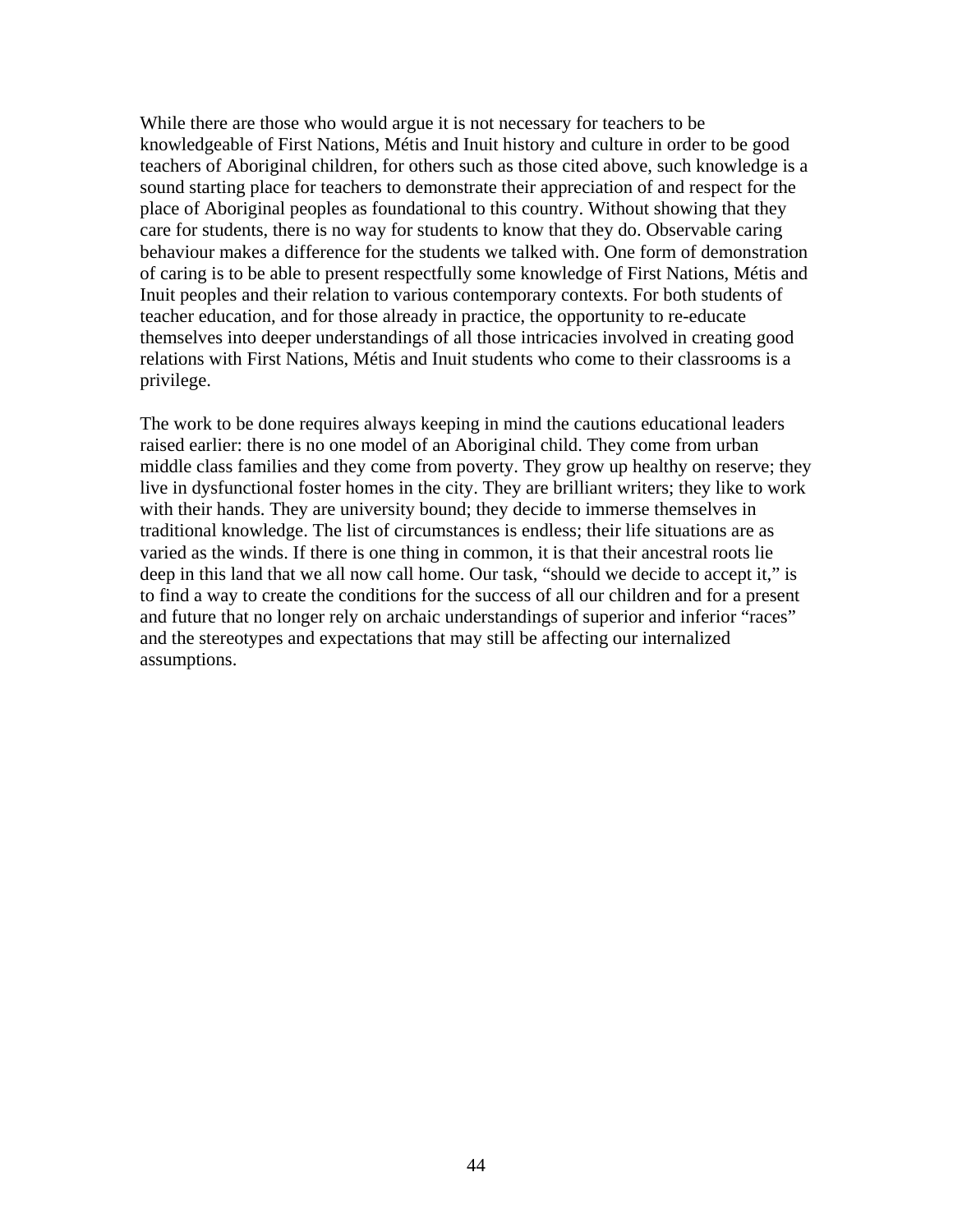#### **SECTION 4: CLOSING COMMENTS**

The purpose of this research was to gather information factors influencing success for First Nations, Métis and Inuit students in the schools of SCDSB. It has certainly done that. Rather than recommendations per se which are best extrapolated by those working most closely with the First Nations, Métis and Inuit students in the SCDSB from the details of what the people said as they are articulated above, this short final section highlights some thoughts for consideration stimulated by this research.

For immediate action and long-term planning, it seems clear that people are calling for an increased presence of First Nations, Métis and Inuit staff in the schools. These include teachers, both university and community-educated, counsellors and other support staff. All participants are looking for schools and classrooms that reflect a sensitivity to First Nations, Métis and Inuit students in all their diversity. This sensitivity encompasses all aspects of pedagogy and the curriculum, both explicit and implicit. Teachers using a range of approaches and creating positive, relationships with students including overt signs of caring are the ones most successful with the students. Curricula that not only explicitly include Aboriginal authors, scientists, artists and others' contributions but also implicitly respect and honour Aboriginal practices, histories and philosophies appeal to the students and parents with whom we spoke.

Teachers need access to initial education which promotes and teaches cultural sensitivity in their professional training and to similar on-going professional development if they are to respond thoughtfully and fully to the comments in this report. They need strong support and recognition of the extra knowledge they need to internalize in order to work with First Nations, Métis and Inuit students in their classes. This education must involve teachers, professors and knowledge keepers who are themselves proficient in cultural protocol and who have knowledge of historical and contemporary issues and situations inherent in relations between Aboriginal and non-Aboriginal people in Barrie, Ontario, Canada and the world.

The words of the people expressed in this report provide a tremendous source of inspiration for those charged with creating a strong model of successful education for First Nations, Métis and Inuit students in the SCDSB urban schools. Some may be acted on immediately and, indeed, the Urban Aboriginal Education Pilot Project is already allowing for several initiatives which address the points raised. At the same time, these and other initiatives also require long-term commitment on the part of Board especially terms of budget priorities. Rather than depending solely on soft money from the ministry's initiatives, recognizing that First Nations, Métis and Inuit education is the responsibility of all citizens can be an attitude that SCDSB takes the lead in promoting.

Finally, as is implied time and again by the adults and stated explicitly by one, "We need to be cautious that we don't…" Words for planners and policy-makers to take to heart not as an excuse for inaction but as a motto for carefully considered planning and implementation of policies and the changes they bring.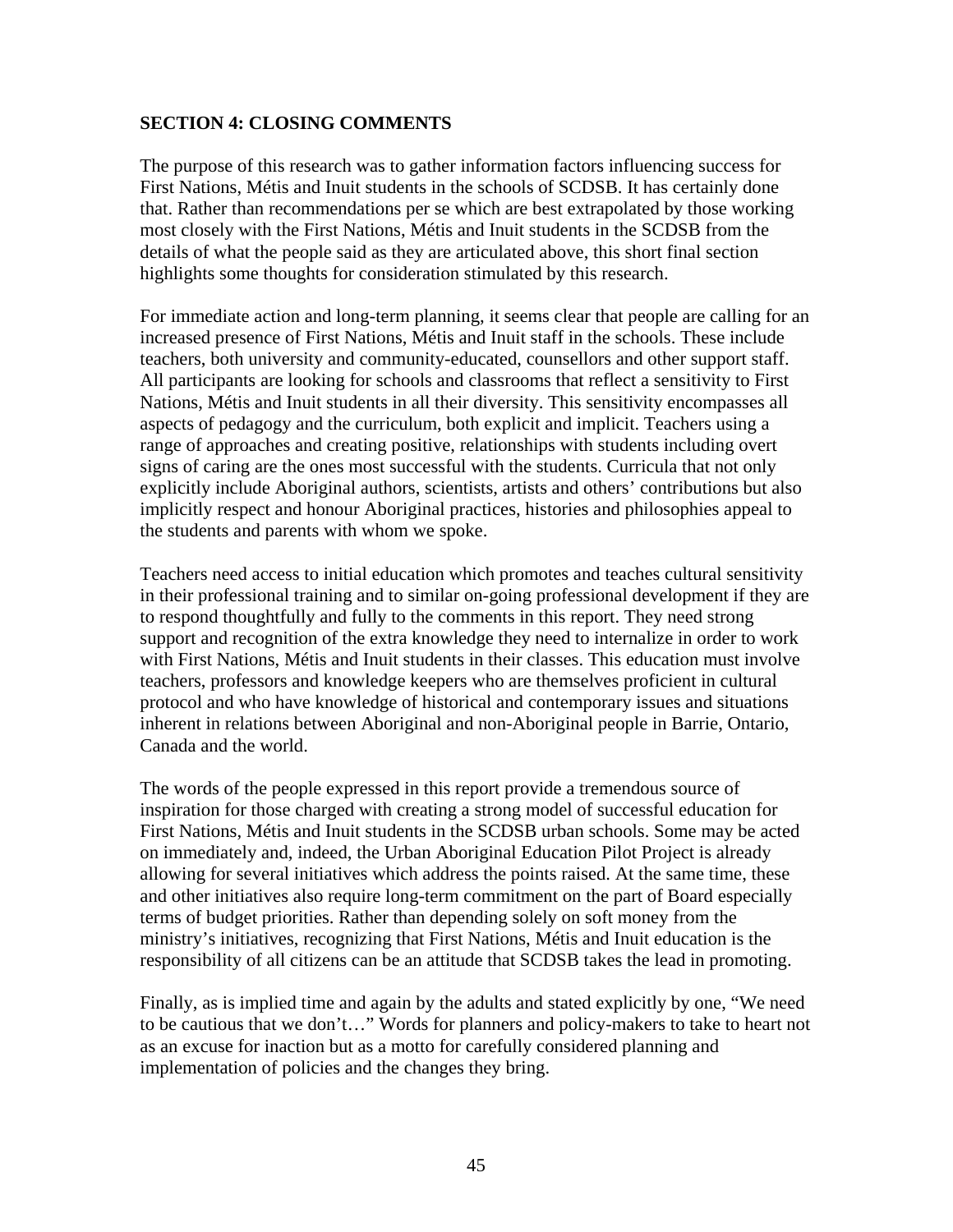#### **APPENDIX A**

#### **DOCUMENTS FOR PARTICIPANTS**

Research Schedule - October 2008 Letter to Parents - Elementary Students Letter to Parents - Secondary Students Métis Council Mail-out Community Information Session Poster UAEP Research Information Letter Informed Consent Letter - Model Grade 7&8 outline for the day Questions for Community Leaders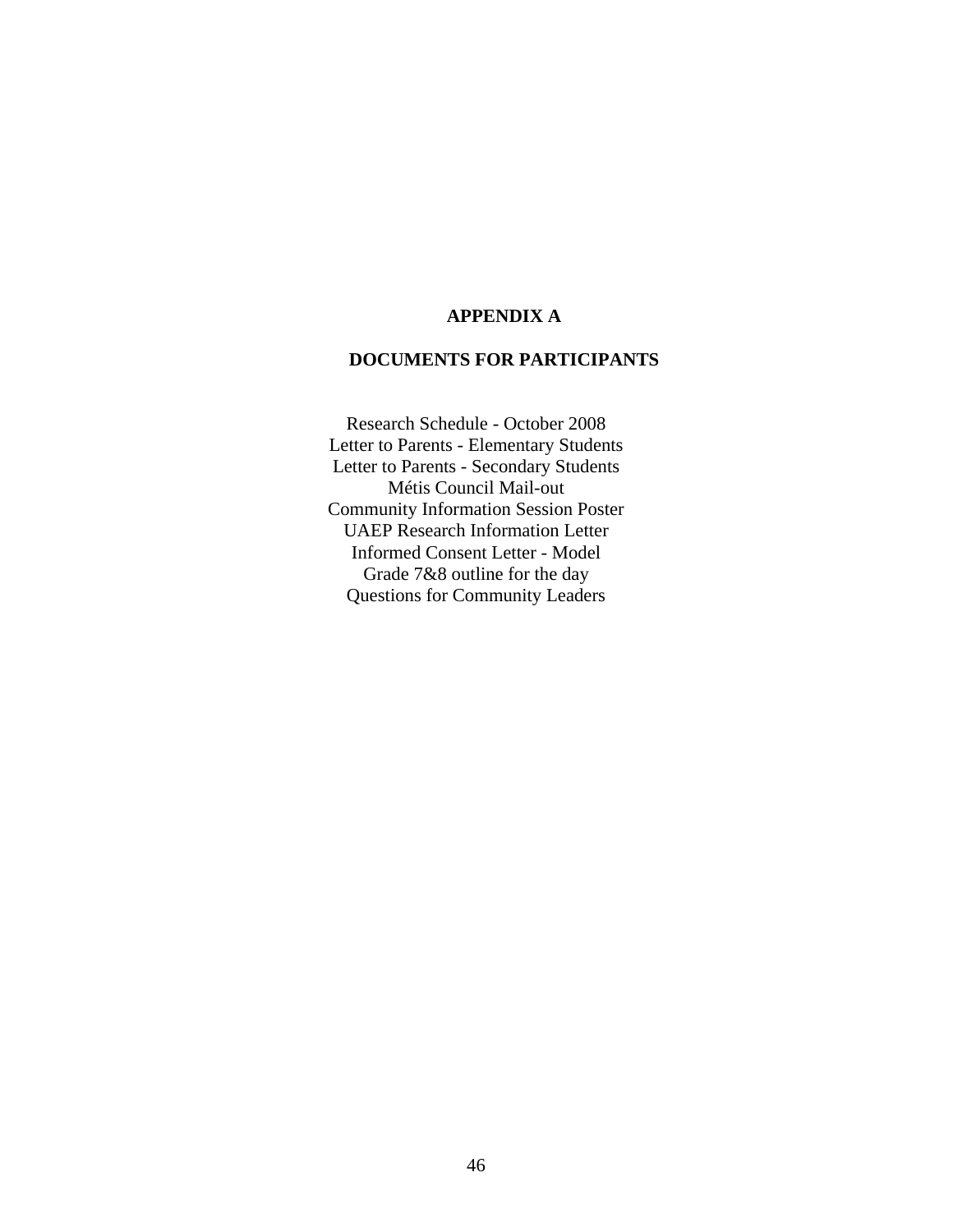| SIMCE COUNTY DISTRICT SCHOOL BOARD<br>URBAN ABORIGINAL EDUCATION PILOT PROJECT<br>REVISED RESEARCH SCHEDULE - October 14, 2008 |                            |                                                                                        |                                                     |                                                              |  |  |  |
|--------------------------------------------------------------------------------------------------------------------------------|----------------------------|----------------------------------------------------------------------------------------|-----------------------------------------------------|--------------------------------------------------------------|--|--|--|
| <b>TYPE OF</b><br><b>SESSION</b>                                                                                               | NO. OF<br><b>SESSIONS</b>  | <b>PARTICIPANT</b><br><b>TYPE</b>                                                      | <b>DATE</b>                                         | <b>LOCATION</b>                                              |  |  |  |
| Community<br>Information<br>Forum                                                                                              | 1                          | Aboriginal and<br>non-Aboriginal<br>Community<br>organizations                         | October 27,<br>2008<br>$12:30 - 3:30$               | <b>Barrie Native</b><br>Friendship<br>Centre<br>(Gymnasium)  |  |  |  |
| Community<br>Information<br>Meeting                                                                                            | 1                          | Parents, Care<br>givers of<br>Aboriginal<br>students in the<br><b>SCDSB</b>            | November 4,<br>2008<br>Family<br><b>Games Night</b> | <b>Barrie Native</b><br>Friendship<br>Centre<br>(Board Room) |  |  |  |
| <b>Student Focus</b><br>Group                                                                                                  | 1                          | Grade 7 & 8<br>(6 Students)*                                                           | November 7,<br>2008<br>Time: $9:30 -$<br>2:00       | <b>BNFC</b><br>(Board<br>Room/Blue<br>Room)                  |  |  |  |
| <b>Student Focus</b><br>Group                                                                                                  | 1                          | <b>High School</b><br><b>Students</b><br>(Grades 9-12)<br>(2x2 student<br>interviews)* | November 14,<br>2008<br>$9:00 - 12:00$              | <b>Barrie Native</b><br>Friendship<br>Centre<br>(Gymnasium)  |  |  |  |
| <b>Parent Focus</b><br>Group                                                                                                   | 1                          | Parents/Care<br>Givers of<br>Aboriginal<br><b>Students</b><br>(18 Parents)*            | November 18,<br>2008<br>Time: 6:00-<br>9:00         | <b>Barrie Native</b><br>Friendship<br>Centre                 |  |  |  |
| <b>Student Focus</b><br>Group                                                                                                  | 1                          | <b>High School</b><br><b>Students</b>                                                  | November 21,<br>2008<br>9:30-2:00                   | Seventh Fire--<br>Midland                                    |  |  |  |
| Individual<br>Interviews                                                                                                       | Individual<br>appointments | Aboriginal<br>Educational<br>Leaders<br>(10 interviews)*                               | November 7 -<br>25, 2008                            | On-going.                                                    |  |  |  |

\*These numbers may vary depending on volunteers

\*\*Tentative date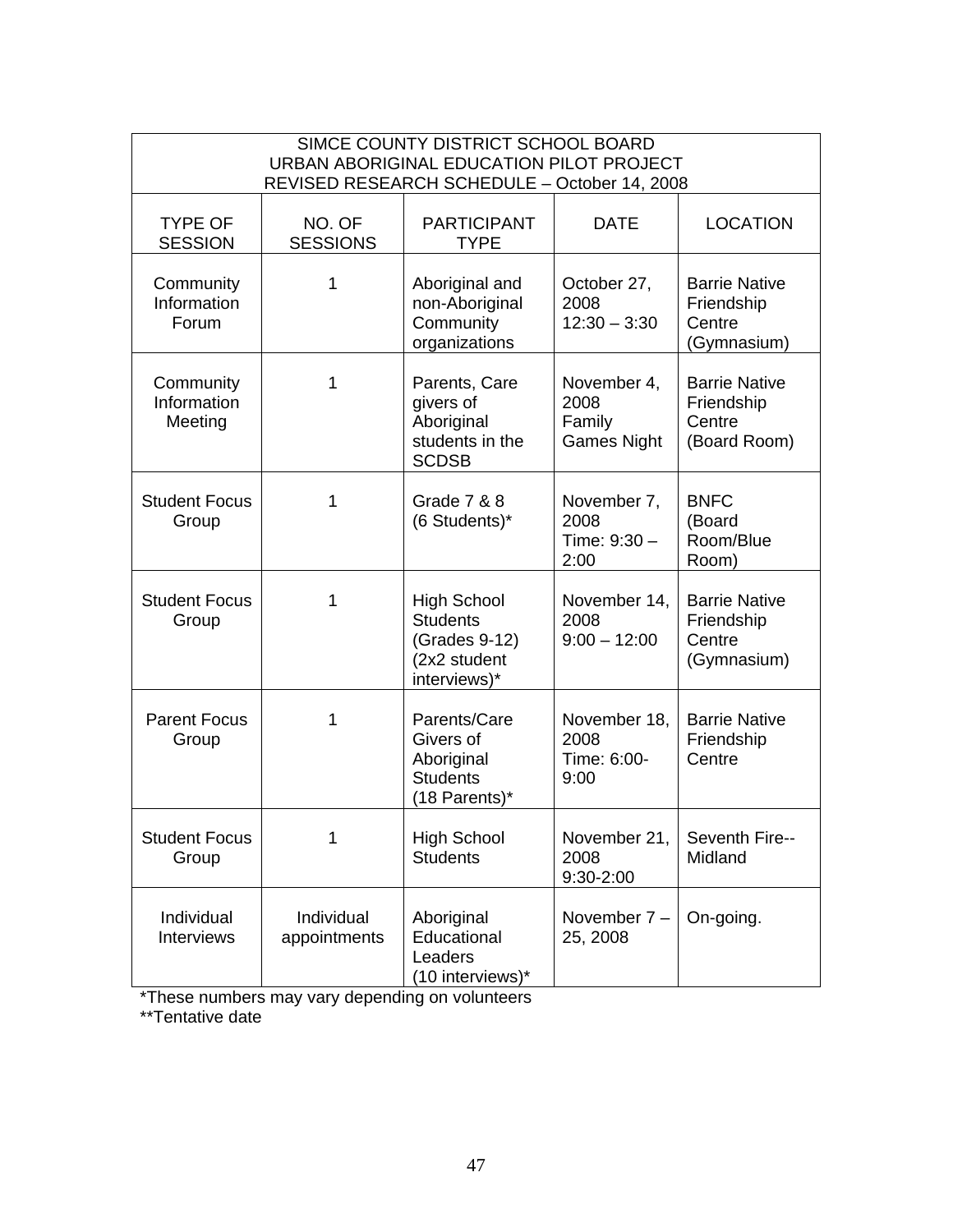

**Simcoe County District School Board** 

Phone: (705) 728-7570 Fax: (705) 728-2265 www.scdsb.on.ca

## **Supporting Métis, First Nation and Inuit Student Success A Community Based Project: Stories from Simcoe County District School Board**

## **STUDENT FOCUS GROUP – NOVEMBER 7TH, 2008, BARRIE NATIVE FRIENDSHIP CENTRE.**

Dear Parents/Careproviders,

1170 Highway 26 West

Midhurst, Ontario LOL 1X0

We are excited to announce that the Simcoe County District School Board (SCDSB) was one of three school boards in Ontario selected by the Ministry of Education to participate in an important project called the Urban Aboriginal Education Pilot Project. We are writing to request your help and direction in developing this project which will be designed to improve the school experiences of Métis, First Nation and Inuit students within the SCDSB.

**It is important that we have the input of First Nation, Métis and Inuit parents and children and we want to hear your stories.** What do you have to say about your children's experiences of school? What do children have to say about their experiences of school?

**We think it is essential to talk with those most directly involved with schools.** In speaking to the people most directly involved, we hope what you and your children have to say will contribute to our understandings of students' and their parents' experiences of schooling.

**The Question**: The Urban Aboriginal Pilot Project will build on research already conducted within the County by other community organizations servicing Métis, First Nation and Inuit families. Our research question asks, "What are the factors which students, parents and community leaders see as contributing to the success of Métis, First Nation and Inuit students in schools of the SCDSB?" We plan to document the experiences of Métis, First Nation and Inuit students in these schools.

**Focus groups.** The SCDSB has hired researchers Celia Haig-Brown and Marg Raynor, both educators and researchers working in relationship with First Nation, Métis people for 30 years. They have been hired for this project to gather information from students, parents/caregivers and community educational leaders working in Métis, First Nation and Inuit organizations by conducting focus groups and interviews.

**We will be seeking volunteers to participate in focus groups.** Parents/careproviders who would like to have their children participate in a student focus group this Friday, November  $7<sup>th</sup>$ , at the Barrie Native Friendship Centre can return the form attached to the school principal. We are looking for 10 student participants from grades 7 and 8. Students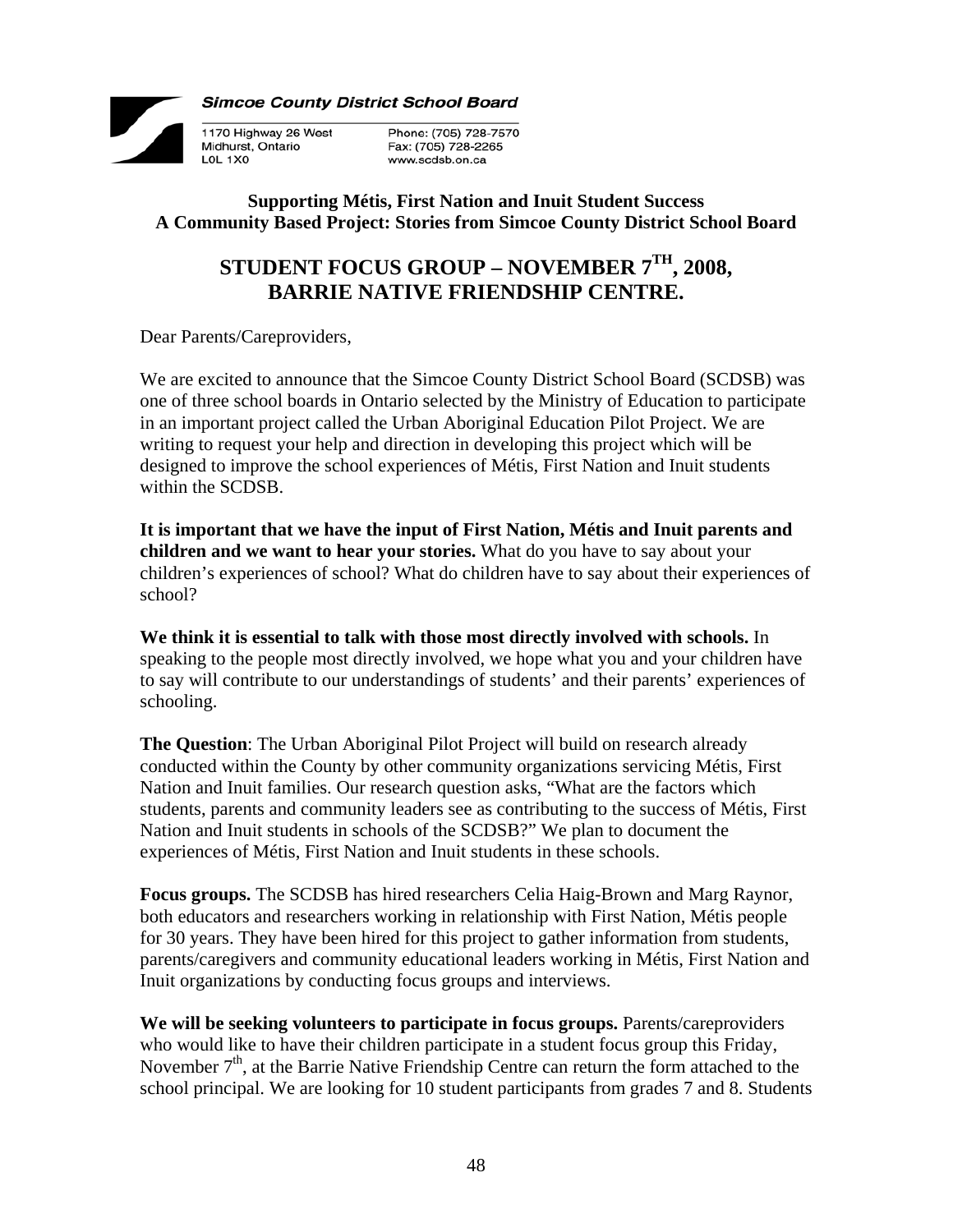who participate will be provided with lunch and a gift certificate for the Bayfield Mall for their participation.

Agenda for the day:

- 10:30 Students are picked up at their home school. Students travel to the Barrie Native Friendship Centre, 175 Bayfield Street, Barrie, Ontario.
- 11:00 Greetings and lunch will be provided.
- 11:30 Focus group session begins.
- 2:30 Students will board the bus to return to their home school.

**Results:** We hope that the outcome of the research will inform the SCDSB about how to create more successful schools and classrooms for all Métis, First Nation and Inuit students in this area and beyond. Upon completion of this project, a summary of this research will be made available for review and input from all participants.

Parent focus groups. TUESDAY, NOVEMBER 18<sup>TH</sup>, 2008, BARRIE NATIVE **FRIENDSHIP CENTRE.** We will also be hosting a parent focus group at the Barrie Native Friendship Centre on Tuesday, November the  $18<sup>th</sup>$ , between 6:00 and 9:00 o'clock. We are looking for 20 parents to participate in this focus group. Dinner will be served and careproviding will be available for parents with children. We hope that you will be able to participate in this focus group session. To register for this focus group or for more information about the research please contact one of the following people by November  $10^{th}$ :

Marg Raynor – Georgian Bay Métis Council, 705-526-6335 Carlotta Ellison – Akwe:go Program Co-coordinator, Barrie Native Friendship Centre, 705-721-7689 X213 Angela Bosco – Facilitator for Aboriginal Education, Simcoe County District School Board, 705-734-6363 X11214.

**Further information.** If you would like further information about the Urban Aboriginal Education Pilot Project please contact Lisa Ewanchuk, Principal of Aboriginal Education, 705-734-6363, X11475.





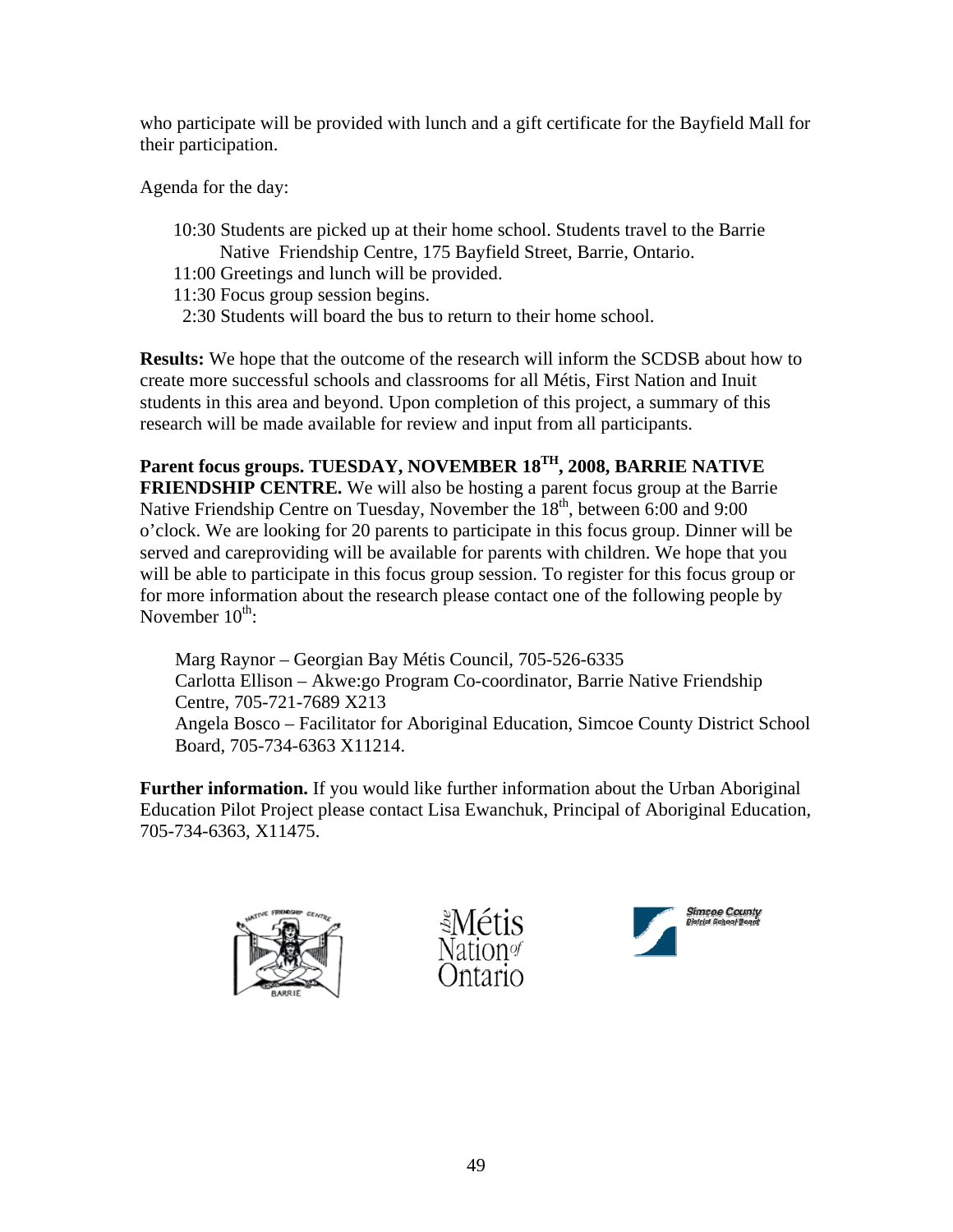

**Simcoe County District School Board** 

Phone: (705) 728-7570 Fax: (705) 728-2265 www.scdsb.on.ca

## **Supporting Métis, First Nation and Inuit Student Success A Community Based Project: Stories from Simcoe County District School Board**

## **STUDENT FOCUS GROUP – NOVEMBER 14TH, 2008, BARRIE NATIVE FRIENDSHIP CENTRE.**

Dear Parents/Careproviders,

1170 Highway 26 West

Midhurst, Ontario LOL 1X0

We are excited to announce that the Simcoe County District School Board (SCDSB) was one of three school boards in Ontario selected by the Ministry of Education to participate in an important project called the Urban Aboriginal Education Pilot Project. We are writing to request your help and direction in developing this project which will be designed to improve the school experiences of Métis, First Nation and Inuit students within the SCDSB.

**It is important that we have the input of First Nation, Métis and Inuit parents and children and we want to hear your stories.** What do you have to say about your children's experiences of school? What do children have to say about their experiences of school?

**We think it is essential to talk with those most directly involved with schools.** In speaking to the people most directly involved, we hope what you and your children have to say will contribute to our understandings of students' and their parents' experiences of schooling.

**The Question**: The Urban Aboriginal Pilot Project will build on research already conducted within the County by other community organizations servicing Métis, First Nation and Inuit families. Our research question asks, "What are the factors which students, parents and community leaders see as contributing to the success of Métis, First Nation and Inuit students in schools of the SCDSB?" We plan to document the experiences of Métis, First Nation and Inuit students in these schools.

**Focus groups.** The SCDSB has hired researchers Celia Haig-Brown and Marg Raynor, both educators and researchers working in relationship with First Nation, Métis people for 30 years. They have been hired for this project to gather information from students, parents/caregivers and community educational leaders working in Métis, First Nation and Inuit organizations by conducting focus groups and interviews.

**We will be seeking volunteers to participate in focus groups.** Parents/careproviders who would like to have their children participate in a student focus group this Friday, November  $14<sup>th</sup>$ , at the Barrie Native Friendship Centre can return the form attached to the school principal. We are looking for 20 student participants. Students who participate will be provided with lunch and a gift certificate for the Bayfield Mall for their participation.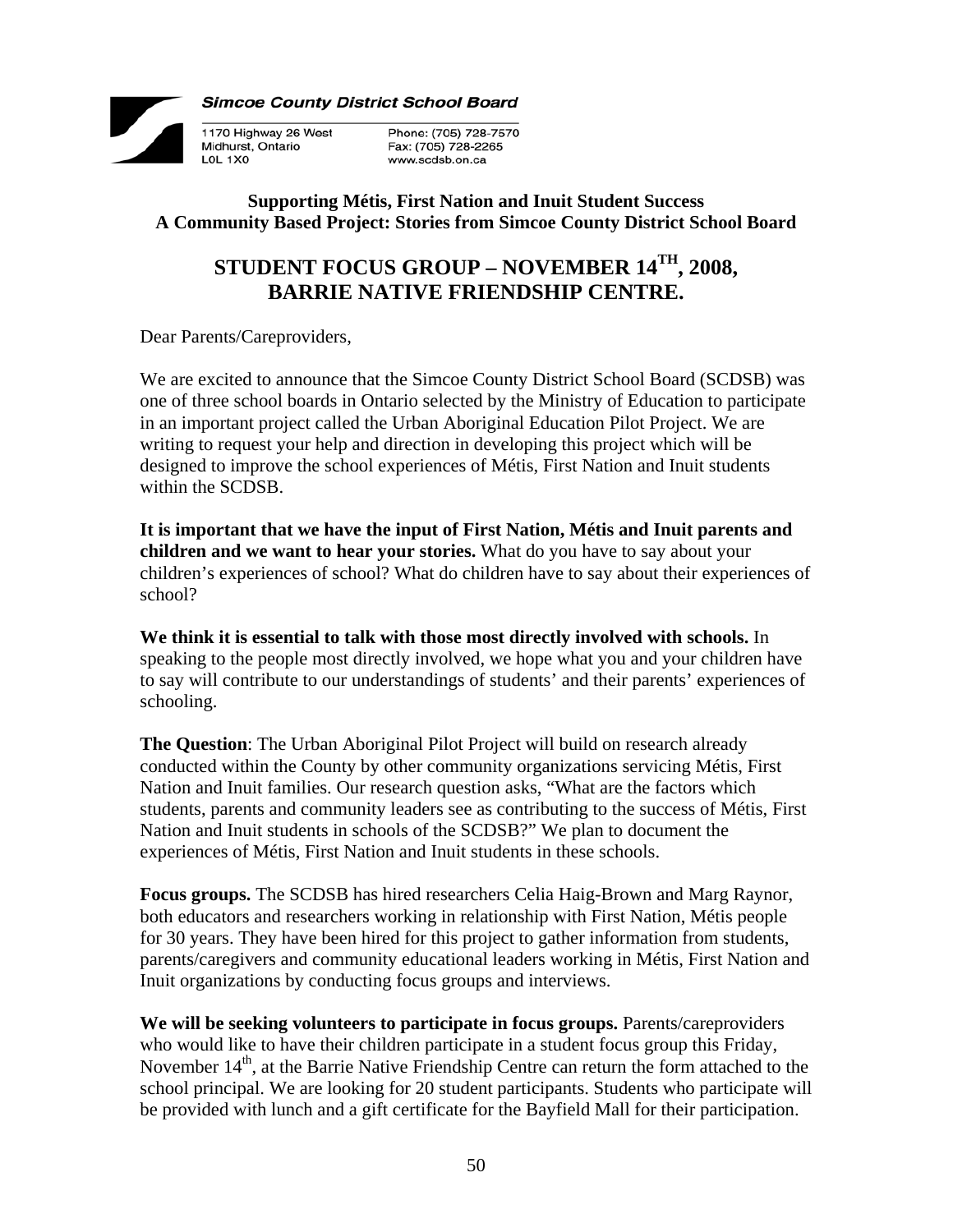Agenda for the day:

 9:00 Students are picked up at their home school. Students travel to the Barrie Native Friendship Centre, 175 Bayfield Street, Barrie, Ontario. 9:30 Arrival and greetings 10:00 Focus groups session 11:30 Lunch 2:00 Students will board the bus to return to their home school.

**Results:** We hope that the outcome of the research will inform the SCDSB about how to create more successful schools and classrooms for all Métis, First Nation and Inuit students in this area and beyond. Upon completion of this project, a summary of this research will be made available for review and input from all participants.

**Parent focus groups. TUESDAY, NOVEMBER 18TH, 2008, BARRIE NATIVE FRIENDSHIP CENTRE.** We will also be hosting a parent focus group at the Barrie Native Friendship Centre on Tuesday, November the 18<sup>th</sup>, between 6:00 and 9:00 o'clock. We are looking for 20 parents to participate in this focus group. Dinner will be served and careproviding will be available for parents with children. We hope that you will be able to participate in this focus group session. To register for this focus group or for more information about the research process please contact one of the following people by November  $10^{th}$ :

Marg Raynor – Georgian Bay Métis Council, 705-526-6335 Carlotta Ellison – Akwe:go Program Co-coordinator, Barrie Native Friendship Centre, 705-721-7689 X213 Angela Bosco – Facilitator for Aboriginal Education, Simcoe County District School Board, 705-734-6363 X11214.

**Further information.** If you would like further information about the Urban Aboriginal Education Pilot Project please contact Lisa Ewanchuk, Principal of Aboriginal Education, 705-734-6363, X11475.





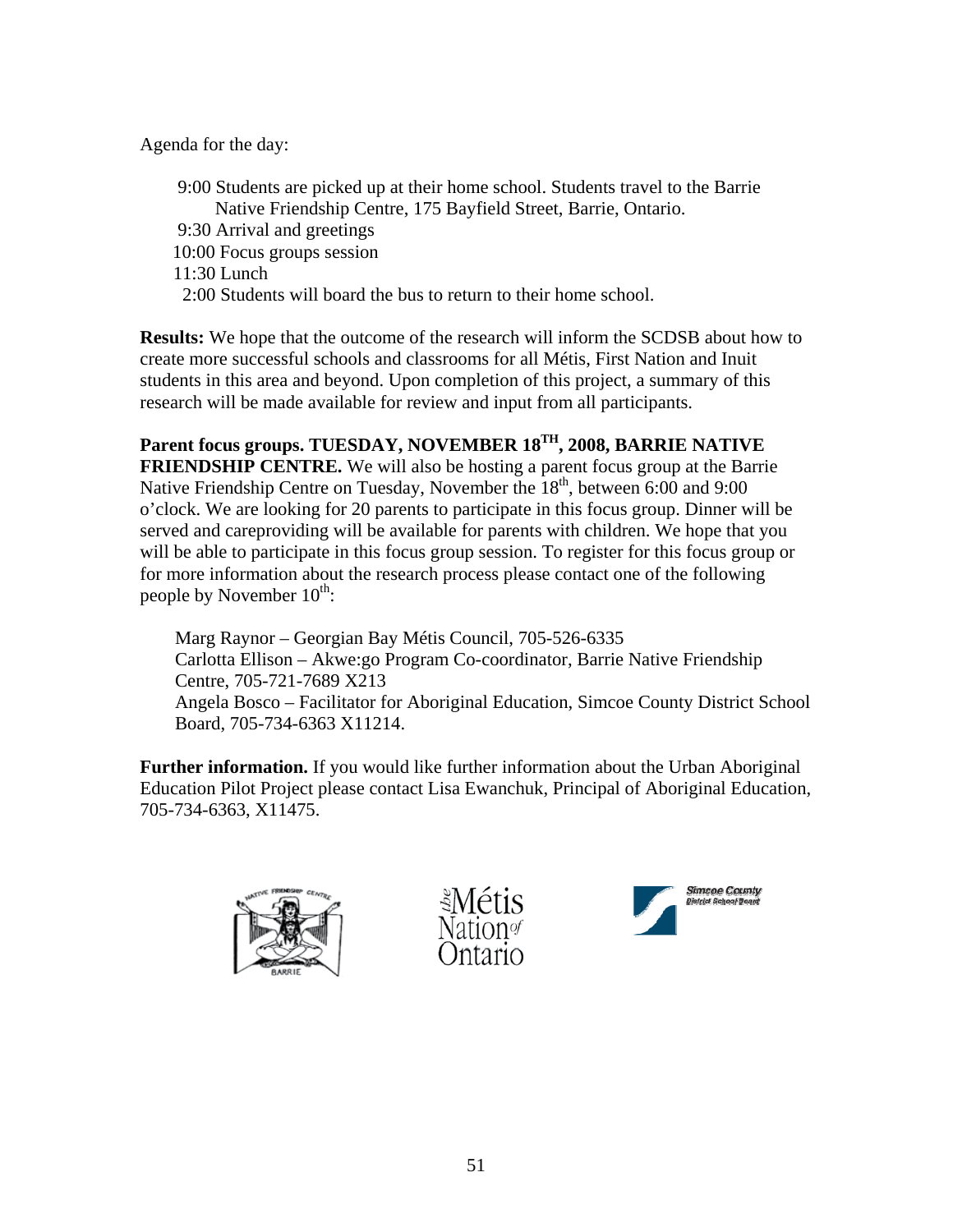

**Simcoe County District School Board** 

1170 Highway 26 West Phone: (705) 728-7570 Fax: (705) 728-2265 www.scdsb.on.ca



#### **Supporting Métis, First Nation and Inuit Student Success A Community Based Project: Stories from Simcoe County District School Board**

Dear Métis Citizen,

Midhurst, Ontario LOL 1X0

We are excited to announce that the Simcoe County District School Board (SCDSB) was one of three school boards in Ontario selected by the Ministry of Education to participate in an important project called the Urban Aboriginal Education Pilot Project. We are writing to request your help and direction in developing this project which will be designed to improve the school experiences of Métis, First Nation and Inuit students within the SCDSB.

**It is important that we have community input and we want to hear your stories.**  What do you have to say about Métis students' experiences of school?

**Student, parent/caregivers and community input:** The SCDSB has hired researchers Celia Haig-Brown and Marg Raynor, both educators and researchers working in relationship with Métis and First Nation people for 30 years. They have been hired for this project to gather information from students, parents/caregivers and community educational leaders working in Métis, First Nation and Inuit organizations.

**The Question**: The Urban Aboriginal Pilot Project will build on research already conducted within the County by other community organizations servicing Métis, First Nation and Inuit families. Our research question asks, "What are the major factors which students, parents and community leaders see as contributing to the success of Métis, First Nation and Inuit students in schools of the SCDSB?" We plan to document the experiences of Métis, First Nation and Inuit students in these schools.

**We think it is essential to talk with those most directly involved with schools.** In speaking to the people most directly involved, we hope what you have to say will contribute to our understandings of students' and their parents' experiences of schooling.

**Results:** We hope that the outcome of the research will inform the SCDSB about how to create more successful schools and classrooms for all Métis, First Nation and Inuit students in this area and beyond. Upon completion of this project, a summary of this research will be made available for review and input from all participants.

**We will be seeking volunteers to participate in focus groups or interviews.** Student, parents/caregivers and community leaders are being asked to provide input which will guide us in developing this project and future planning at the SCDSB.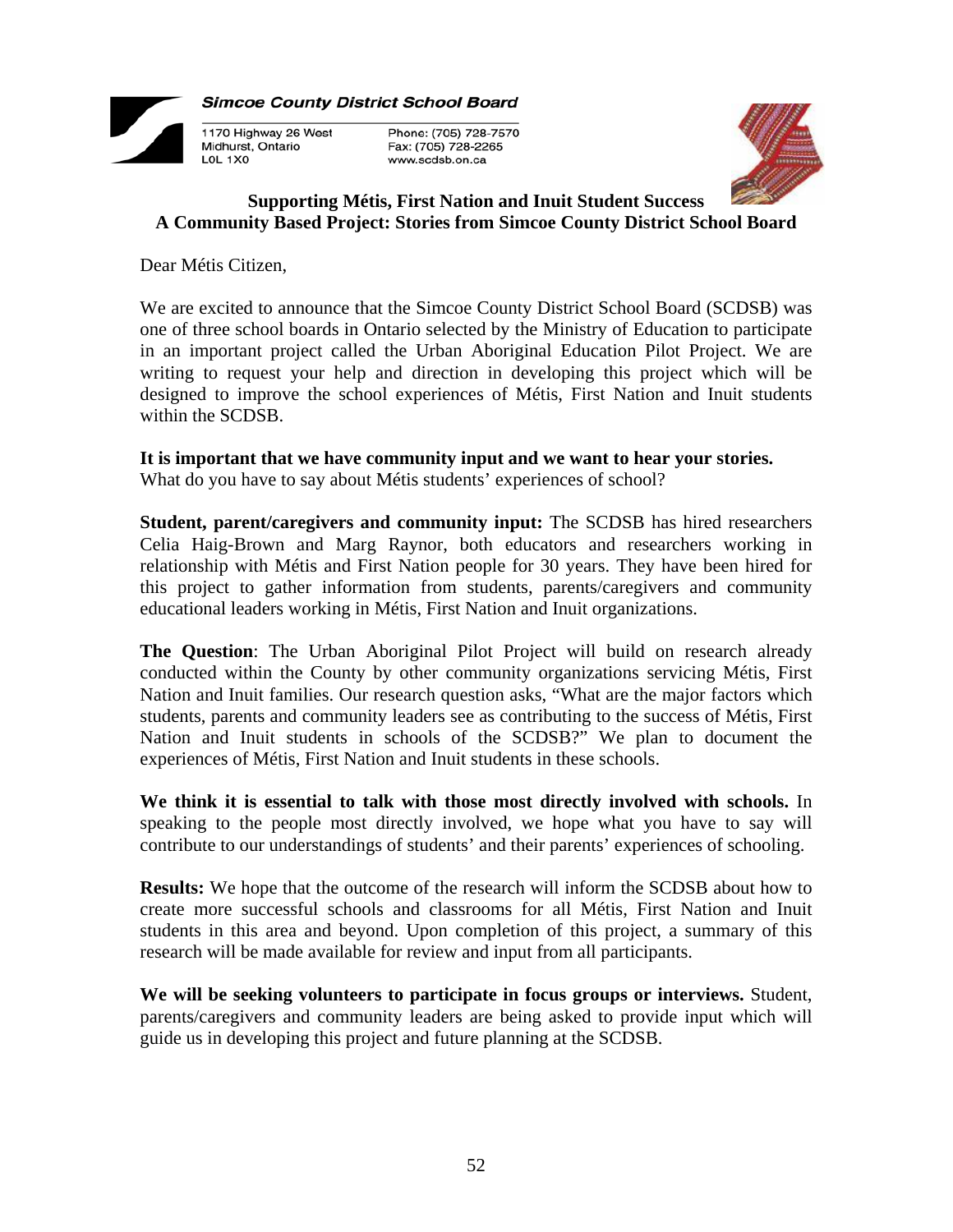**Interviews and focus groups.** We will be interviewing and conducting focus groups throughout the month of November. We hope that you will be able to participate in a parent or student focus group. For more information about the research and consultation process, or if you are interested in becoming a volunteer for one of the student or parent focus group sessions please contact one of the following people:

Marg Raynor – Georgian Bay Métis Council, 705-526-6335 Carlotta Ellison – Akwe:go Program Co-coordinator, Barrie Native Friendship Centre, 705-721-7689 X213 Angela Bosco – Facilitator for Aboriginal Education, Simcoe County District School Board, 705-734-6363 X11214.

**Further information.** If you would like further information about the Urban Aboriginal Education Pilot Project please contact Lisa Ewanchuk, Principal of Aboriginal Education, 705-734-6363, X11475.

ALL FOCUS GROUPS CURRENTLY SCHEDULED WILL TAKE PLACE AT THE BARRIE NATIVE FRIENDSHIP CENTRE.

Student Focus Group for high school students: **Friday, November 14, 2008, 9:00 – 2:00.** Transportation, lunch and a gift will be provided for each student participant. (See enclosed fieldtrip form.) We have spots for 20 students. If you wish for your child to participate please fill out the fieldtrip permission form and have your child return it to their school principal.

Parent Focus Group: **Tuesday, November 18, 2008, 6:00 – 9:00** (Dinner and child care will be provided). Please call to RSVP.





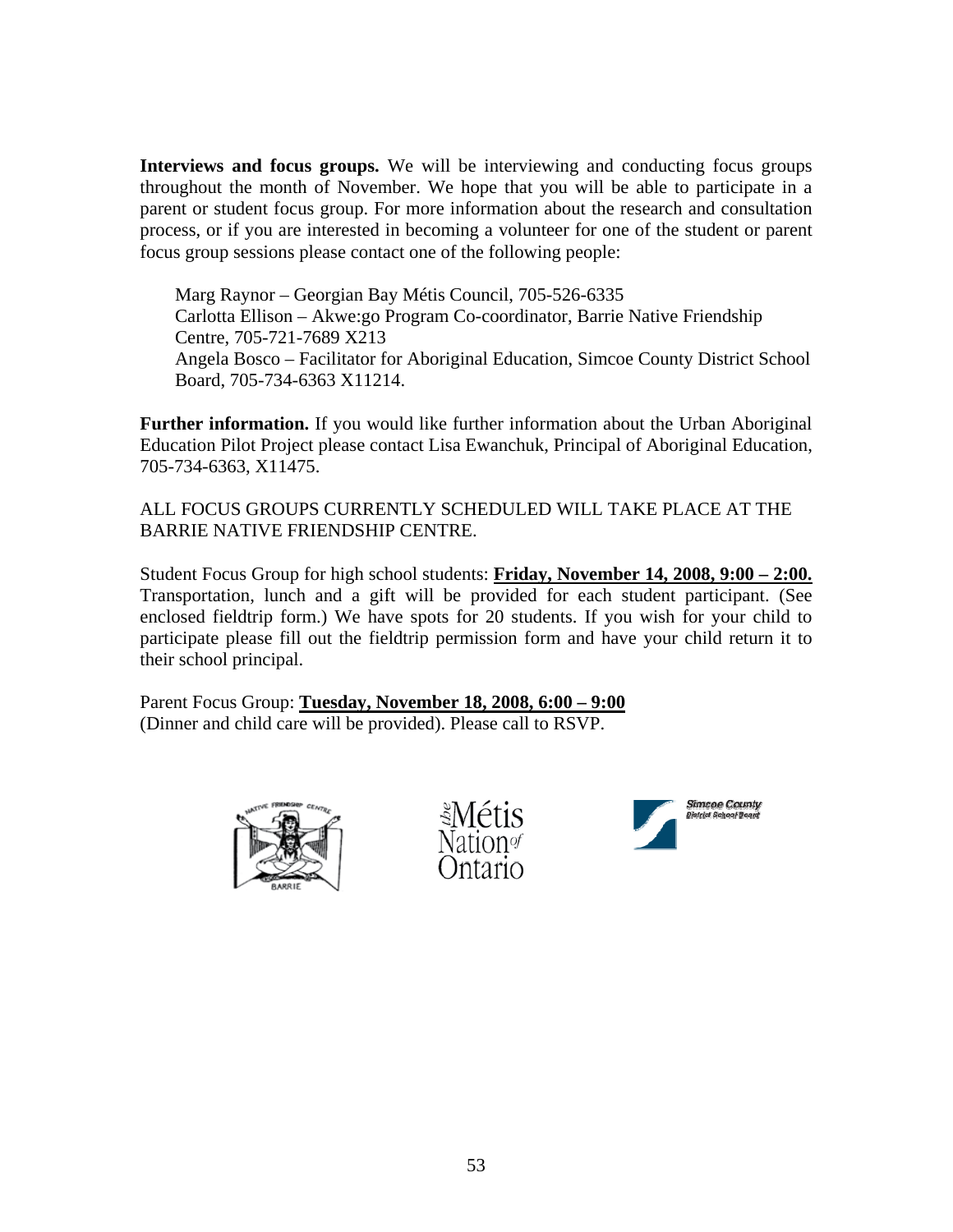**Supporting First Nation/Métis and Inuit Student Success: Stories from Simcoe County District School Board**

*"What are the major factors that students, parents and community leaders see as contributing to the success of Aboriginal students in schools of the SCDSB?*

# **All parents, students and families of students attending schools of the Simcoe County District School Board You are invited to attend a**

## **Community Information Session on the Urban Aboriginal Education Pilot Project and Family Games Night**

**Barrie Native Friendship Centre** 

**Tuesday November 4th 5:30-7:00pm** 

**Soup - Sandwiches - Refreshments provided** 

Marg Raynor – Georgian Bay Métis Council, 705-526-6335 Carlotta Ellison – Akwe:go Program Co-coordinator, Barrie Native Friendship Centre, 705-721-7689 X213 **CONTACT**  Angela Bosco – Facilitator for Aboriginal Education, Simcoe County District School Board, 705-734-6363 X11214. Lisa Ewanchuk – Principal of Aboriginal Education, SCDSB 734-6363 X11475





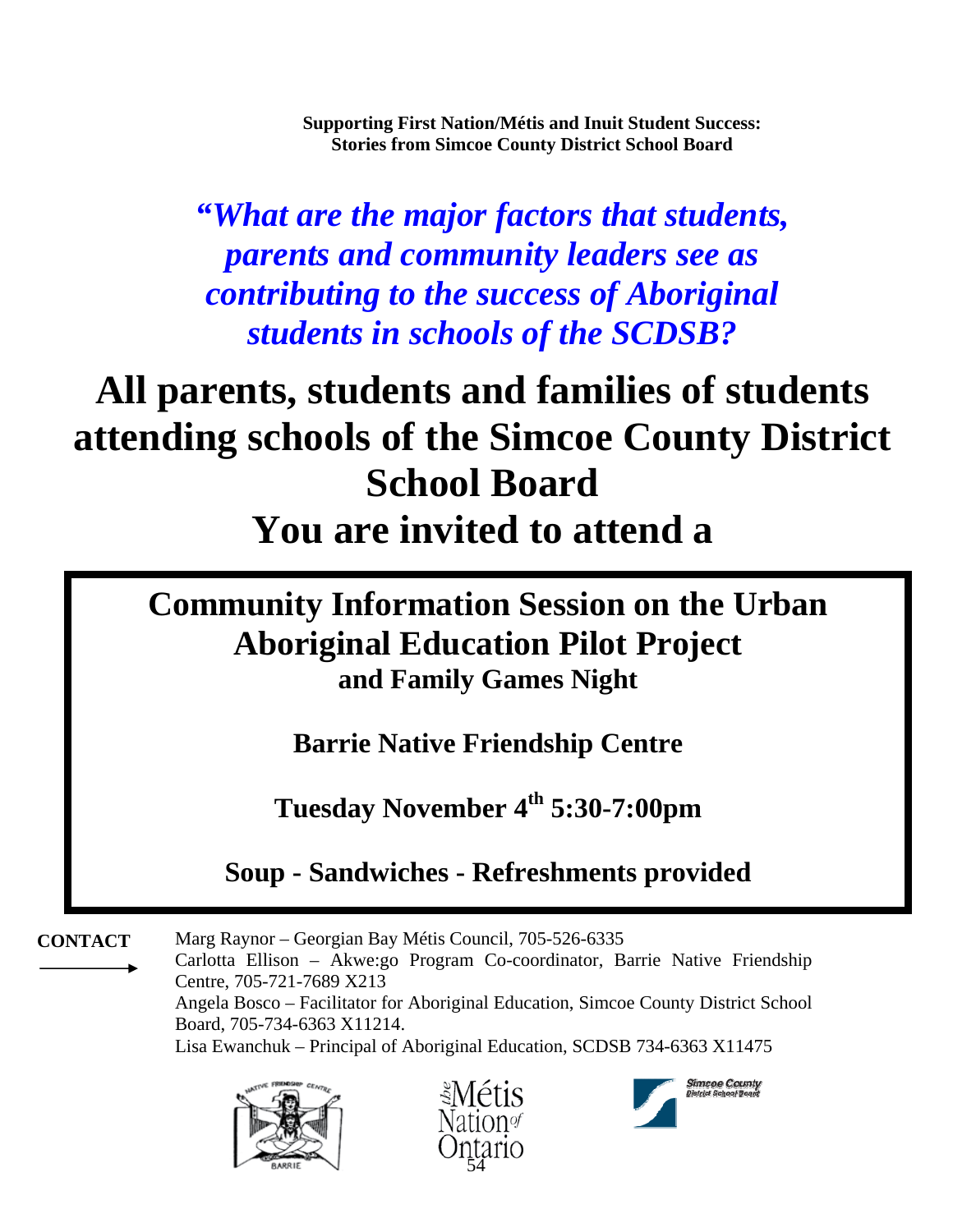

#### **Supporting Aboriginal/Métis and Inuit Student Success: Stories from Simcoe County District School Board**

**We want to hear your stories.** What do you have to say about Aboriginal/Métis/Inuit students' experiences of school?

**The Question**: As part of the Urban Aboriginal Pilot Project, the Simcoe County District School Board (SCDSB) has commissioned a community-based research project which will build on research already conducted by the urban Aboriginal community. Our research question asks, "What are the major factors that students, parents and community leaders see as contributing to the success of Aboriginal students in selected schools of the SCDSB?" We plan to document the experiences of Aboriginal/Métis/Inuit students in these schools.

**Who are we?** The SCDSB has hired researchers Celia Haig-Brown and Marg Raynor for this project.

**We will be seeking volunteers to participate in focus groups or interviews.** Students, their parents/caregivers and educational leaders will be asked what they see as integral to success in school. Rather than focusing only on barriers to success, this study will look to best-case scenarios to create a profile for sound and good work with Aboriginal students. We expect the results of the study to guide future initiatives of the SCDSB.

**We think it is essential to talk with those most directly involved with schools.** We are interested in what participants feel is important for their own and their children's success. Coming from the people most directly involved, we hope what you have to say will contribute to addressing gaps in our understandings of Aboriginal students' and their parents' experiences of schooling. I think this statement gives people the opportunity to outline the barriers or to talk about the barriers.

**Results:** We hope that the outcome of the research will inform the SCDSB about how to create more successful schools and classrooms for all Aboriginal/Métis/Inuit students in this area and beyond.

**Time is of the essence.** We will be interviewing and conducting focus groups throughout the month of November.

For more information about the research and consultation process, or if you are interested in becoming a volunteer for one of the student or parent focus group sessions please contact: Marg Raynor – Georgian Bay Métis Council, 705-526-6335

Calotta Ellison – Akwe:go Program Co-coordinator, Barrie Native Friendship Centre, 705-

721-7689 X213

Angela Bosco – Facilitator for Aboriginal Education, Simcoe County District School Board, 705-734-6363 X11214.





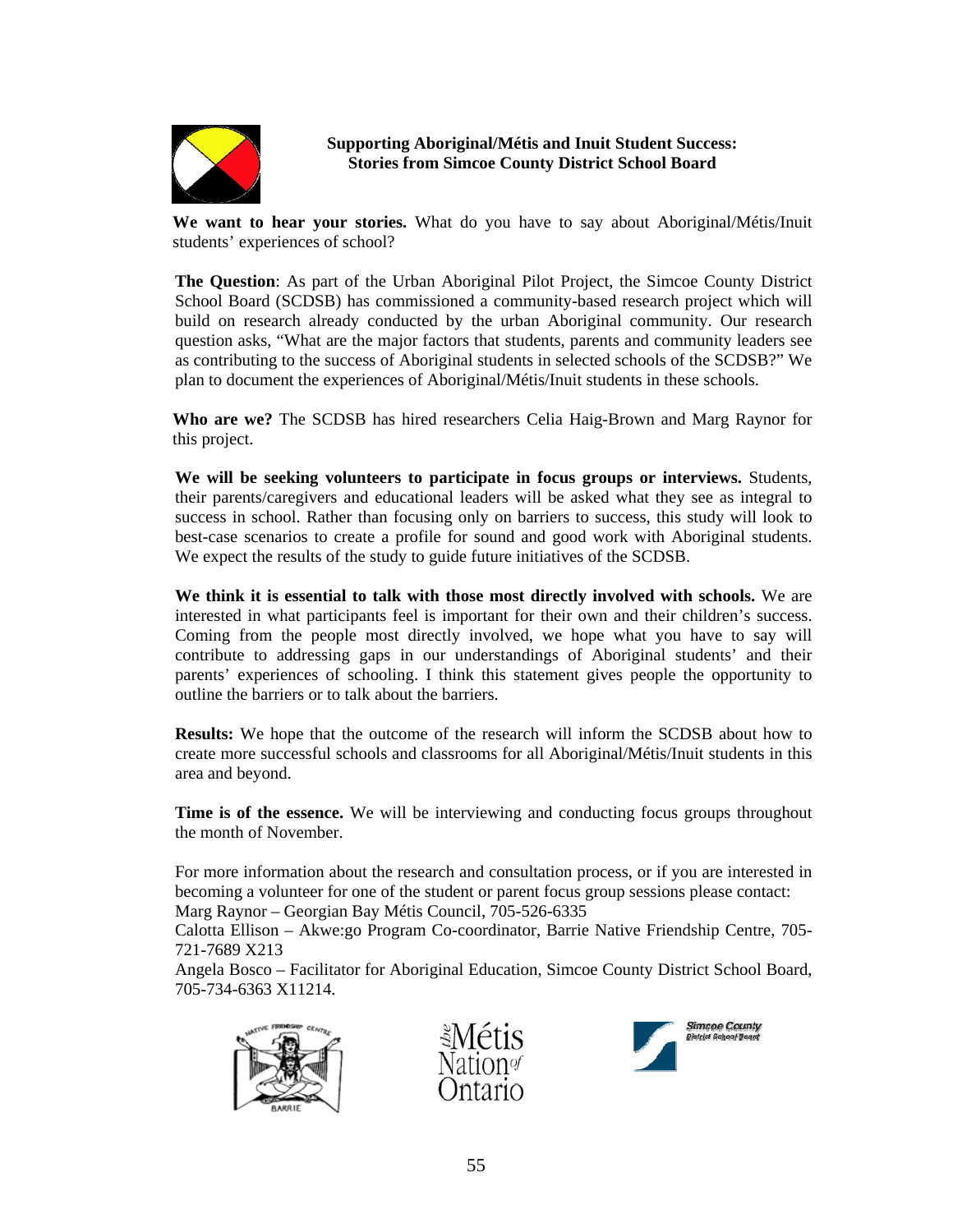

**Simcoe County District School Board** 

Phone: (705) 728-7570 Fax: (705) 728-2265 www.scdsb.on.ca

November 14, 2008

Dear Student:

Thank you for agreeing to contribute to our study of Aboriginal student success in the Simcoe County District School Board (SCDSB) as part of the Urban Aboriginal Pilot Project. I am writing to ask you to be involved in circle work for about two hours that looks at what success means to you and how it is best achieved for Aboriginal students in schools in this district. We will use your words and our work together to plan better ways of serving Aboriginal students in these schools.

We will make detailed notes on the circle work. If you agree to participate, your name will kept in strict confidence in the report and you may choose a pseudonym if you like. If not, I may choose one for you so that your identity will be protected. In the final report, there will be a summary of all that we learn through the interviews as well as some relevant quotes from some of the interviews.

Your participation in the session is completely voluntary. As it progresses, you may choose not to answer any questions that are asked. You may also withdraw from the study at any time. If you do decide to stop participating at any time, your contributions will not be used for the report. You will not affect your relationship with your teacher, the SCDSB or the researchers. Although we do not foresee any risks or discomforts, we do hope that the interview will prove to be useful to you as you reflect on your experiences and how they might make a difference for other Aboriginal students in schools.

If you have any questions about the research, please feel free to contact Celia Haig-Brown at 179 Glendonwynne Road, Toronto, ON M6P 3E8 or by email at chaigbrown@gmail.com. If you have concerns about the research, you may contact the Research Officer of the SCDSB, Dr. Sandra Sangster at (705) 728-2265.

By signing a copy of this letter, you are agreeing to participate in this study.

Yours truly,

Celia Haig-Brown, PhD Principal Researcher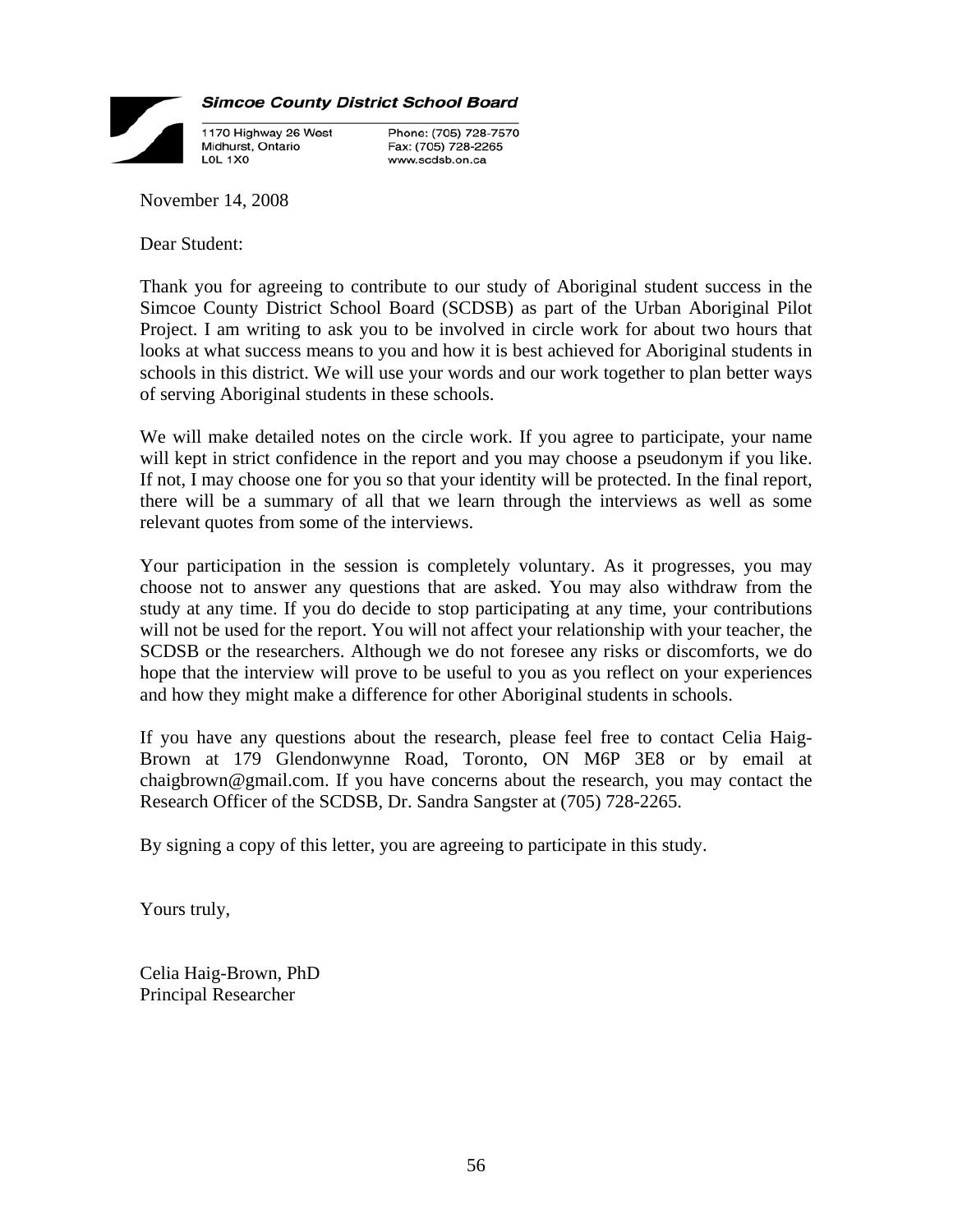#### **SIGNATURE PAGE.**

I, \_\_\_\_\_\_\_\_\_\_\_\_\_\_\_\_\_\_\_\_\_\_\_\_\_\_\_\_\_\_\_\_\_\_\_, consent to participate in this study designed by Celia Haig-Brown. I understand the nature of the project and wish to participate. I am 16 years of age or older. My signature below indicates my consent.

| <b>Signature</b>       | <b>Date</b> |  |
|------------------------|-------------|--|
| Participant            |             |  |
|                        |             |  |
| <b>Signature</b>       | <b>Date</b> |  |
| Principal Investigator |             |  |
| Celia Haig-Brown, PhD  |             |  |

I, \_\_\_\_\_\_\_\_\_\_\_\_\_\_\_\_\_\_\_\_\_\_\_\_\_\_\_\_\_\_\_\_\_\_\_, consent to have my photograph(s) used in the final report of this study. My signature below indicates my consent.

| <b>Signature</b> | Jate |
|------------------|------|
| Participant      |      |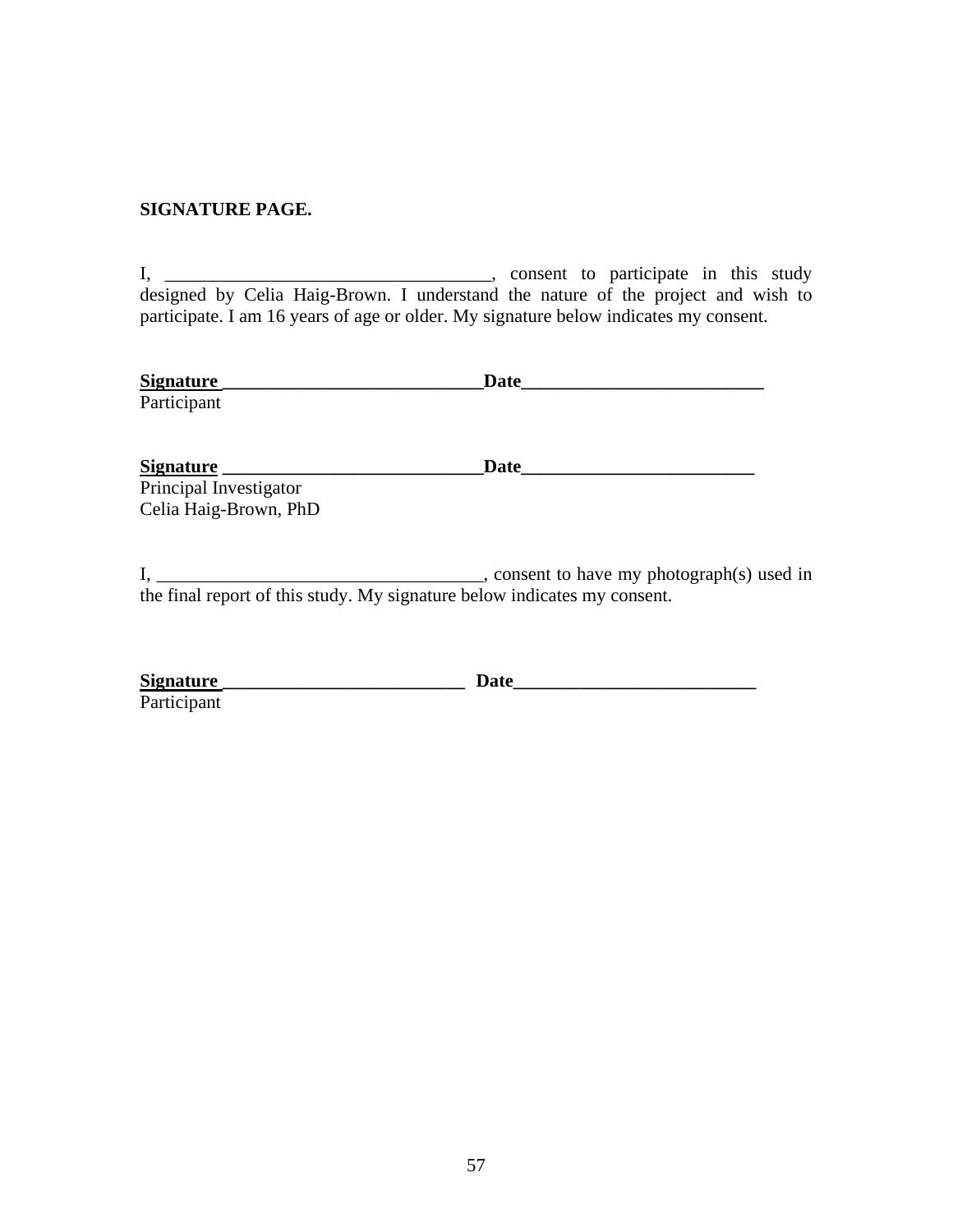#### **Outline for Grade 7 & 8 Students**

**Main Questions**: **What does being successful in school mean to you? What does it take to make school and especially your classroom a good place for you to be?**

**Additional Activity/Questions** 

#### **1. Dream Stick**

**Provide a large stick. Give each student a feather on a string. Introduce concept of dreams, powers we have in dreams, meaning of dreams, sense of time, place etc. Have you ever had a dream where you could fly, or instantly be somewhere else, or knew something that happened the next day?** 

**Invite sharing of dreams. Students add a feather to the stick for each dream.** 

#### **2. Circle Discussion**

**We invite you to dream with us about the best classroom you can imagine... a class where you can't wait to get there, where you can be yourself, and you know you are at home.** 

#### **Questions**

**Vision:** What makes this place special? What does it look like, sound like, smell like, feel like?

**Relations:** Who are the people in this classroom? What is your relation to them? What's are your relationships like?

**Knowledge:** What are the most important things you learn in this classroom?

**Action:** What is your favourite lesson in this class? What happens in that lesson?

**3. Closing, Gifting** 

**Brief Questionnaire**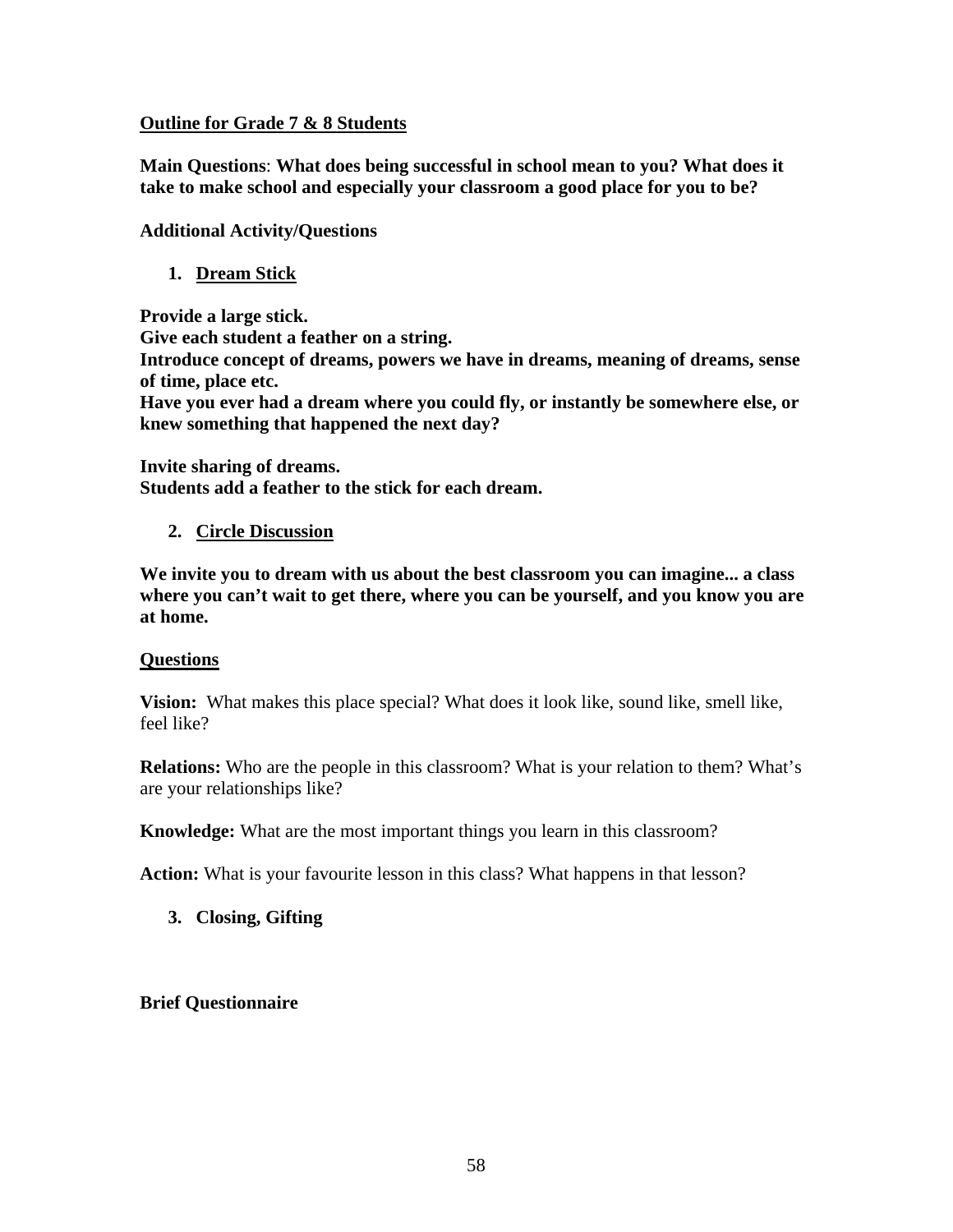#### **QUESTIONS FOR COMMUNITY LEADERS**

**"What are the factors which students, parents and community leaders see as contributing to the success of Métis, First Nation and Inuit students in schools of the SCDSB?"** 

#### **Demographics:**

 Name Position Time in that position Children, grandchildren or other relatives in SCBSB schools? In other schools? **Community** 

- 1. What is your connection to Aboriginal education?
- 2. What makes schooling for Aboriginal students special? Are there distinct things appropriate for Aboriginal students that may not exist for others?
- 3. What do you think are the most important factors for Aboriginal student success in schools? (curriculum, resources, teachers, attitudes, cultural representation, etc.)
- 4. What is success? What counts as success? What are the most important things you would like Aboriginal youth to do in school? What are the most important things you would like them to achieve?
- 5. Would you send your kids to schools in SCDSB? Why or why not?
- 6. What would an ideal classroom and/or school look like for your kids?
- 7. When were you last in a school? Why?
- 8. Are schools generally welcoming places for you?
- 9. What was your own experience of schools?
- 10. Are you aware of any extra-curricular activities in the school playing a role in the success of the Aboriginal students in your classroom?
- 11. What are the forms of communication between the school and your community? Other interactions?
- 12. Are there any specific programs that make this school special or successful?
- 13. Are there school wide programs designed to increase success for Aboriginal students?
- 14. What role do you as a teacher have in the key decisions of the school?
- 15. To what extent has the school generally been successful in addressing the needs of Aboriginal learners and how do you know?
- 16. Are there particular cultural representations you would like to see in schools?
- 17. Is there a place for Aboriginal spirituality in schools? For other forms of spiritual expression?
- 18. What should I have asked you that I didn't?

Are there any other people you think I should be interviewing who could help us think more deeply about this topic of enhancing success for Aboriginal students in SCDSB schools?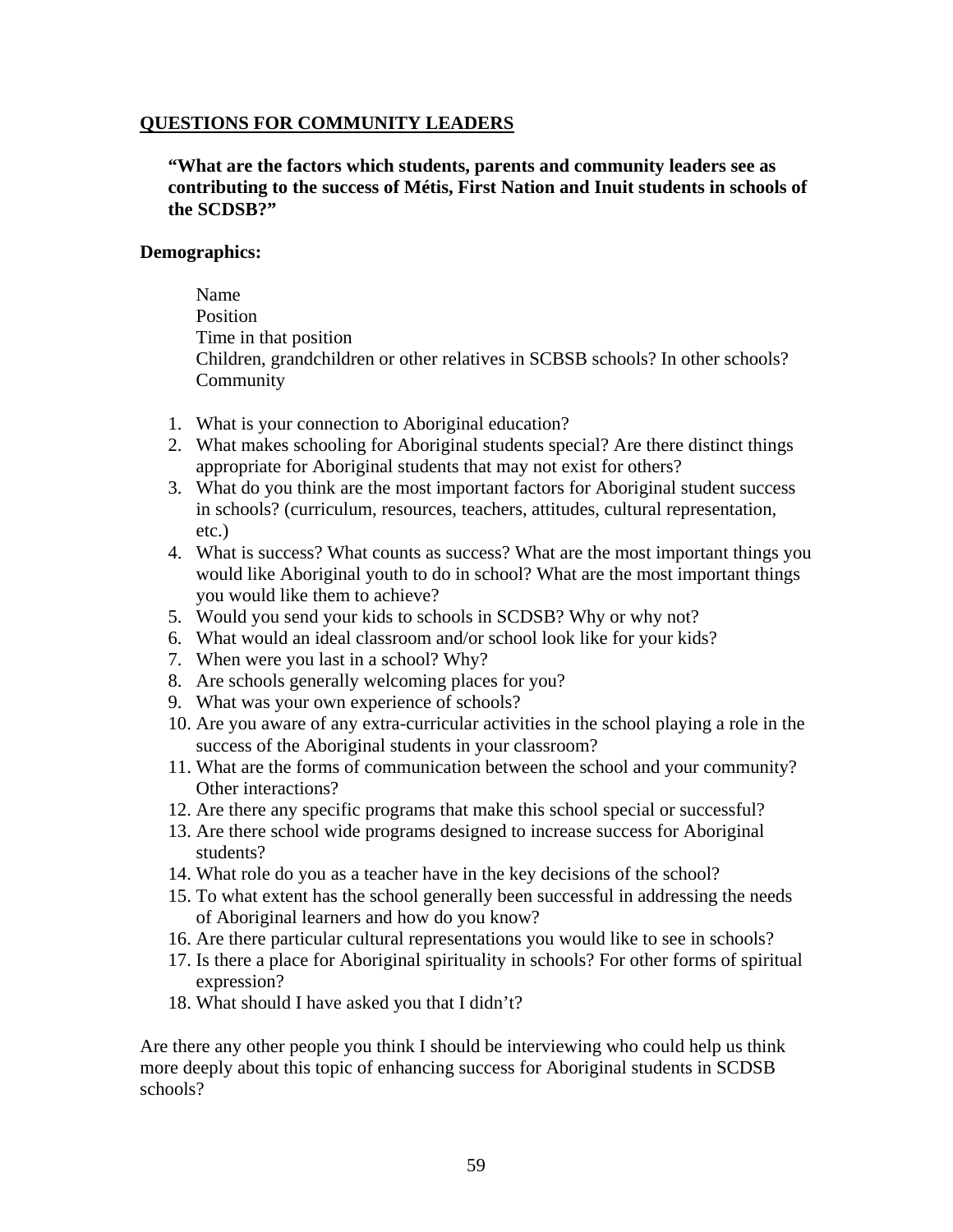## **APPENDIX B**

## **SURVEY SUMMARIES**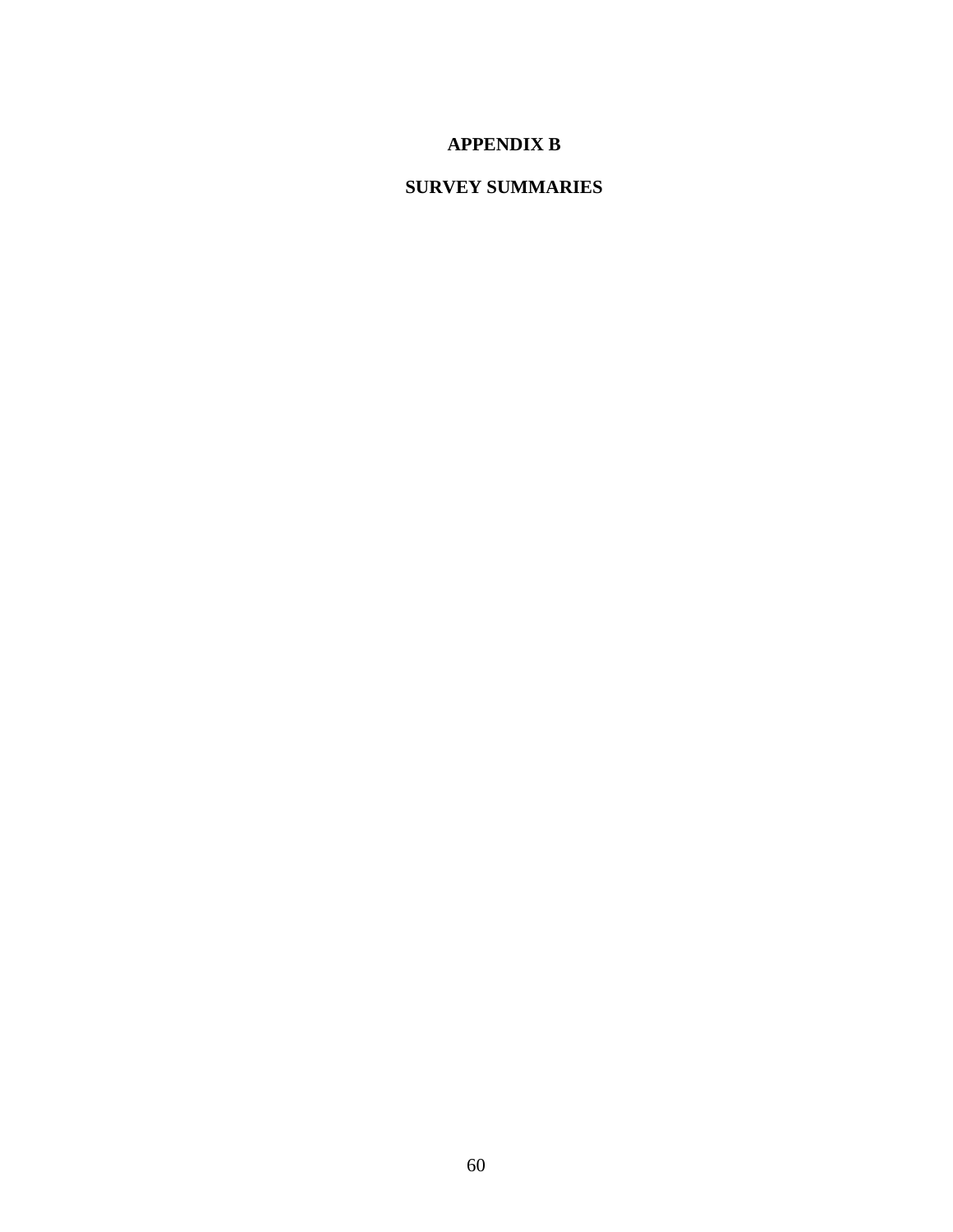#### **ANALYSIS OF SURVEY RESULTS**

#### **Analysis of Survey Results**

Surveys were completed by a total of 12 elementary students, 6 secondary students and 5 parents. Please note that the small number surveyed should be seen only as additional information for this study and not as the grounds for any generalized conclusions.

#### Questions 1-4 Respect

The majority of students reported being treated with respect by peers and teachers, as well as acting respectfully themselves. 40% of parents strongly agreed and 60% of parents agreed. 80% of parents reported that their child respects his/her teachers.

#### Question #5 Reflections of Culture in Schools

Most reported they feel their culture is respected. 60% of parents agreed, but only 20% said they saw their culture represented in displays/artwork.

#### Question #6 Support at School

83% of elementary students said they had someone to turn to for help at school. For secondary students, agreement was 84%. When parents were asked if they had someone to turn to for help in their child's school, 40% agreed.

#### Question #7 and 8 Support from Relatives/friends Most students reported having a friend or relative to provide support and that they do ask for help when needed.

Question #9 Feeling Responsible for One's Own Learning 67% of elementary students reported feeling responsible for their learning, with 100% of secondary students agreeing.

#### Question #10 Feelings Towards Learning

66% of elementary students reported feeling good about their learning, with 83% of secondary students agreeing.

#### Question #11 Learning Environment

74% of elementary students said the learning environment is suited to their learning needs, with 67% of secondary students agreeing. 40% of parents agreed.

#### Re: Question #12 and 13 Confidence

Most elementary students expected to pass their school year. 100% of secondary students agreed. 67% of secondary students expect to graduate. 80% of parents expected their child to be successful in their year and 60% expected their child to graduate.

#### Question #14 Love of Learning

58% of elementary students reported feeling a love of learning, compared with 50% of secondary students.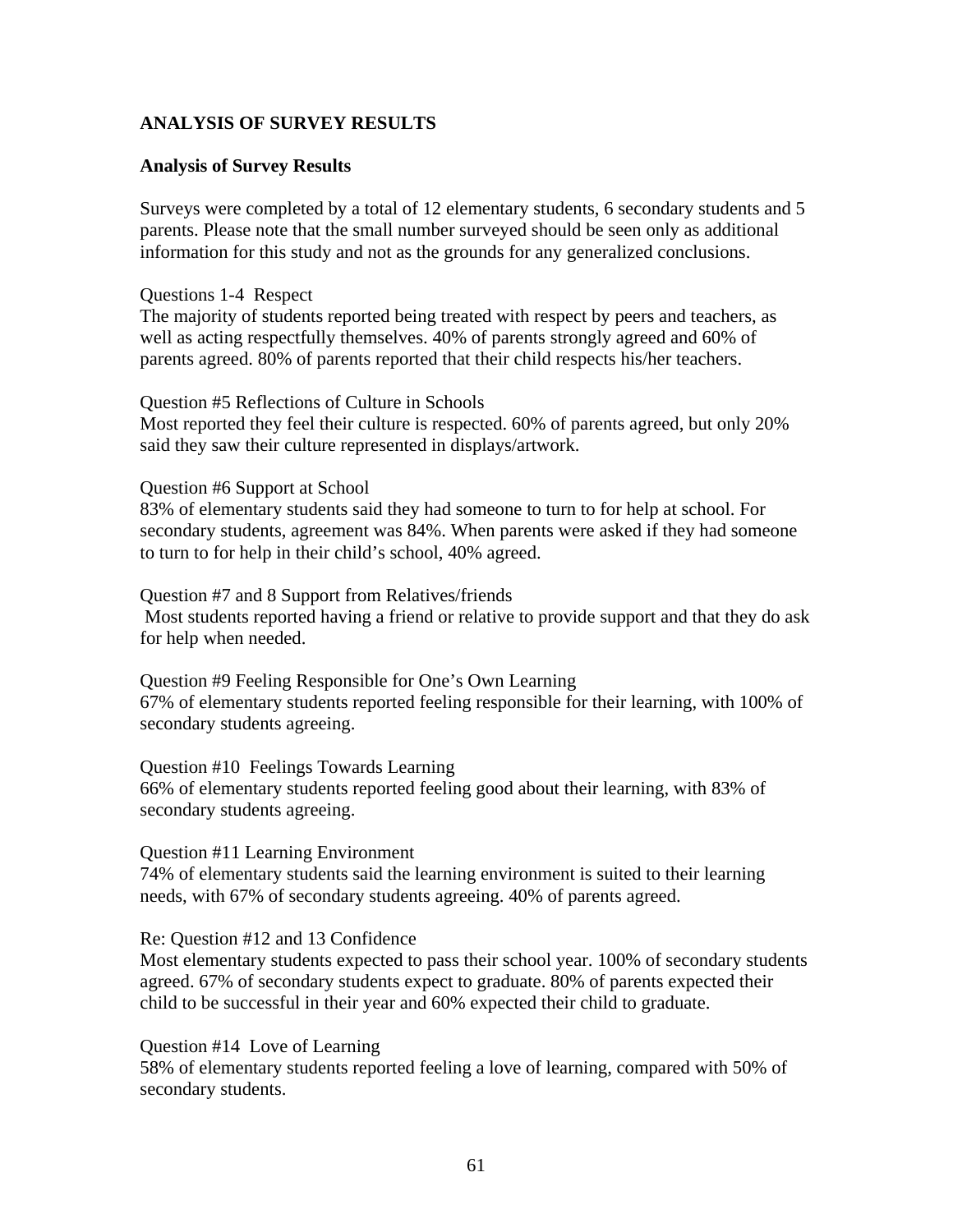Question #15 Classroom Organization

58% of elementary students felt their classroom was well organized, compared to 83% of secondary students.

Question #16 Family Attendance at Parent Conferences,

82% of elementary students reported that family members attend parent conferences, compared with 66% of secondary students.

Re: Question #17 Importance of Learning

92% of elementary students agreed that what they are learning is important to them, compared with 34% of secondary students.

18. Rating items in order of importance for learning The following percentages show the items rated as top priorities.

| What is most important to you?        |            |           |         |  |  |  |  |
|---------------------------------------|------------|-----------|---------|--|--|--|--|
|                                       | Elementary | Secondary | Parents |  |  |  |  |
| Good relationship with the<br>teacher | 33%        | 67%       | 67%     |  |  |  |  |
| First choice of<br>courses/activities | 25%        | O         |         |  |  |  |  |
| Classroom suited to needs             | 17%        | 33%       | 33%     |  |  |  |  |

| Other items rated          |               |                      |
|----------------------------|---------------|----------------------|
| as most important.         |               |                      |
| <b>Elementary Students</b> | Secondary     | Parents              |
|                            | Students      |                      |
| Liking my peers            | Good          | Native language      |
| "I am being good".         | relationship  | Flexibility in types |
| Big window                 | with students | of learning styles,  |
| Being organized            | Hands-on      | e.g. visual          |
| Being healthy &            | lessons       |                      |
| strong doing athletic      | Friendlier    |                      |
| sports                     | peers         |                      |
| Making video & being       |               |                      |
| creative with friends      |               |                      |
| Having a good              |               |                      |
| teacher                    |               |                      |
|                            |               |                      |
|                            |               |                      |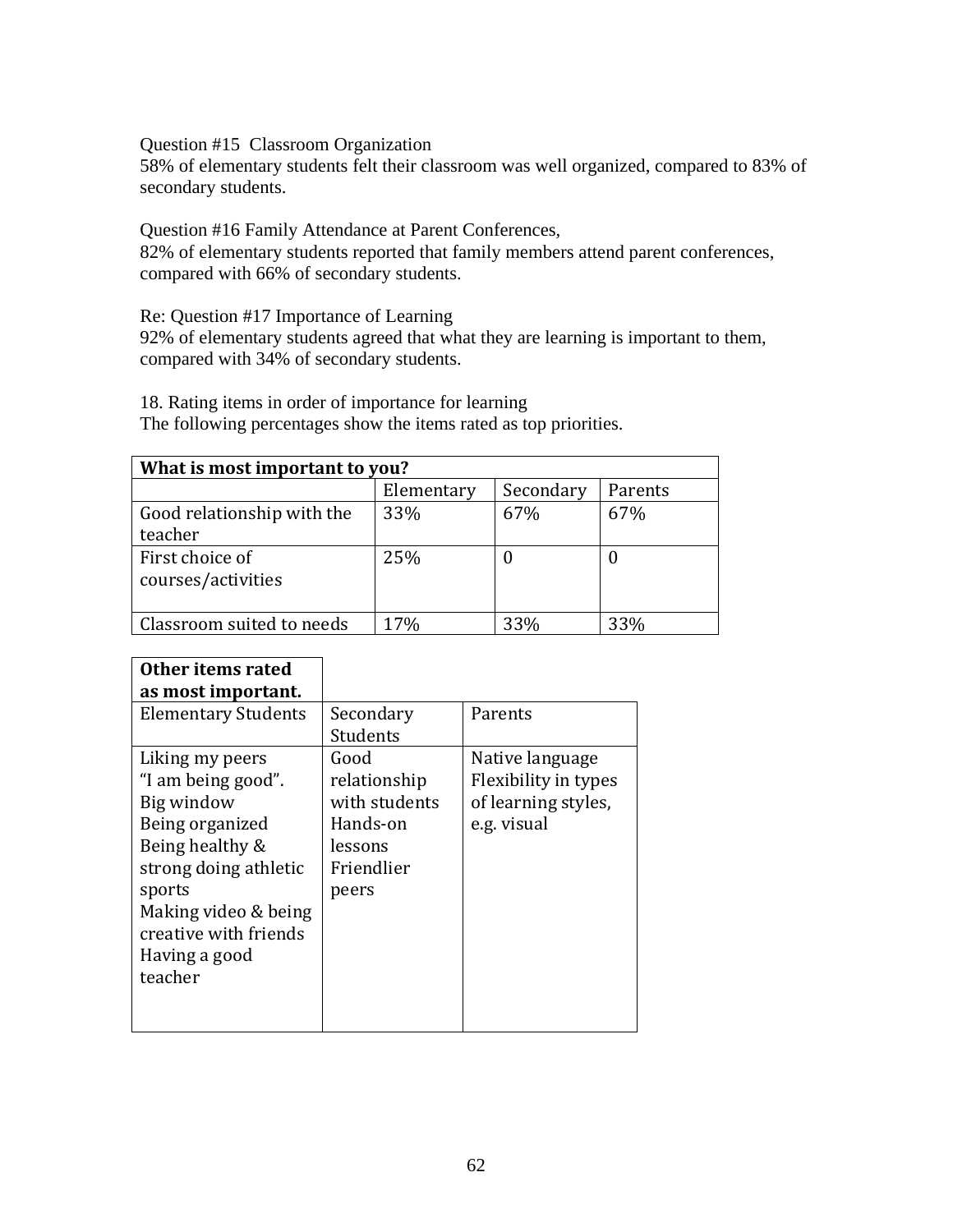## 19. Re: Change

| What is anything would you like to see change in your |                           |                         |  |  |  |  |  |
|-------------------------------------------------------|---------------------------|-------------------------|--|--|--|--|--|
| classroom?                                            |                           |                         |  |  |  |  |  |
| <b>Elementary Students</b>                            | <b>Secondary Students</b> | Parents                 |  |  |  |  |  |
| More respect                                          | More comfortable          | Learning to respect all |  |  |  |  |  |
| More learning                                         | chairs                    | people                  |  |  |  |  |  |
| More choices                                          | Respect one               | Native language (2)     |  |  |  |  |  |
| Fun                                                   | another Not judge         | Being heard             |  |  |  |  |  |
| More hooks                                            | one another               | Acts of kindness to     |  |  |  |  |  |
| Bigger room                                           | Teachers' learning        | students                |  |  |  |  |  |
| Kids nice to each                                     | methods                   | Cultural awareness      |  |  |  |  |  |
| other                                                 |                           | Good positive           |  |  |  |  |  |
| More comfortable                                      |                           | experiences             |  |  |  |  |  |
| chairs                                                |                           | Aboriginal culture      |  |  |  |  |  |
| Lower noise level &                                   |                           | threaded into           |  |  |  |  |  |
| more maturity                                         |                           | curriculum through      |  |  |  |  |  |
| Computer as a                                         |                           | crafts, music& history  |  |  |  |  |  |
| teaching tool                                         |                           | in all grades           |  |  |  |  |  |
| More grouped class                                    |                           | More student interest   |  |  |  |  |  |
| Athletic things &                                     |                           | in school               |  |  |  |  |  |
| posters                                               |                           | Ideas listened to       |  |  |  |  |  |
| Good relationship                                     |                           | Ok to speak opinions    |  |  |  |  |  |
| with students                                         |                           | & have a voice          |  |  |  |  |  |
| <b>Friendly peers</b>                                 |                           | Acceptance by peers &   |  |  |  |  |  |
|                                                       |                           | administrative          |  |  |  |  |  |
|                                                       |                           | personnel               |  |  |  |  |  |
|                                                       |                           | Happiness in general    |  |  |  |  |  |
|                                                       |                           | Positive self esteem    |  |  |  |  |  |
|                                                       |                           | Confidence in new       |  |  |  |  |  |
|                                                       |                           | challenges              |  |  |  |  |  |
|                                                       |                           | Pride in history        |  |  |  |  |  |
|                                                       |                           | Acceptance              |  |  |  |  |  |
|                                                       |                           | Open-mindedness         |  |  |  |  |  |
|                                                       |                           | welcomed                |  |  |  |  |  |
|                                                       |                           | Nutrition program       |  |  |  |  |  |
|                                                       |                           |                         |  |  |  |  |  |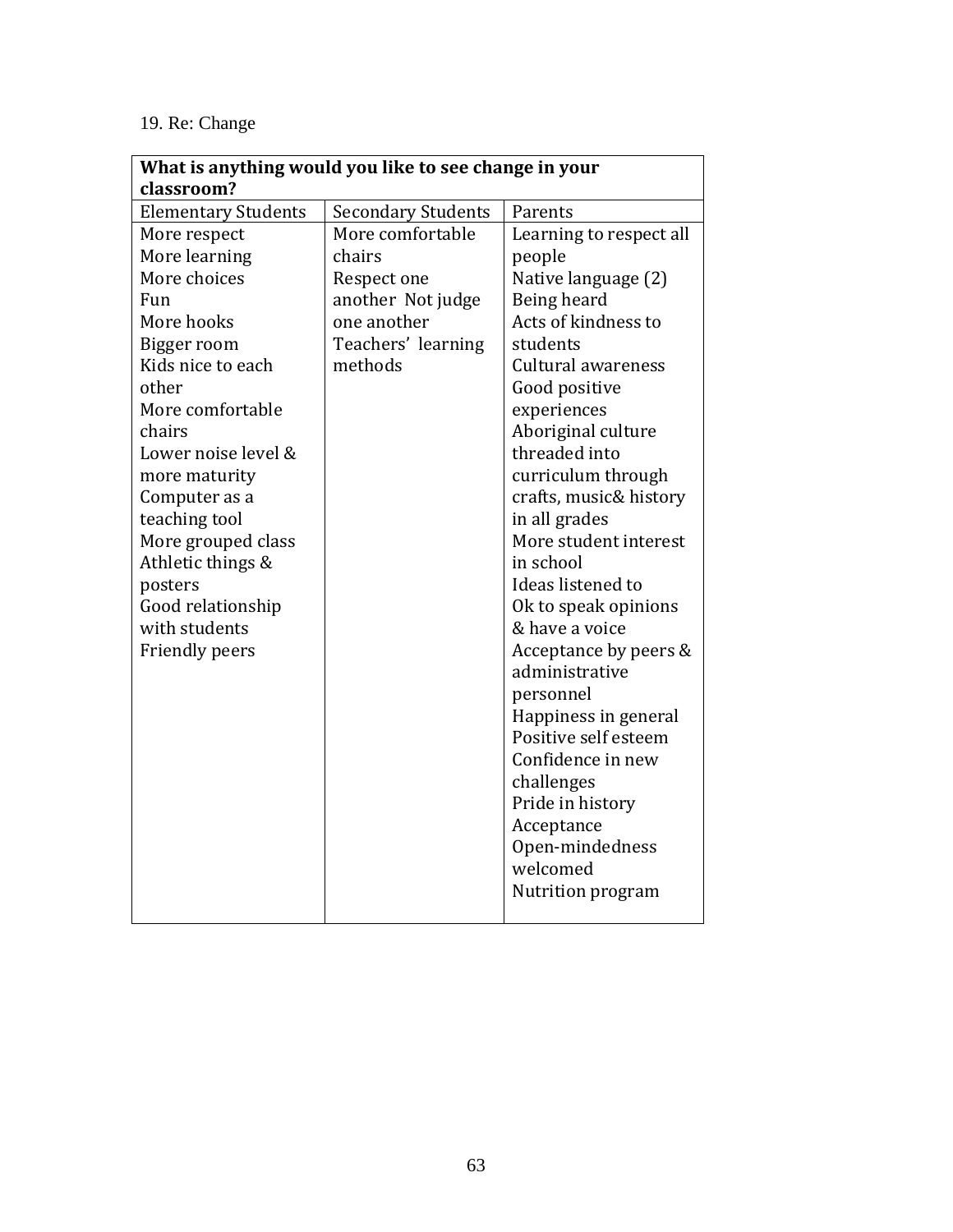| <b>Summary Elementary Student Survey November 7, 2008</b>                                                                                                    |          |               |                |          |          |      |  |
|--------------------------------------------------------------------------------------------------------------------------------------------------------------|----------|---------------|----------------|----------|----------|------|--|
| <b>NA= No Answer</b>                                                                                                                                         | Agree    | Agree         | <b>Between</b> | Disagree | Disagree | NA   |  |
| <b>Number of Completed Surveys: 12</b>                                                                                                                       | Strongly |               | Agree/         |          | Strongly |      |  |
| Note: Percentages have been rounded off.                                                                                                                     |          |               | Disagree       |          |          |      |  |
| 1. I feel respected by other students at my class.                                                                                                           | 33%      | 67%           |                |          |          |      |  |
| 2. Other students treat me with respect.                                                                                                                     | 17%      | 33%           |                | 50%      |          |      |  |
| 3. My teachers expect a lot from me.                                                                                                                         | 33%      | 41%           |                | 17%      |          | 1 NA |  |
| 4. I show respect to staff at my school.                                                                                                                     | 25%      | 50%           | 17%            | 8%       |          |      |  |
| 5. My culture is reflected in displays, artwork.                                                                                                             | 17%      | 58%           |                | 17%      |          | 1 NA |  |
| 6. I have someone to turn to at school for help.                                                                                                             | 33%      | 50%           |                | 8%       |          | 1 NA |  |
| 7. I have relatives or friends that I can turn to for help.                                                                                                  | 33%      | 50%           |                | 17%      |          |      |  |
| 8. I have asked for help when I needed it.                                                                                                                   | 17%      | 50%           | 8%             | 25%      |          |      |  |
| 9. I am feeling responsible for my learning.                                                                                                                 | 17%      | 75%           |                | 8%       |          |      |  |
| 10. I am feeling good about my progress so far in school.                                                                                                    | 17%      | 50%           | 8%             | 8%       | 17%      |      |  |
| 11. The environment at school suits the way I learn best.                                                                                                    | 33%      | 41%           |                | 25%      |          |      |  |
| 12. I am confident that I will be successful in my courses this year.                                                                                        | 33%      | 50%           | 8%             | 8%       |          |      |  |
| 13. I expect that I will graduate from Grade 12.                                                                                                             | 50%      | 33%           |                | 17%      |          |      |  |
| 14. I love learning at school.                                                                                                                               | 8%       | 50%           | 33%            | 8%       |          |      |  |
| 15. The classroom is well-organized.                                                                                                                         | 17%      | 41%           | 8%             | 25%      | 8%       |      |  |
| 16. My family members come to parent conferences.                                                                                                            | 17%      | 67%           |                | 8%       | 8%       |      |  |
| 17. What I am learning is important to me.                                                                                                                   | 17%      | 75%           |                | 8%       |          |      |  |
| 18. Number what is most important to you.<br>Rated on survey in order of Preference                                                                          | First    | <b>Second</b> | <b>Third</b>   |          |          |      |  |
| Taking my first choice of course or activities                                                                                                               | 25%      | 8%            | 41%            |          |          |      |  |
| Having a good relationship with my teacher                                                                                                                   | 33%      | 41%           | $\overline{0}$ |          |          |      |  |
| Being in an organized classroom                                                                                                                              | 17%      | 25%           | 17%            |          |          |      |  |
| Other: liking my peers, I am being good, big window, being organized, being healthy & strong by doing sports, making videos, being<br>creative, good teacher |          |               |                |          |          |      |  |
| 19. What, if anything, would you most like to see change in your classroom                                                                                   |          |               |                |          |          |      |  |
| bigger room, kids nice to each other, more comfortable chairs, lower noise level and more maturity, computer as a teaching tool,                             |          |               |                |          |          |      |  |

more hooks, more grouped class, athletic things and posters, more respect, more learning, more choices, fun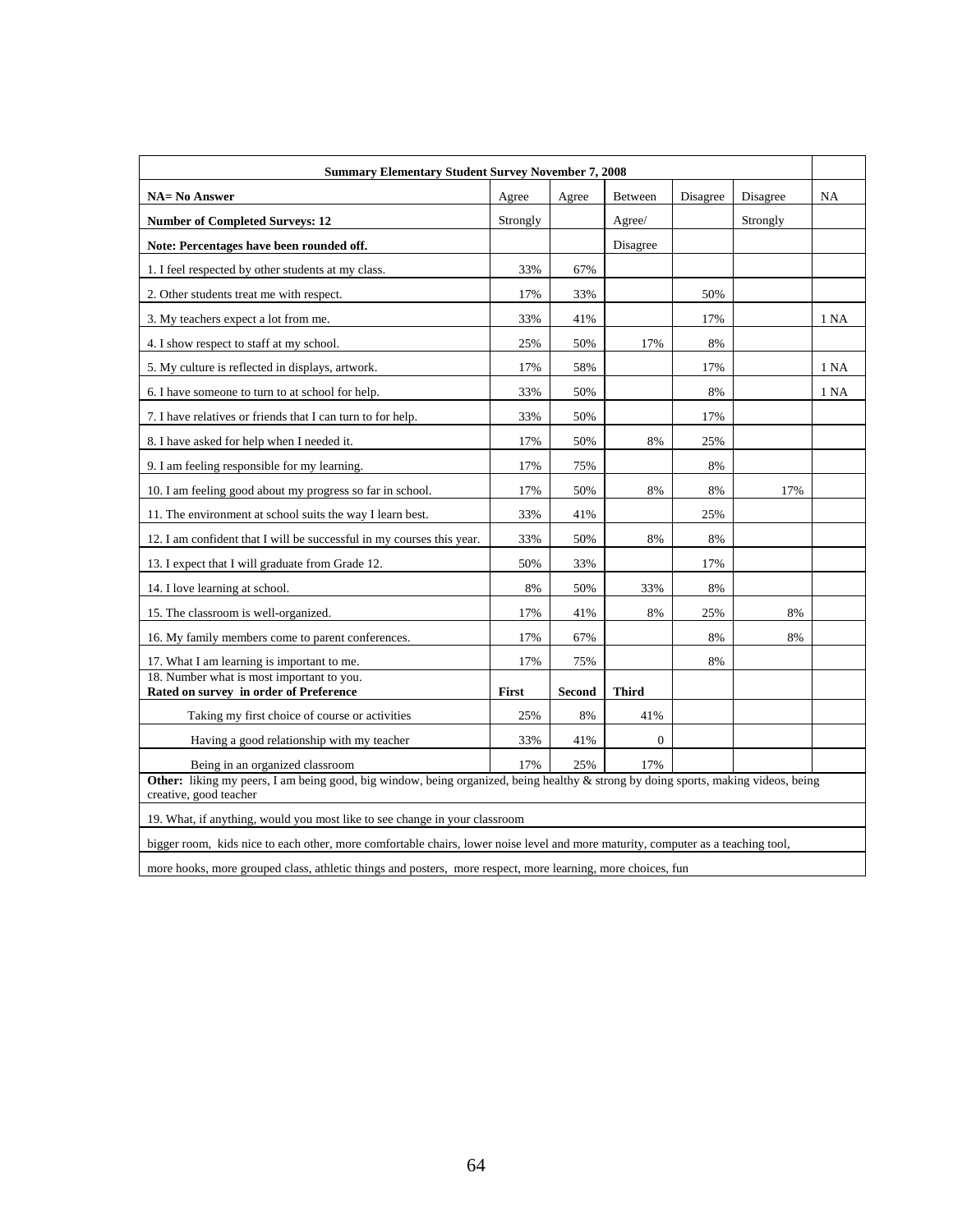| <b>Summary Secondary Student Survey November</b><br>14, 2008                                                                                                     |              |               |              |          |          |                |
|------------------------------------------------------------------------------------------------------------------------------------------------------------------|--------------|---------------|--------------|----------|----------|----------------|
| <b>NA= No Answer</b>                                                                                                                                             | Agree        | Agree         | Between      | Disagree | Disagree | <b>NA</b>      |
| <b>Number of Completed Surveys: 6</b>                                                                                                                            | Strongly     |               | Agree/       |          | Strongly |                |
| Note: Percentages have been rounded off.                                                                                                                         |              |               | Disagree     |          |          |                |
| 1. I feel respected by other students at my class.                                                                                                               | 33%          | 67%           |              |          |          |                |
| 2. Other students treat me with respect.                                                                                                                         | 17%          | 50%           | 17%          |          | 17%      |                |
| 3. My teachers treat me with respect.                                                                                                                            | 33%          | 50%           | 17%          |          |          |                |
| 4. The teachers expect a lot from me.                                                                                                                            | 17%          | 67%           | 17%          |          |          |                |
| 5. My culture is reflected in displays, artwork.                                                                                                                 | 17%          |               |              | 67%      | 17%      |                |
| 6. I have someone to turn to at school for help.                                                                                                                 | 67%          | 17%           |              |          | 17%      |                |
| 7. I have relatives or friends that I can turn to for<br>help.                                                                                                   | 33%          | 17%           |              | 17%      | 33%      |                |
| 8. I have asked for help when I needed it.                                                                                                                       | 50%          | 17%           | 17%          |          | 17%      |                |
| 9. I am feeling responsible for my learning.                                                                                                                     | 100%         |               |              |          |          |                |
| 10. I am feeling good about my progress so far in<br>school.                                                                                                     | 33%          | 50%           |              | 17%      |          |                |
| 11. The environment at school suits the way I learn<br>best.                                                                                                     |              | 67%           |              | 17%      | 17%      |                |
| 12. I am confident that I will be successful in my<br>courses this year.                                                                                         | 33%          | 67%           |              |          |          |                |
| 13. I expect that I will graduate from Grade 12.                                                                                                                 | 50%          | 17%           |              |          | 17%      | 1NA            |
| 14. I love learning at school.                                                                                                                                   | 33%          | 17%           | 17%          |          | 33%      |                |
| 15. The classroom is well-organized.                                                                                                                             | 33%          | 50%           |              | 33%      |          |                |
| 16. My family members come to parent conferences.                                                                                                                | 33%          | 33%           |              |          | 33%      |                |
| 17. What I am learning is important to me.                                                                                                                       | 17%          | 17%           |              |          | 50%      | 1<br><b>NA</b> |
| 18. Number what is most important to you.<br><b>Rated in Order of Preference.</b>                                                                                | <b>First</b> | <b>Second</b> | <b>Third</b> |          |          |                |
| Taking my first choice of course or activities                                                                                                                   |              | 33%           | 50%          |          |          |                |
| Having a good relationship with my teacher                                                                                                                       | 67%          | 17%           | 17%          |          |          |                |
| Being in an organized classroom                                                                                                                                  | 33%          | 17%           | 33%          |          |          |                |
| Other: good relationship with students, hands-on lessons,,<br>friendlier peers<br>19. What, if anything, would you most like to see change in your<br>classroom? |              |               |              |          |          |                |
| more comfortable chairs, respect one another, not judge one                                                                                                      |              |               |              |          |          |                |

another, **t**eachers' learning methods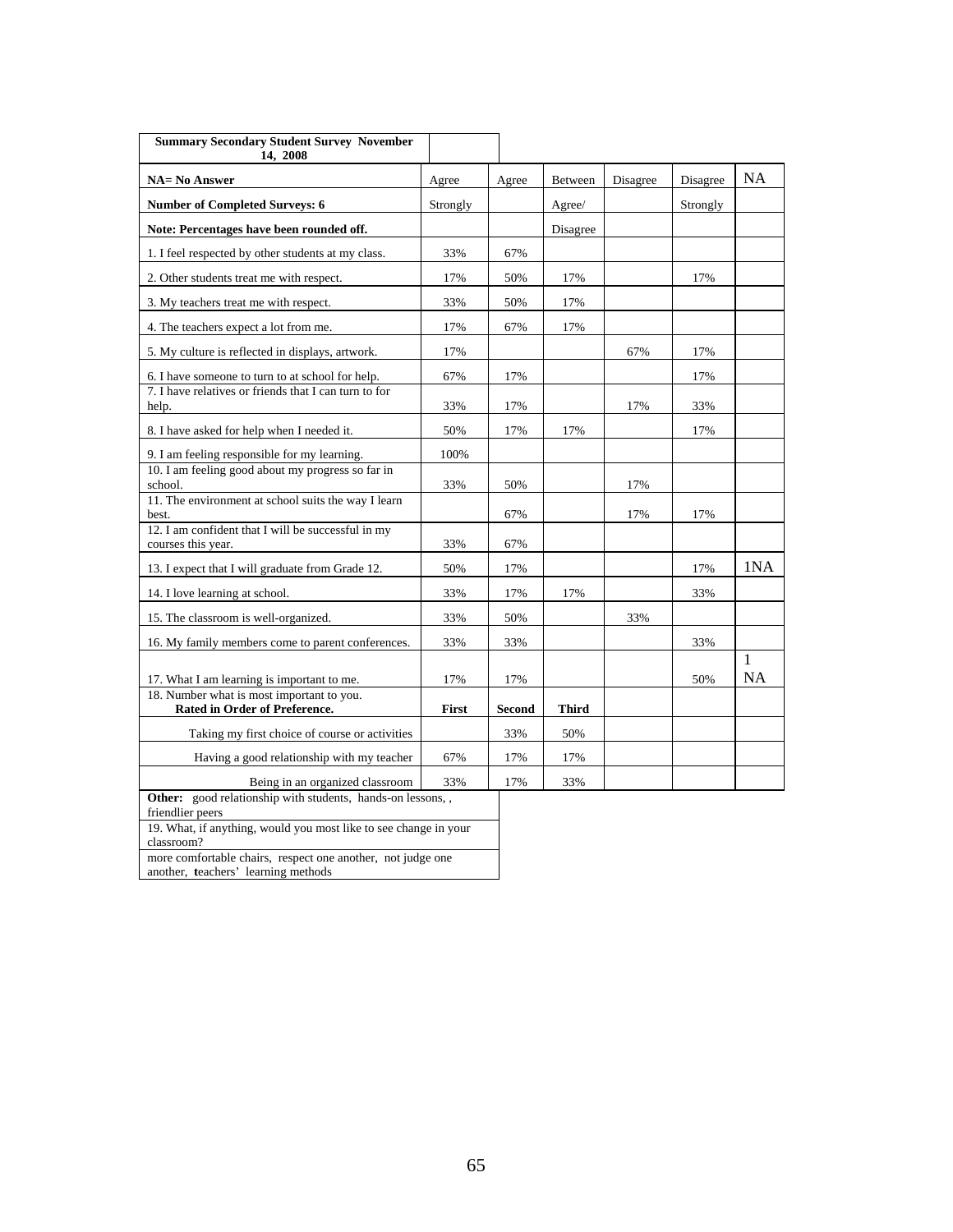| Survey Parents, Nov. 18th, 2008                                                    |               |               |               |          |          |      |  |
|------------------------------------------------------------------------------------|---------------|---------------|---------------|----------|----------|------|--|
| <b>NA= No Answer</b>                                                               | Agree         | Agree         | Between       | Disagree | Disagree | NA   |  |
| <b>Number of Completed Surveys: 5</b>                                              | Strongly      |               | Agree $\&$    |          | Strongly |      |  |
| 1. I feel respected at my child's school.                                          | 40%           | 60%           | Disagree      |          |          |      |  |
| 2. I feel my culture is respected at my child's school.                            |               | 60%           |               | 20%      | 20%      |      |  |
| 3. I see my culture reflected in displays, artwork, or activities in my<br>school. |               | 20%           | 20%           | 20%      | 40%      |      |  |
| 4. I have someone to turn to for help in my child's school.                        |               | 40%           |               | 60%      |          |      |  |
| 5. I feel comfortable participating in parent activities at my child's school.     | 20%           | 60%           |               | 20%      |          |      |  |
| 6. I am feeling good about my child's progress so far in school.                   | 40%           | 40%           |               |          |          | 1 NA |  |
| 7. The environment at school suits the way my child learns best.                   | 20%           | 20%           | 20%           | 20%      | 20%      |      |  |
| 8. I am confident that my child will be successful this year.                      | 40%           | 40%           |               |          |          | 1 NA |  |
| 9. I expect that my child will graduate from Grade 12.                             | 20%           | 40%           |               |          |          | 2NA  |  |
| 10. My child respects his/her teachers.                                            | 20%           | 60%           |               |          |          | 1NA  |  |
| 11. The teacher plays an important role in my child's relation to school.          | 60%           | 40%           |               |          |          |      |  |
| 12. What do you consider most important in your                                    |               |               |               |          |          |      |  |
| child's school experience?<br><b>Rated in Order of preference</b>                  | First         | Second        | <b>Third</b>  |          |          |      |  |
|                                                                                    | <b>Choice</b> | <b>Choice</b> | <b>Choice</b> |          |          |      |  |
| First choice of courses, activities                                                |               |               | 100%          |          |          |      |  |
| Good relationship with teacher                                                     | 60%           | 40%           |               |          |          |      |  |
| Classroom suited to learning needs                                                 | 40%           | 60%           |               |          |          |      |  |
|                                                                                    |               |               |               |          |          |      |  |
| <b>Other:</b> Native language, flexibility in types of learning <i>i.e.</i> visual |               |               |               |          |          |      |  |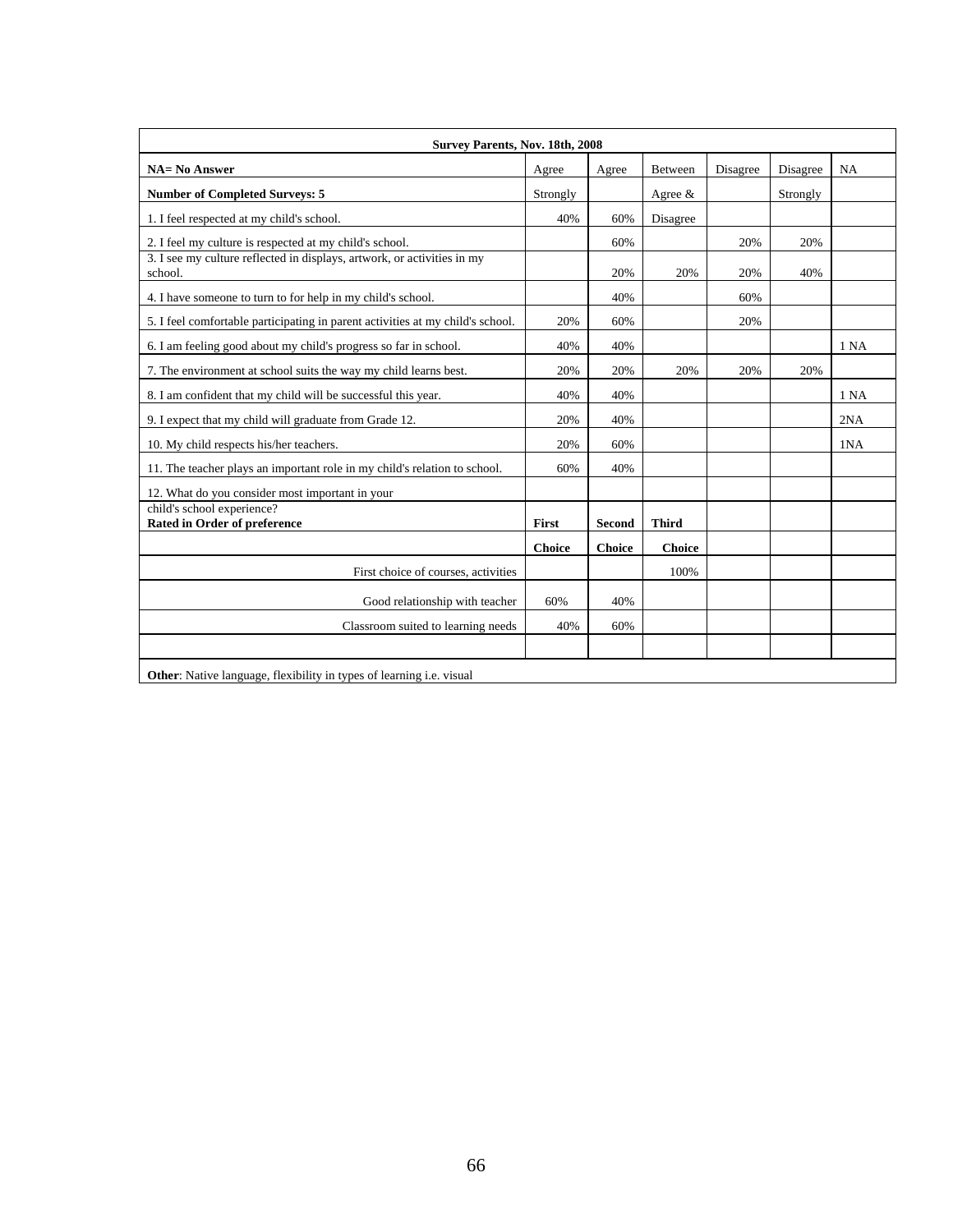## **APPENDIX C**

## **DISCUSSION SUMMARIES**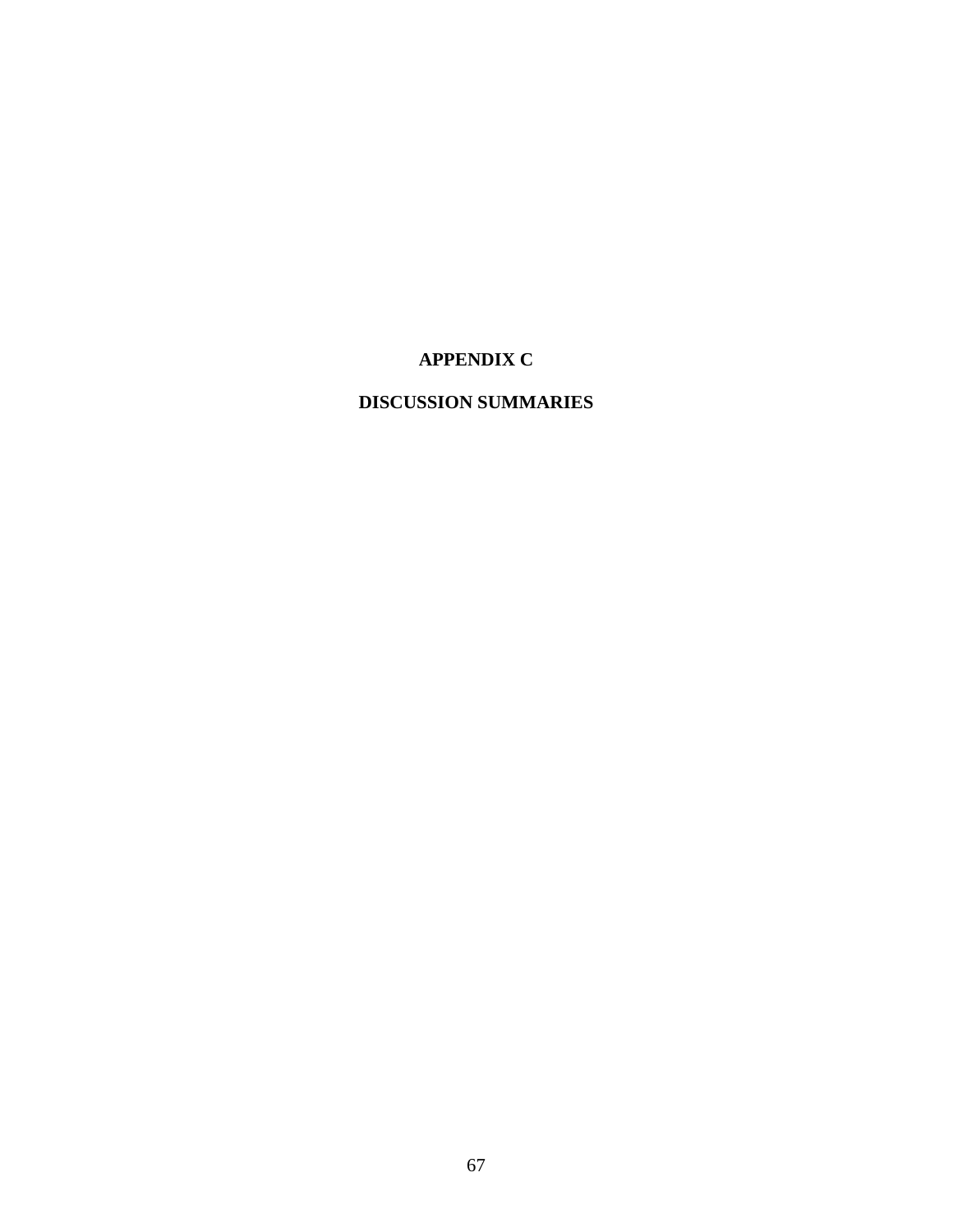#### **Circles with Elementary & Secondary Students Nov. 7 & 14, 2008 Location: Barrie Native Friendship Centre Discussion Summary**

"What are the factors which students, parents and community leaders see as contributing to the success of Métis, First Nation and Inuit students in schools of the SCDSB?"

#### **Discussion about Relationships at School that Contribute to Success**

- Need a good teacher
- ‐ Need support system: guidance counsellors

 Teacher Counsellors Peer support Parents Friends Family

- ‐ Connections with people
- ‐ Culture of peace
- ‐ More opportunities in the school to connect
- ‐ More groups around common interests
- **Trust**
- ‐ Less feeling of isolation, being different
- ‐ Positive choices

#### ‐ **Good teacher:**

Helpful Respectful, allowing personal space, choices Encouraging Balance between "chilling out" and being too strict Caring, taking TIME for people Interest in individuals, not just wanting answers to questions Too many students to deal with Not just focus on top students Meaningful communication Not writing off those failing

‐ Drop outs due to :

Personal problems Peer pressure Undiagnosed mental/physical illness

#### **What does it take to make school and especially your classroom a good place for you to be?**

- ‐ Aboriginal topics in history, all subjects
- ‐ Aboriginal resource people
- ‐ Aboriginal materials e.g. books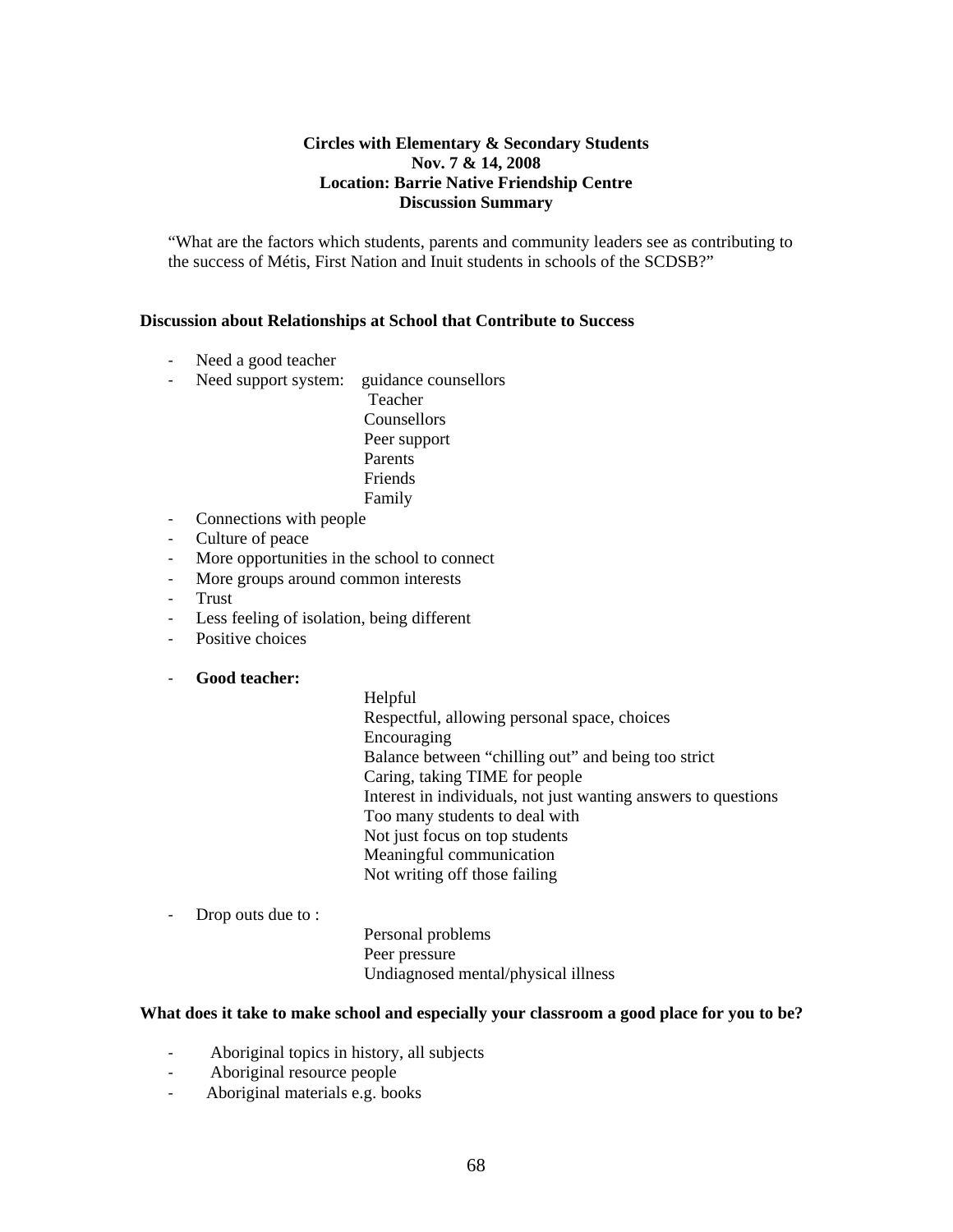- ‐ An Aboriginal centre
- ‐ LANGUAGE classes
- ‐ Authenticity
- ‐ Relevance of Aboriginal culture to society
- ‐ Diversity
- ‐ Aboriginal class
- ‐ Aboriginal culture in all classes e.g. posters promoting diversity of cultures
- ‐ Aboriginal culture built in from the ground up
- Drop-in room/meeting place where anyone as well as Aboriginal students can come, with couches, books, counsellor
- ‐ Aboriginal student advisory council in the school (most said they would join)
- ‐ Cultural events e.g. pow wow
- ‐ Ceremonies- educating rest of school
- ‐ Activities/events around Aboriginal day
- Excitement about culture
- ‐ More awareness of Aboriginal culture
- ‐ Cultural sensitivity training for teachers e.g. meaning of eye contact, asking/not asking to use the bathroom
- ‐ Module of teacher awareness

#### **Ideal Classroom**

- ‐ Believe in us, our potential
- ‐ look at real person, the individual not just a name
- ‐ Inclusiveness e.g. Aboriginal history, materials, curriculum
- Understand the individual, how he/she learns (e.g. Smart Skills Program)
- ‐ Trust- no put downs from teacher/peers
- ‐ Respect- no arguments, accepting every voice
- ‐ Equality
- ‐ Eye level i.e. no one elevated (level ground)
- No hierarchy
- ‐ Teaching to learning styles/needs
- Respect for personal choices ea say in classroom rules, class structure e .g. sitting by yourself.
- **Empathy**
- **Understanding**

#### **School Environment**

- Place to fit in
- ‐ Empowerment
- Better drug/alcohol education- harm reduction model, not preachy
- ‐ Counselling groups- education for the future, effects of choices
- ‐ Real education
- ‐ Compassion
- ‐ TIME for the individual
- ‐ No judgements/stigma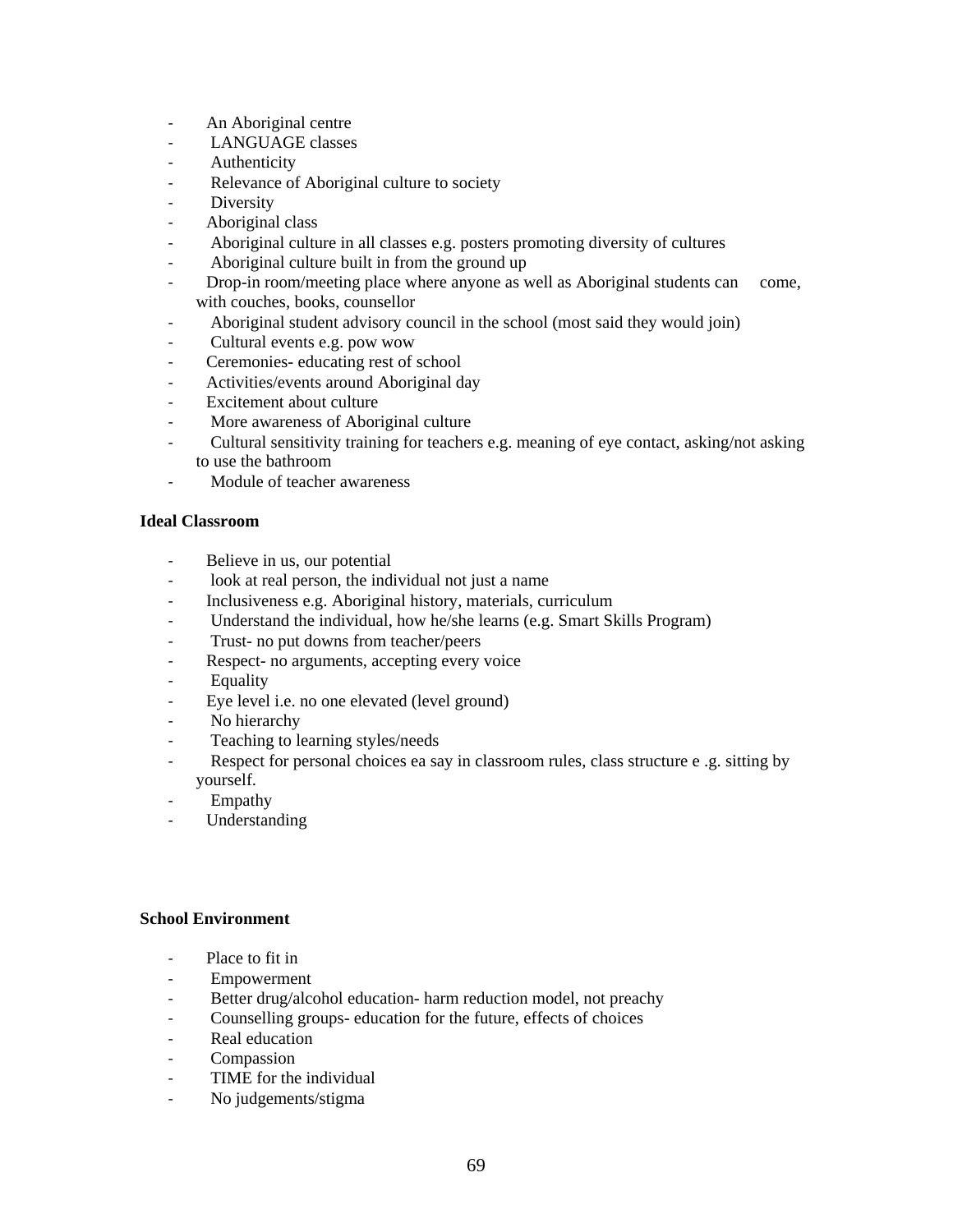- ‐ More vibrant colours in spaces
- ‐ More knowledge of guidance counsellors, teachers re: undiagnosed conditions
- ‐ Give choices to students on what type of evaluation would be most accurate
- ‐ Question traditional exam approach vs. Smart Skills approach and actually thinking, meta cognition
- Practical application of knowledge via hands-on, learning by doing
- ‐ Balance content/process
- Why can't we build a Native school to have language, teachings, ceremony?
- ‐ What about an after-hours Aboriginal school) e.g. Hebrew school)
- Less intimidation/fear: Territories are staked out by groups, e.g. washrooms, smoking areas, non-Native, Native. Students are afraid to trespass into the territory of another group.

#### **What keeps kids in school?**

- ‐ Personal motivation
- ‐ Inspiration
- ‐ Society's rules, expectations
- ‐ Career hopes
- ‐ Personal goals

#### **Comments**

"Relationships" was a strong theme throughout the discussion. Most questions posed to the group came back to relationships in some form.

This group also had the benefit of input from two older students currently attending the Barrie Learning Centre, but who had attended public high schools in Barrie. Also present as observers were a couple staff members of the Friendship Centre and one newly hired SCDSB Aboriginal counsellor.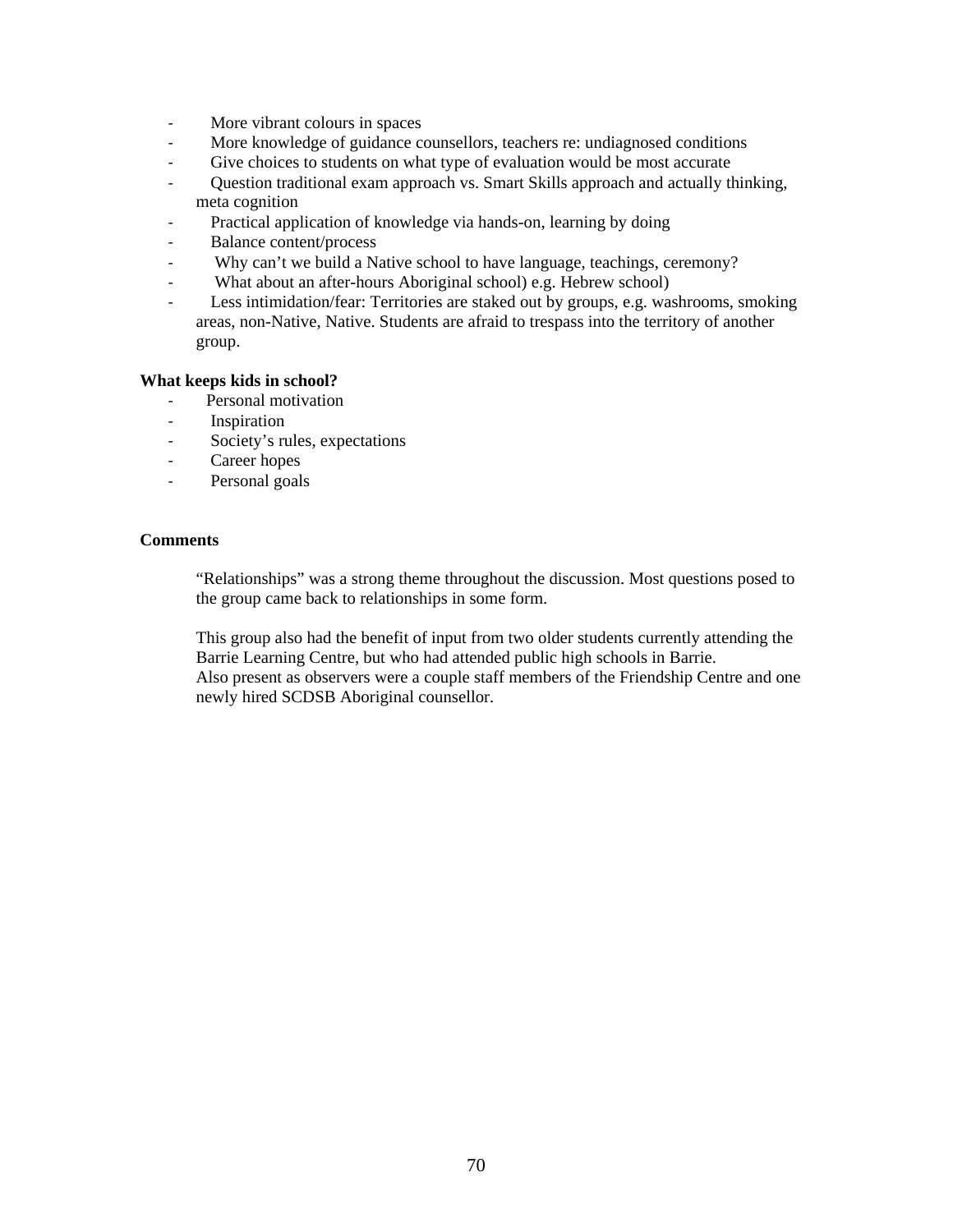#### **Circle with Parents/Care Givers Nov. 17th, 2008 Location: Barrie Native Friendship Centre**

#### **Summary of Discussion**

#### **What are some factors for the success of Aboriginal students in the school system?**

- ‐ Language: Some have not been able to learn their own language and pass it on to their children.
- ‐ Language leads to good jobs, living well, being successful
- Sensitivity: It was harsh to go to high school.
- Need to be more accepting
- ‐ People tended to hide Native blood in the past. Now it's more accepted, but just starting.
- ‐ Aboriginal history classes should promote understanding each other to counteract racism.
- ‐ Story: One parent described growing up with white friends who protected her as a friend and knew who she was. She is married to a non-Native and has a daughter who looks white. When her daughter was having a difficult year with a particular teacher she attended several interviews that didn't go well. Once it was known her daughter was Native her marks went down. When she attended a later meeting with her husband, the teacher directed attention to him and the tone changed from that point on. Now, she does not attend interviews, thinking it is more productive for her daughter's relationships in the school system.
- Every student must know true Canadian history.
- ‐ Schools should be building up and nourishing identity.
- You can tell right away if a school is" Aboriginal conscious".
- When there are Aboriginal role models, Aboriginal students are more likely to succeed.
- ‐ Parents are comfortable when there is some Aboriginal staff.
- ‐ Cultural programming
- ‐ Encouraging respect
- Parents need to teach acceptance and inclusiveness at home.
- ‐ Community should be re=teaching the adults, the teachers about history.
- ‐ Some parents told about being students and being asked by the teacher to teach the class about their culture. They felt put on the spot and that it was an unreasonable request to ask them to become the authority, the teacher with their peers.
- Start cultural education with the youngest students e.g. history, tribal areas, ceremonies. Language, Aboriginal people as they live now, colonization.
- ‐ K to 12 program around Aboriginal culture and beliefs e.g. Seven Grandfathers
- ‐ Teach truth
- ‐ Acknowledge mistakes
- Get rid of labelling in books.
- ‐ Talking circles
- ‐ Cultural pieces
- ‐ Share experiences
- Healing needs to happen e.g. baggage we carry from our parents, that we learned by osmosis, like we "are not good enough".
- ‐ Acknowledge intergenerational effects of residential schools
- ‐ Annual pow wow, advertise area pow wows
- ‐ Teachers inviting cultural demonstrations by parents in the schools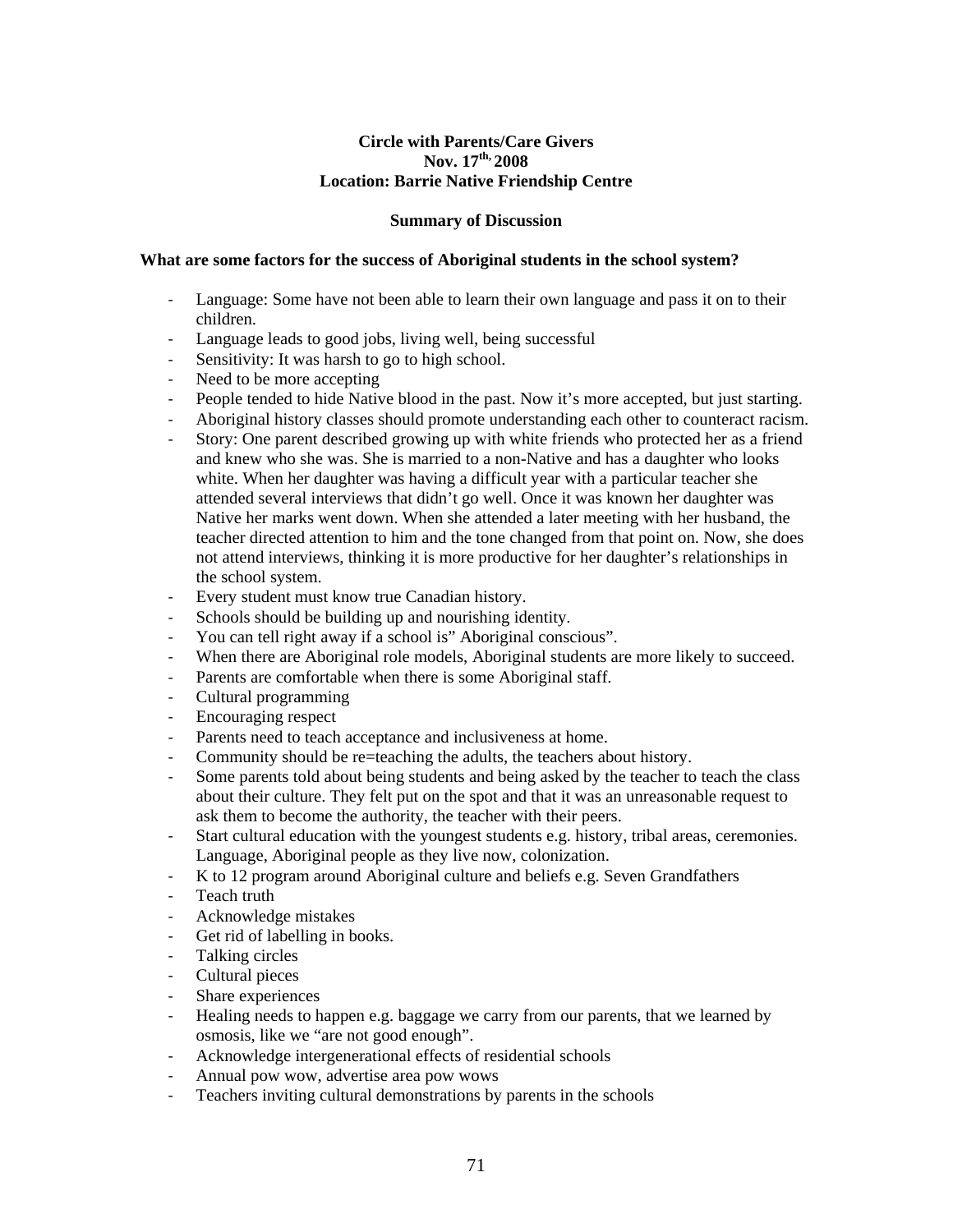- ‐ Aboriginal counsellor in the school
- ‐ Consider Aboriginal counsellor offering support to Aboriginal parents interacting with teachers

#### **Ideas for the Classroom Specifically**

- ‐ Art as a big part of becoming
- ‐ Art as daily life
- ‐ Art as a tool for culture
- ‐ Meaning of colours
- ‐ Strength of medicines
- ‐ Teachings of the Warrior Society: role of boys and men re: respect for self, respect for women, way to treat women, children, animals, how to be a good person
- ‐ Teach that things are always changing
- ‐ Mishomis Book as a resource
- ‐ Books by Aboriginal authors in classrooms
- ‐ Older speakers to teach language in schools
- ‐ Open door for Elders (Mirror of self)
- ‐ Elders properly paid
- ‐ Elders as full time employees
- ‐ Aboriginal curriculum as a thread through every subject: means revision of curriculum
- ‐ Promoting self-esteem
- ‐ Promoting self=determination
- ‐ Create a welcoming place where it is OK to be Aboriginal.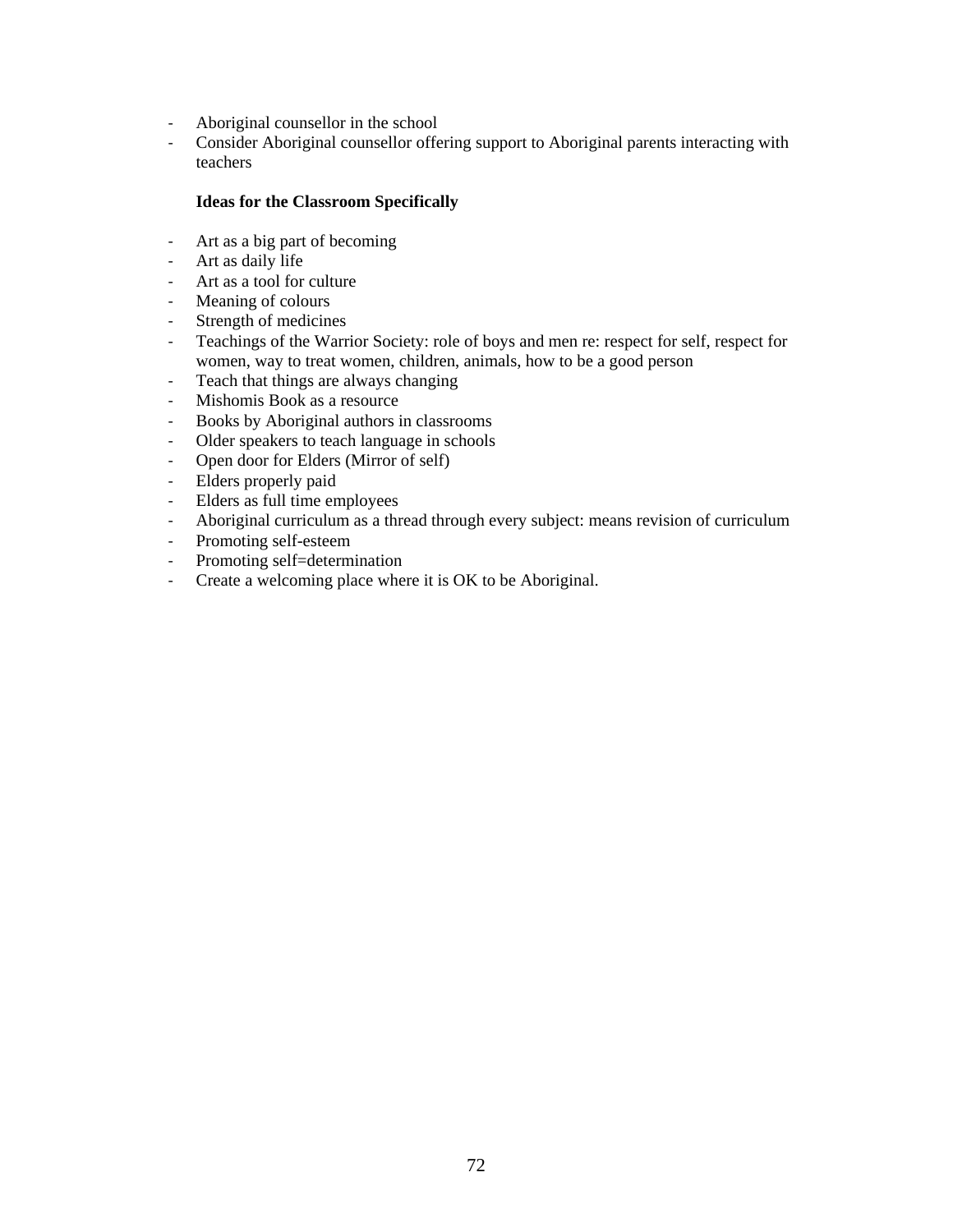## **APPENDIX D**

# **ALTERNATIVE SUMMARY OF THE INFORMATION GATHERED**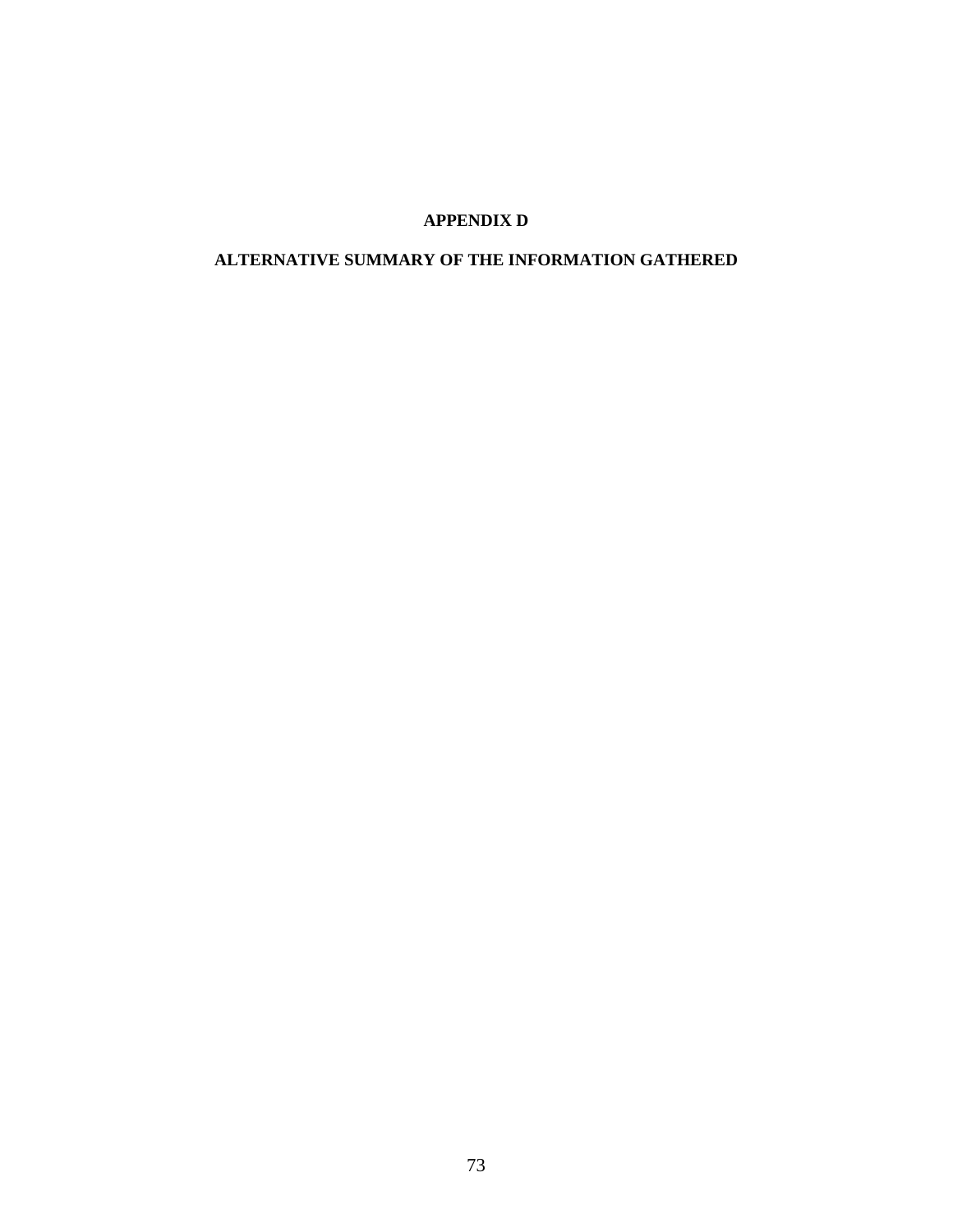#### **1. The Classroom**

"Believe in us, our potential," is the way one student summed up the ideal classroom. It would be a level playing field, with no hierarchy. Teachers and peers would recognise and accept "the real person, the individual not just a name" and accept how each student learns best. Students would have a voice regarding classroom rules and class structure. Mutual respect, empathy, understanding and trust would be evident. The cultural norms of all cultures would be accepted, e.g. the meaning of eye contact, asking to use the washroom. Such inclusiveness would be evidenced in curriculum embracing authentic Aboriginal history and learning materials.

Parents described the ideal classroom as a place "where everyone is equal and diversity taught and respected" It would be a place where students felt they were "being heard". One parent described her child's expression of boredom or lack of interest and felt it would assist him to feel "that his ideas are listened to more, as long as they are school related". It would be "a welcoming place where it is OK to be Aboriginal". It would promote self-esteem and self-determination. Aboriginal curriculum would be "as a thread through every subject. [This] means revision of curriculum". Books by Aboriginal authors would be available as classroom resources, e.g. The Mishomis Book. Students would understand "that things are always changing".

There would be an "open door for Elders (Mirror of self)". Elders could address such topics as: the strength of medicines, Teachings of the Warrior Society (role of boys and men re: respect for self and women, way to treat children, animals, and how to be a good person), and the meaning of colours. The importance of art was emphasized as "as a big part of becoming". Art was described as a part of "daily life" and "as a tool for culture".

Instruction in Native languages was another ingredient in an ideal classroom, with "older speakers to teach language in schools". It was mentioned that elders should be properly compensated for services and it was suggested that elders be full-time employees.

Students described the ideal teacher as one who engages in meaningful communication, is respectful of personal space, facilitates personal choice, is helpful, makes time for individuals, and has high expectations for all students regardless of achievements levels. The ideal teacher acknowledges and encourages personal motivation and supports career goals. Students recognized the need for teachers to weigh society's rules and expectations with personal needs and to achieve a balance between "chilling out" and being too strict.

Parents spoke of the need for "relationships of trust with teacher[s] and fellow students. Students "need to know that learning is indeed a journey and learning allows for mistakes. Children learn differently."

## **2. Curriculum: Aboriginal History/Culture**

Students felt that there should be more awareness of Aboriginal and all minority cultures, that it should be "built in from the ground up" and integrated across all subject areas. They would like to see an "Aboriginal class". Authentic information is essential. A commitment to authenticity would be evident in culturally authored texts, materials and resource people. Aboriginal history is important for all students to gain an appreciation of the "relevance of Aboriginal culture to society" [as a whole].

Students suggested that cultural sensitivity training for teachers would be beneficial in interacting with minority students. Visual classroom displays should promote the diversity of all cultures. They expressed a desire to experience excitement about their culture at school. They would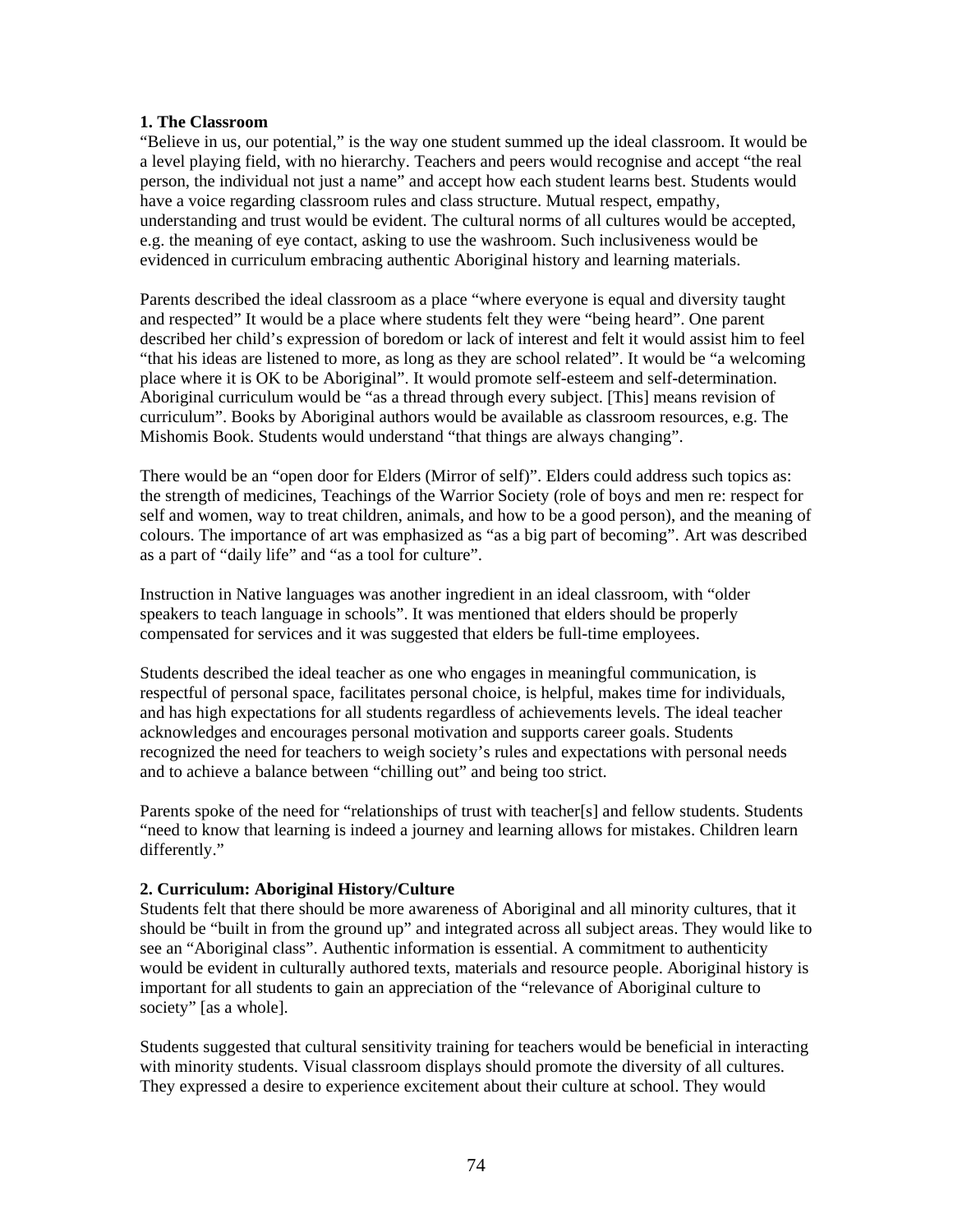welcome "cultural events e.g. pow wow" and ceremonies as a way of "educating [the] rest of the school". They also expressed enthusiasm for "activities/events around Aboriginal Day".

Parents said it is important to "teach truth" and acknowledge the intergenerational effects of residential schools. Every student must know true Canadian history. Aboriginal history classes should promote understanding of each other to counteract racism. The "healing needs to happen, e.g. baggage we carry from our parents, that we learned by osmosis, like we 'are not good enough' ". We must acknowledge mistakes of the past.

The Aboriginal community, itself, should take the lead in re-teaching history. Some parents related that, as students, they were asked by their teachers to teach their own class about their culture. They felt put on the spot, and that it was an unreasonable request, making them the only source of knowledge among their peers. Parents felt the healthier approach would be to support Aboriginal students, by inviting parents or other members of the Aboriginal community to do cultural presentations/demonstrations.

Parents advised that the "inclusion of Aboriginal culture [should be] threaded into the curriculum through crafts, music, and history in all grades" One participant said, "Teach my child more of the Ojibway First Nations culture, so my kids can understand which culture they come from." Cultural education should include all students and start in kindergarten. For primary students, the Seven Grandfather Teachings would be appropriate. The curriculum should include how Aboriginal people live now, in an ever-changing global society, not only snapshots of the past. In senior grades, topics such as colonization and the residential school system would be suitable.

All teaching materials must be free of stereotypes, labelling, racism and bias. Teachers can promote understanding between cultures through shared experiences. One culturally appropriate methodology for expression would be the talking circle, in which every individual has a voice, freedom to speak without interruption, and respect. In some measure, such an experience of control can serve to empower the timid and enhance self-esteem.

## **3. The School Environment**

The importance of relationships was an ongoing theme in all circles, as well as being rated of greatest importance on all surveys. Students described a "culture of peace" characterized by respect for diversity, empowerment, "real education", compassion, adequate time for the individual, a non-judgemental and non-stigmatizing approaches, vibrant colours, appropriate freedom of movement without "territoriality", culturally sensitive, informed teachers, and trust. In short, it would be a place with many opportunities to connect with teachers and peers in order to develop meaningful relationships, thereby reducing feelings of isolation and "being different."

Parents, in reflecting on their own school experience, found it "harsh to go to high school." They described the ideal school as a place of "tolerance, respect for diversity, practice of [the] Golden Rule and the Seven Grandfather Teachings." Students would feel comfortable with who they are and learn to respect all people. It would be a place of "good positive experiences" and "nourishing identity." They would expect to see "acts of kindness to students."

One parent noted, "You can tell right away if a school is 'Aboriginal conscious' ". They emphasized the importance of Aboriginal staffing (as well as staffing representing other cultures), and cultural programming.

Students identified components of a support system in terms of culturally informed and sensitive counsellors and teachers, as well as peers, parents and family. They also proposed a home base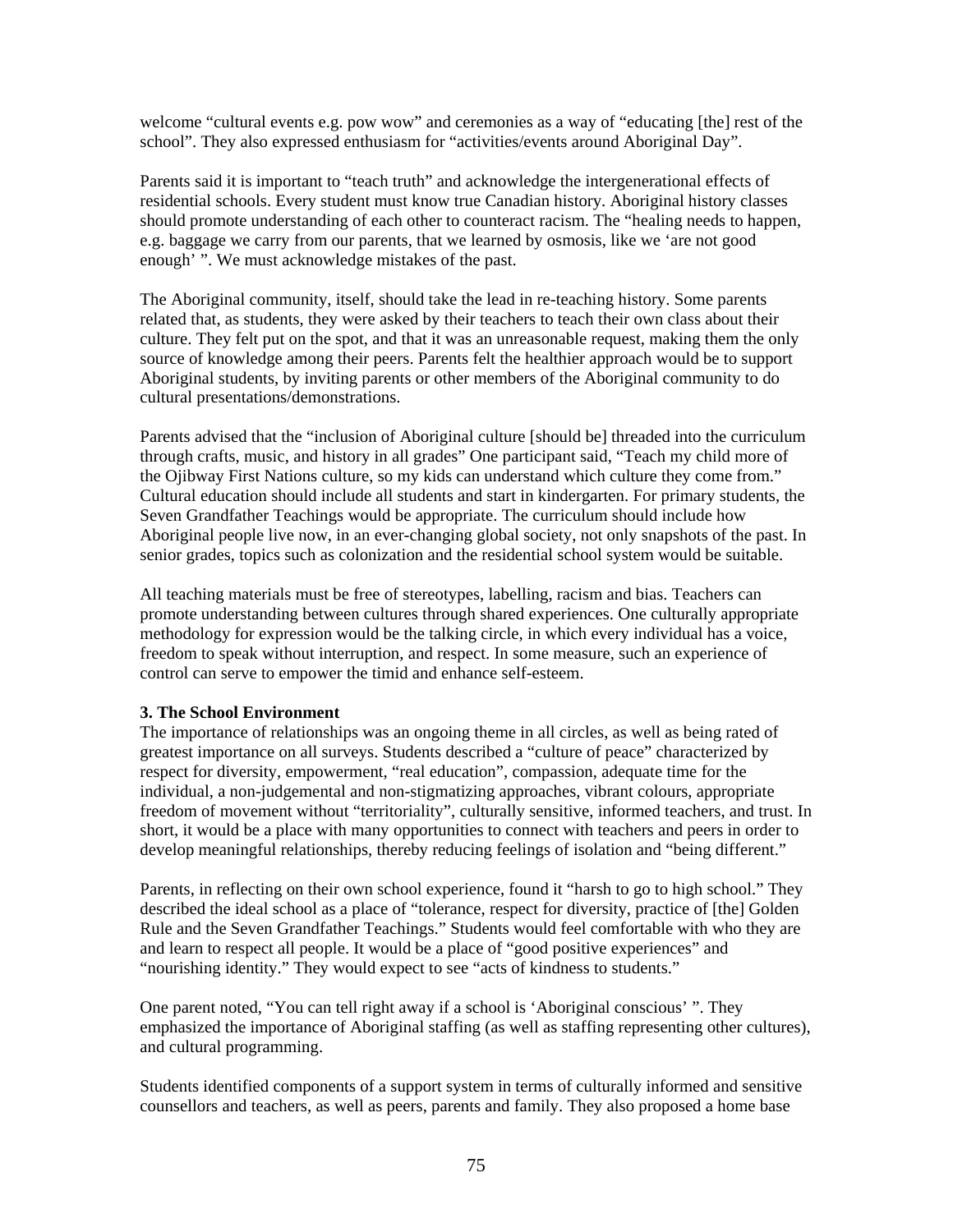within a school, such as an Aboriginal centre, with cultural displays, resources, and a counsellor. They noted that such a room should be open to all students, not only Aboriginal students.

Parents advocated an Aboriginal counsellor in the school, offering support to Aboriginal students and "Aboriginal parents interacting with teachers".

Students suggested an Aboriginal Student Advisory Council in their school, (Most said they would serve.), as well as an Aboriginal Centre. This would be a drop-in room/meeting place where Aboriginal students as well as anyone else could come. The centre would serve as a home base, with couches, books, and an Aboriginal counsellor. They also explored ideas about an Aboriginal school that could incorporate their own language throughout the day, in all subjects, and include ceremonies, elders, integrated cultural teachings, and a more hands-on teaching/learning approach. An alternative to an Aboriginal school might be an after-hours Aboriginal school, similar to "Hebrew school".

They felt that guidance counsellors and teachers need more training, particularly when it comes to being alert to undiagnosed mental or medical conditions. Students suggested more effective drug/alcohol education programs, utilizing a harm reduction model that is "not preachy". Students felt that effective counselling groups would focus more on the effects of choices on future educational opportunities.

In regard to evaluation they advocated creating a level playing field by giving students choices as to what type of evaluation would be most accurate for them personally. They compared the traditional exam approach to innovative approaches that require more "actual thinking, metacognition." They suggested more balance in teaching between content vs. process.

Parents echoed many student comments about a wish list. One parent pointed out the need for a more common sense approach to restricting the times and places where food may be consumed. Eating properly is vital to attention and concentration. Older students are less likely to voice the fact that they have not eaten and teachers should accommodate special circumstances, placing rules second to individual needs. Parents also commented on nutrition. "I would like to see a nutrition program. Nutrition is pushed; however, it is not made available. Healthy food and learning is important also. Some families Native and non-Native cannot afford nutritious snacks but would NOT want to explain this."

#### **Summary**

Most notable, is the similarity of input in student and parent circles. Both groups stressed the importance of meaningful personal relationships at school between peers and with teachers. They described a school atmosphere that embraces diversity and equity. Both called for increased support for Aboriginal students in terms of Aboriginal counsellors and dedicated space. They described similar qualities in the ideal teacher. Students and parents saw the ideal classroom as a place where self-identity is promoted and each student has a voice. Honesty and truth are valued. Teachers are knowledgeable about Aboriginal and other cultures and open to diversity in its many forms. Both groups pointed out the need for enhancing authentic Aboriginal curriculum content, visual representations of culture, and the inclusion of elders in formal educational settings. They suggested more emphasis on cultural events, such as pow wows and Aboriginal Day related activities.

A hallmark of the consultations with students and parents was their spirit of inclusiveness. In offering suggestions for ways that the SCDSB could better meet their needs, they frequently added that improved services should be open to and benefit all students.